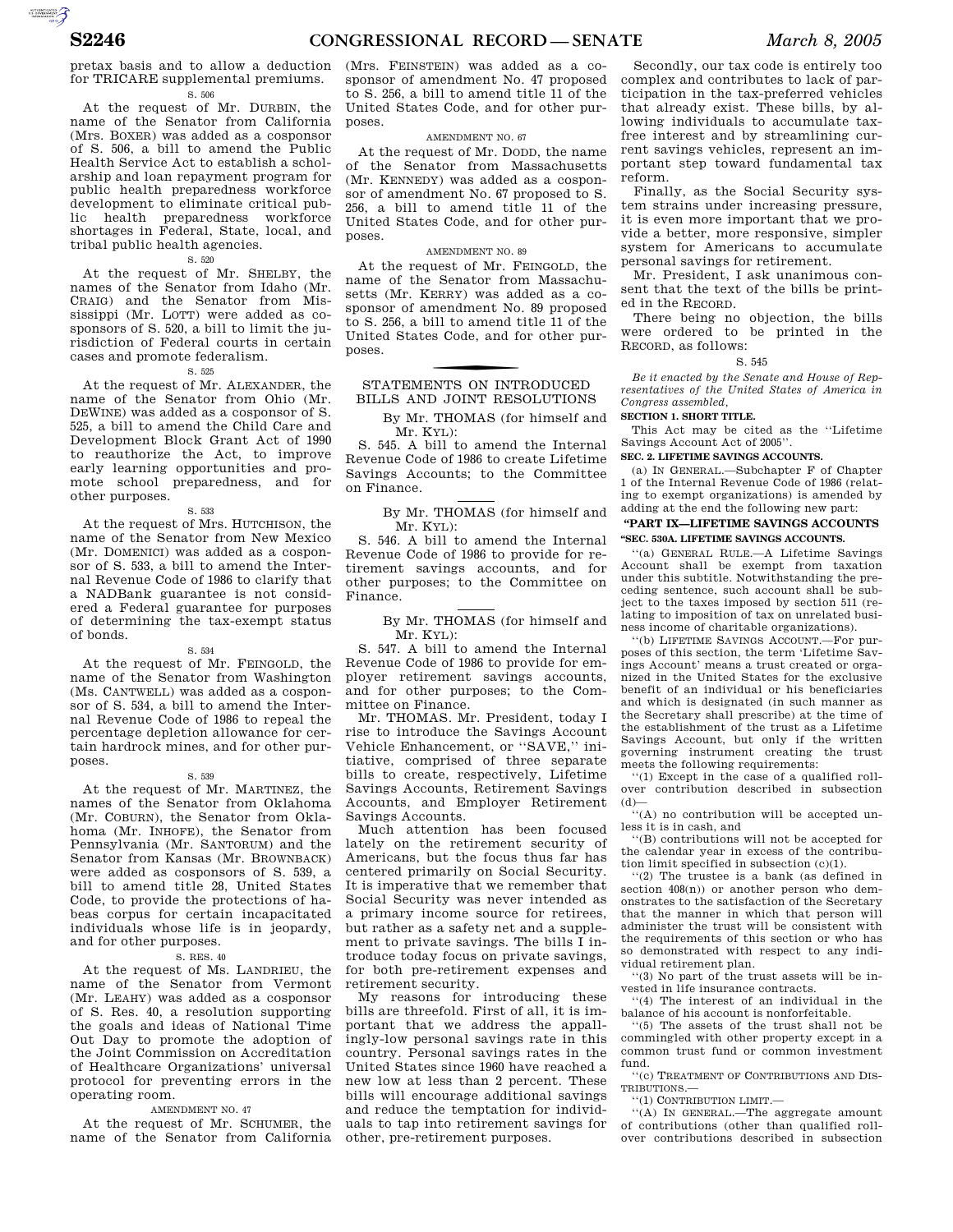(d)) for any calendar year to all Lifetime Savings Accounts maintained for the benefit of an individual shall not exceed \$5,000.

''(B) COST-OF-LIVING ADJUSTMENT.—

''(i) IN GENERAL.—In the case of any calendar year after 2006, the \$5,000 amount under subparagraph (A) shall be increased by an amount equal to—

''(I) such dollar amount, multiplied by

''(II) the cost-of-living adjustment determined under section 1(f)(3) for the calendar year, determined by substituting 'calendar year 2005' for 'calendar year 1992' in subparagraph (B) thereof.

''(ii) ROUNDING RULES.—If any amount after adjustment under clause (i) is not a multiple of \$500, such amount shall be rounded to the next lower multiple of \$500.

''(2) DISTRIBUTIONS.—Any distribution from a Lifetime Savings Account shall not be includible in gross income.

'(d) QUALIFIED ROLLOVER CONTRIBUTION. For purposes of this section, the term 'qualified rollover contribution' means a contribution to a Lifetime Savings Account—

''(1) from another such account of the same beneficiary, but only if such amount is contributed not later than the 60th day after the distribution from such other account,

''(2) from a Lifetime Savings Account of a spouse of the beneficiary of the account to which the contribution is made, but only if such amount is contributed not later than the 60th day after the distribution from such other account, and

''(3) before January 1, 2007, from—

''(A) a qualified tuition program pursuant to section  $529(c)(3)(E)$ , or

''(B) a Coverdell education savings account pursuant to section 530(d)(9).

''(e) LOSS OF TAXATION EXEMPTION OF AC-COUNT WHERE BENEFICIARY ENGAGES IN PRO-HIBITED TRANSACTION.—Rules similar to the rules of paragraph (2) of section 408(e) shall apply to any Lifetime Savings Account.

''(f) CUSTODIAL ACCOUNTS.—For purposes of this section, a custodial account or an annuity contract issued by an insurance company qualified to do business in a State shall be treated as a trust under this section if—

''(1) the custodial account or annuity contract would, except for the fact that it is not a trust, constitute a trust which meets the requirements of subsection (b), and

''(2) in the case of a custodial account, the assets of such account are held by a bank (as defined in section 408(n)) or another person who demonstrates, to the satisfaction of the Secretary, that the manner in which he will administer the account will be consistent with the requirements of this section.

For purposes of this title, in the case of a custodial account or annuity contract treated as a trust by reason of the preceding sentence, the person holding the assets of such account or holding such annuity contract shall be treated as the trustee thereof.

'(g) REPORTS.—The trustee of a Lifetime Savings Account shall make such reports regarding such account to the Secretary and to the beneficiary of the account with respect to contributions, distributions, and such other matters as the Secretary may require. The reports required by this subsection shall be filed at such time and in such manner and furnished to such individuals at such time and in such manner as may be required.''.

(b) TAX ON EXCESS CONTRIBUTIONS.—

(1) IN GENERAL.—Subsection (a) of section 4973 of the Internal Revenue Code of 1986 (relating to tax on excess contributions to certain tax-favored accounts and annuities) is amended by striking ''or'' at the end of paragraph (4), by inserting ''or'' at the end of paragraph (5), and by inserting after paragraph (5) the following new paragraph:

''(6) a Lifetime Savings Account (as defined in section 530A),''.

(2) EXCESS CONTRIBUTION.—Section 4973 of such Code is amended by adding at the end the following new subsection:

''(h) EXCESS CONTRIBUTIONS TO LIFETIME SAVINGS ACCOUNTS.—For purposes of this section—

''(1) IN GENERAL.—In the case of Lifetime Savings Accounts (within the meaning of section 530A), the term 'excess contributions' means the sum of—

'(A) the amount by which the amount contributed for the calendar year to such accounts (other than qualified rollover contributions (as defined in section  $530A(d))$ ) exceeds the contribution limit under section 530A(c)(1), and

''(B) the amount determined under this subsection for the preceding calendar year, reduced by the excess (if any) of the maximum amount allowable as a contribution under section 530A(c)(1) for the calendar year over the amount contributed to the accounts for the calendar year.

''(2) SPECIAL RULE.—A contribution shall not be taken into account under paragraph (1) if such contribution (together with the amount of net income attributable to such contribution) is returned to the beneficiary before July 1 of the year following the year in which the contribution is made.'

(c) FAILURE TO PROVIDE REPORTS ON LIFE-TIME SAVINGS ACCOUNTS.—Paragraph (2) of section 6693(a) of the Internal Revenue Code of 1986 (relating to failure to provide reports on individual retirement accounts or annuities) is amended by striking ''and'' at the end of subparagraph (D), by striking the period at the end of subparagraph (E) and inserting '', and'', and by adding at the end the following new subparagraph:

''(F) section 530A(g) (relating to Lifetime Savings Accounts).''.

(d) ROLLOVERS FROM CERTAIN OTHER TAX-FREE ACCOUNTS.—

(1) QUALIFIED STATE TUITION PLANS.—Paragraph (3) of section 529(c) of the Internal Revenue Code of 1986 (relating to distributions) is amended by adding at the end the following new subparagraph:

''(E) ROLLOVERS TO LIFETIME SAVINGS AC-COUNTS.—

''(i) IN GENERAL.—Subparagraph (A) shall not apply to the qualified portion of any distribution which, before January 1, 2007, and within 60 days of such distribution, is transferred to a Lifetime Savings Account (within the meaning of section 530A) of the designated beneficiary. This subparagraph shall only apply to distributions in accordance with the previous sentence from an account which was in existence with respect to such designated beneficiary on December 31, 2004.

''(ii) QUALIFIED PORTION.—For purposes of this subparagraph, the term 'qualified portion' means the amount equal to the sum of—

''(I) the lesser of \$50,000 or the amount which is in the account of the designated beneficiary on December 31, 2004,

''(II) any contributions to such account for the taxable year beginning after December 31, 2004, and before January 1, 2006, and

''(III) any earnings of such account for such year.

''(iii) LIMITATION.—The sum of the amounts taken into account under clause (ii)(II) with respect to all accounts of the designated beneficiary plus any amounts with respect to such designated beneficiary taken into account under section  $530(d)(9)(B)(ii)$  shall not exceed the sum of \$5,000 plus the earnings attributable to such amounts.''.

(2) COVERDELL EDUCATION SAVINGS AC-COUNTS.—Subsection (d) of section 530 of such Code (relating to tax treatment of distributions) is amended by inserting at the end the following new paragraph:

''(9) ROLLOVERS TO LIFETIME SAVINGS AC-COUNTS.

''(A) IN GENERAL.—Paragraph (1) shall not apply to the qualified portion of any amount paid or distributed from a Coverdell education savings account to the extent that the amount received is paid, before January 1, 2007, and not later than the 60th day after the date of such payment or distribution, into a Lifetime Savings Account (within the meaning of section 530A) for the benefit of the same beneficiary. This paragraph shall only apply to amounts paid or distributed in accordance with the preceding sentence from an account which was in existence with respect to such beneficiary on December 31, 2004.

''(B) QUALIFIED PORTION.—For purposes of this paragraph, the term 'qualified portion' means the amount equal to the sum of—

''(i) the amount which is in the account of the beneficiary on December 31, 2004,

''(ii) any contributions to such account for the taxable year beginning after December 31, 2004, and before January 1, 2006 and

''(iii) any earnings of such account for such year.

''(C) LIMITATION.—The sum of the amounts taken into account under subparagraph (B)(ii) with respect to all accounts of the beneficiary plus any amounts with respect to such beneficiary taken into account under section  $529(c)(3)(E)(ii)(II)$  shall not exceed the sum of \$5,000 plus the earnings attributable to such amounts.''.

(e) CONFORMING AMENDMENT.—The table of parts for subchapter F of chapter 1 of the Internal Revenue Code of 1986 is amended by adding at the end the following new item:

''PART IX. LIFETIME SAVINGS ACCOUNTS''.

(f) EFFECTIVE DATE.—The amendments made by this section shall apply to taxable years beginning after December 31, 2005.

## S. 546

*Be it enacted by the Senate and House of Representatives of the United States of America in Congress assembled,* 

#### **SECTION 1. SHORT TITLE, ETC.**

(a) SHORT TITLE.—This Act may be cited as the ''Retirement Savings Account Act''.

(b) AMENDMENT OF 1986 CODE.—Except as otherwise expressly provided, whenever in this Act an amendment or repeal is expressed in terms of an amendment to, or repeal of, a section or other provision, the reference shall be considered to be made to a section or other provision of the Internal Revenue Code of 1986.

#### **SEC. 2. RETIREMENT SAVINGS ACCOUNTS.**

(a) IN GENERAL.—Section 408A (relating to Roth IRAs) is amended to read as follows: **''SEC. 408A. RETIREMENT SAVINGS ACCOUNTS.** 

''(a) IN GENERAL.—Except as provided in this section, a retirement savings account shall be treated for purposes of this title in the same manner as an individual retirement plan.

''(b) RETIREMENT SAVINGS ACCOUNT.—For purposes of this title, the term 'retirement savings account' means an individual retirement plan (as defined in section 7701(a)(37)) which—

''(1) is designated (in such manner as the Secretary may prescribe) at the time of establishment of the plan as a retirement savings account, and

''(2) does not accept any contribution (other than a qualified rollover contribution) which is not in cash.

''(c) TREATMENT OF CONTRIBUTIONS.—

''(1) CONTRIBUTION LIMIT.—Notwithstanding subsections (a)(1) and (b)(2)(A) of section  $408$ , the aggregate amount of contributions for any taxable year to all retirement savings accounts maintained for the benefit of an individual shall not exceed the lesser of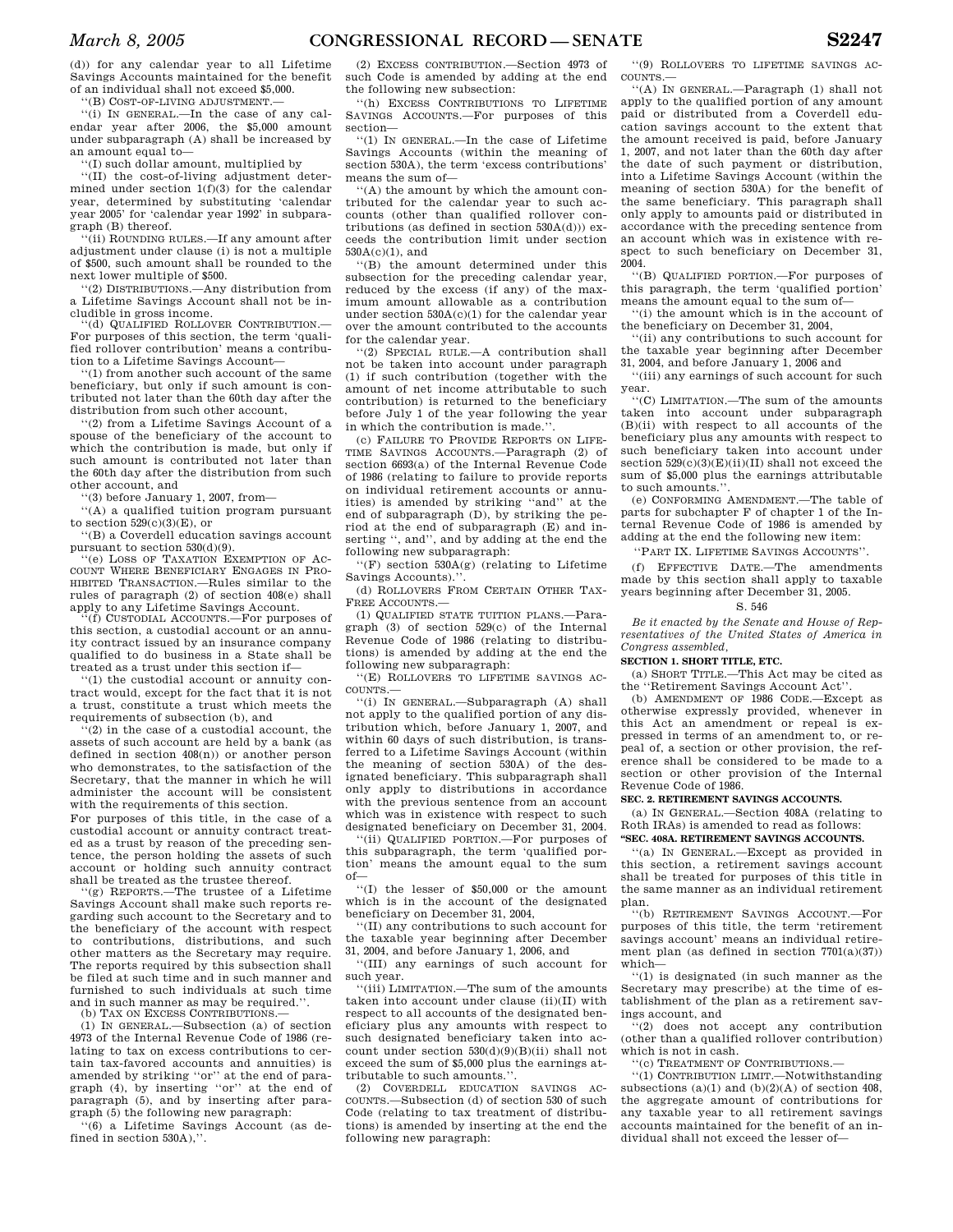''(A) \$5,000, or

''(B) the amount of compensation includible in the individual's gross income for such taxable year.

''(2) SPECIAL RULE FOR CERTAIN MARRIED IN-DIVIDUALS.—In the case of any individual who files a joint return for the taxable year, the amount taken into account under paragraph (1)(B) shall be increased by the excess (if any) of—

''(A) the compensation includible in the gross income of such individual's spouse for the taxable year, over

''(B) the aggregate amount of contributions for the taxable year to all retirement savings accounts maintained for the benefit of such spouse.

''(3) CONTRIBUTIONS PERMITTED AFTER AGE 701⁄2.—Contributions to a retirement savings account may be made even after the individual for whom the account is maintained has attained age  $70\frac{1}{2}$ .

''(4) MANDATORY DISTRIBUTION RULES NOT TO APPLY BEFORE DEATH.—Notwithstanding subsections (a)(6) and (b)(3) of section 408 (relating to required distributions), the following provisions shall not apply to any retirement savings account:

 $\lq\lq$ (A) Section  $401(a)(9)(A)$ .

''(B) The incidental death benefit requirements of section 401(a).

''(5) ROLLOVER CONTRIBUTIONS.—

''(A) IN GENERAL.—No rollover contribution may be made to a retirement savings account unless it is a qualified rollover contribution.

''(B) COORDINATION WITH LIMIT.—A qualified rollover contribution shall not be taken into account for purposes of paragraph (1).

'(6) ROLLOVERS FROM PLANS WITH TAXABLE DISTRIBUTIONS.—

''(A) IN GENERAL.—Notwithstanding sections  $402(c)$ ,  $403(a)(4)$ ,  $403(b)(8)$ ,  $408(d)(3)$ , and 457(e)(16), in the case of any contribution to which this paragraph applies—

''(i) there shall be included in gross income any amount which would be includible were it not part of a qualified rollover contribution,

''(ii) section 72(t) shall not apply, and

''(iii) unless the taxpayer elects not to have this clause apply for any taxable year. any amount required to be included in gross income for such taxable year by reason of this paragraph for any contribution before January 1, 2007, shall be so included ratably over the 4-taxable year period beginning with such taxable year.

Any election under clause (iii) for any contributions during a taxable year may not be changed after the due date (including extensions of time) for filing the taxpayer's return for such taxable year.

''(B) CONTRIBUTIONS TO WHICH PARAGRAPH APPLIES.—This paragraph shall apply to any qualified rollover contribution to a retirement savings account (other than a rollover contribution from another such account).

''(C) CONVERSIONS OF IRAS.—The conversion of an individual retirement plan (other than a retirement savings account) to a retirement savings account shall be treated for purposes of this paragraph as a contribution to which this paragraph applies.

''(D) ADDITIONAL REPORTING REQUIRE-MENTS.—Trustees and plan administrators of eligible retirement plans (as defined in section  $402(c)(8)(B)$  and retirement savings accounts shall report such information as the Secretary may require to ensure that amounts required to be included in gross income under subparagraph (A) are so included. Such reports shall be made at such time and in such form and manner as the Secretary may require. The Secretary may provide that such information be included as additional information in reports required under section 408(i) or 6047.

''(E) SPECIAL RULES FOR CONTRIBUTIONS TO WHICH A 4-YEAR AVERAGING APPLIES.—In the case of a qualified rollover contribution to which subparagraph (A)(iii) applied, the following rules shall apply:

''(i) ACCELERATION OF INCLUSION.—

''(I) IN GENERAL.—The amount required to be included in gross income for each of the first 3 taxable years in the 4-year period under subparagraph (A)(iii) shall be increased by the aggregate distributions from retirement savings accounts for such taxable year which are allocable under subsection  $(d)(3)$  to the portion of such qualified rollover contribution required to be included in gross income under subparagraph (A)(i).

'(II) LIMITATION ON AGGREGATE AMOUNT IN-CLUDED.—The amount required to be included in gross income for any taxable year under subparagraph (A)(iii) shall not exceed the aggregate amount required to be included in gross income under subparagraph (A)(iii) for all taxable years in the 4-year period (without regard to subclause (I)) reduced by amounts included for all preceding taxable years.

''(ii) DEATH OF DISTRIBUTEE.—

''(I) IN GENERAL.—If the individual required to include amounts in gross income under such subparagraph dies before all of such amounts are included, all remaining amounts shall be included in gross income for the taxable year which includes the date

of death.<br> $``(II)$  SPECIAL BULE FOR SURVIVING SPOUSE.—If the spouse of the individual described in subclause (I) acquires the individual's entire interest in any retirement savings account to which such qualified rollover contribution is properly allocable, the spouse may elect to treat the remaining amounts described in subclause (I) as includible in the spouse's gross income in the taxable years of the spouse ending with or within the taxable years of such individual in which such amounts would otherwise have been includible. Any such election may not be made or changed after the due date (including extensions of time) for filing the spouse's return for the taxable year which includes the date of death.

''(F) 5-YEAR HOLDING PERIOD RULES.—If—

''(i) any portion of a distribution from a retirement savings account is properly allocable to a qualified rollover contribution with respect to which an amount is includible in gross income under subparagraph  $(A)(i)$ ,

''(ii) such distribution is made during the 5-taxable year period beginning with the taxable year for which such contribution was made, and

''(iii) such distribution is not described in clause (i), (ii), or (iii) of subsection  $(d)(2)(A)$ , then section 72(t) shall be applied as if such portion were includible in gross income.

''(7) TIME WHEN CONTRIBUTIONS MADE.—For purposes of this section, a taxpayer shall be deemed to have made a contribution to a retirement savings account on the last day of the preceding taxable year if the contribution is made on account of such taxable year and is made not later than the time prescribed by law for filing the return for such taxable year (not including extensions thereof).

''(8) COST-OF-LIVING ADJUSTMENT.—

''(A) IN GENERAL.—In the case of any taxable year beginning in a calendar year after 2006, the \$5,000 amount under paragraph (1)(A) shall be increased by an amount equal to—

''(i) such dollar amount, multiplied by

''(ii) the cost-of-living adjustment determined under section  $1(f)(3)$  for the calendar year in which the taxable year begins, determined by substituting 'calendar year 2005'

for 'calendar year 1992' in subparagraph (B) thereof.

''(B) ROUNDING RULES.—If any amount after adjustment under subparagraph (A) is not a multiple of \$500, such amount shall be rounded to the next lower multiple of \$500.

''(d) DISTRIBUTION RULES.—For purposes of this title—

''(1) EXCLUSION.—Any qualified distribution from a retirement savings account shall not be includible in gross income.

''(2) QUALIFIED DISTRIBUTION.—For purposes of this subsection—

''(A) IN GENERAL.—The term 'qualified distribution' means any payment or distribution—

''(i) made on or after the date on which the individual attains age 58,

''(ii) made to a beneficiary (or to the estate of the individual) on or after the death of the individual,

''(iii) attributable to the individual's being disabled (within the meaning of section 72(m)(7)), or

 $\sqrt{\text{iv}}$  to which section  $72(t)(2)(F)$  applies (if such payment or distribution is made before January 1, 2009).

''(B) DISTRIBUTIONS OF EXCESS CONTRIBU-TIONS AND EARNINGS.—The term 'qualified distribution' shall not include any distribution of any contribution described in section 408(d)(4) and any net income allocable to the contribution.

''(3) ORDERING RULES.—For purposes of applying this section and section 72 to any distribution from a retirement savings account, such distribution shall be treated as made—

''(A) from contributions to the extent that the amount of such distribution, when added to all previous distributions from the retirement savings account, does not exceed the aggregate contributions to the retirement savings account, and

''(B) from such contributions in the following order:

''(i) Contributions other than qualified rollover contributions with respect to which an amount is includible in gross income under subsection  $(c)(6)(A)(i)$ .

''(ii) Qualified rollover contributions with respect to which an amount is includible in gross income under subsection  $(c)(6)(A)(i)$  on a first-in, first-out basis.

Any distribution allocated to a qualified rollover contribution under subparagraph (B)(ii) shall be allocated first to the portion of such contribution required to be included in gross income.

 $(4)$  AGGREGATION RULES.—Section  $408(d)(2)$ shall be applied separately with respect to retirement savings accounts and other individual retirement plans.

''(e) QUALIFIED ROLLOVER CONTRIBUTION.—

''(1) IN GENERAL.—For purposes of this section, the term 'qualified rollover contribution' means—

''(A) a rollover contribution to a retirement savings account of an individual from another such account of such individual or such individual's spouse, or from an individual retirement plan of such individual, but only if such rollover contribution meets the requirements of section  $408(d)(3)$ , and

"(B) a rollover contribution described in section  $402(c)$ ,  $402A(c)(3)(A)$ ,  $403(a)(4)$ ,  $402A(c)(3)(A),$  $403(b)(8)$ , or  $457(e)(16)$ .

''(2) COORDINATION WITH LIMITATION ON IRA ROLLOVERS.—For purposes of section  $408(d)(3)(B)$ , there shall be disregarded any qualified rollover contribution from an individual retirement plan (other than a retirement savings account) to a retirement savings account.

''(f) INDIVIDUAL RETIREMENT PLAN.—For purposes of this section—

''(1) a simplified employee pension or a simple retirement account may not be designated as a retirement savings account, and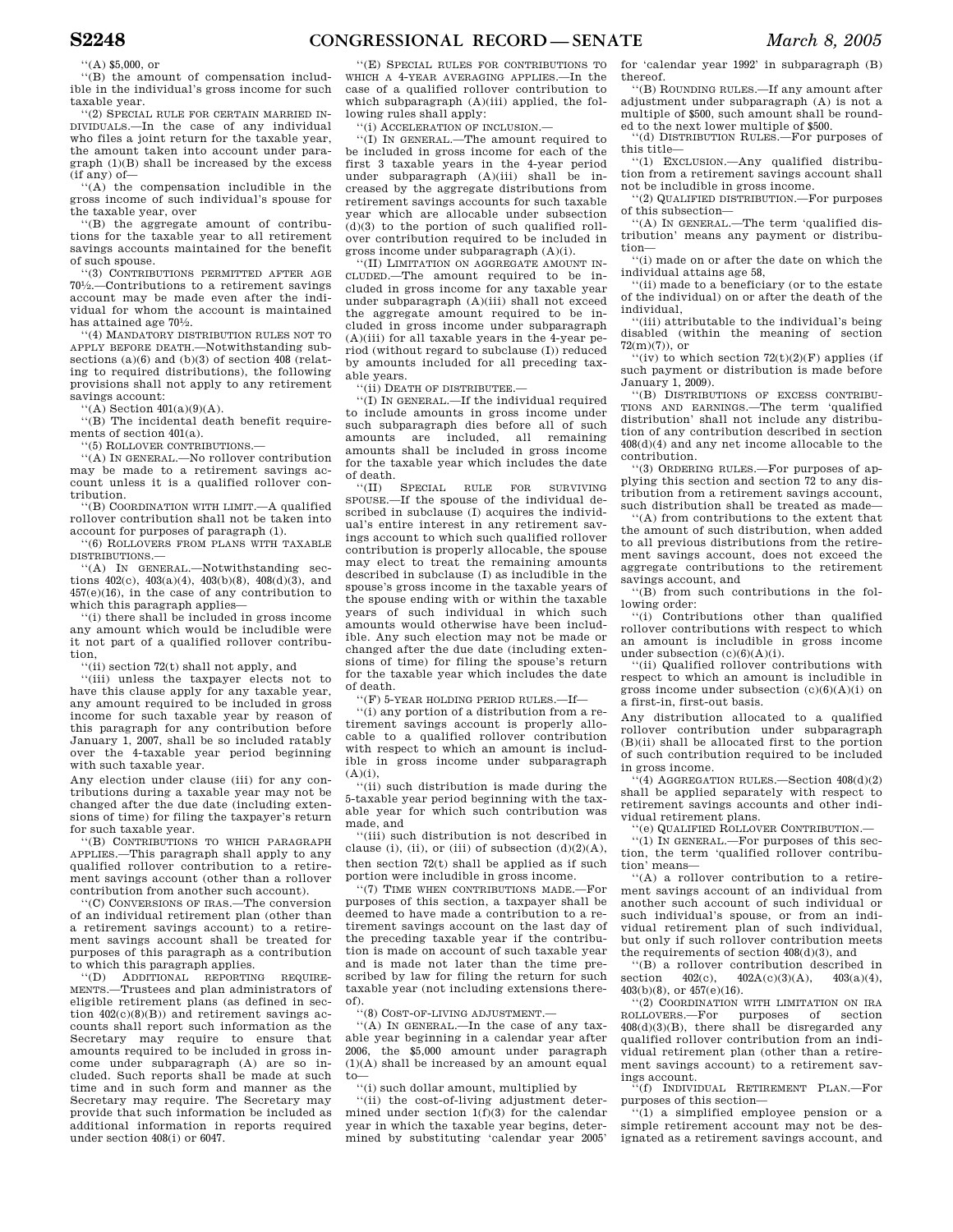''(2) contributions to any such pension or account shall not be taken into account for purposes of subsection (c)(1).

''(g) COMPENSATION.—For purposes of this section, the term 'compensation' includes earned income (as defined in section 401(c)(2)). Such term does not include any amount received as a pension or annuity and does not include any amount received as deferred compensation. Such term shall include any amount includible in the individual's gross income under section 71 with respect to a divorce or separation instrument described in section  $71(b)(2)(A)$ . For purposes of this subsection, section  $401(c)(2)$  shall be applied as if the term trade or business for purposes of section 1402 included service described in section  $1402(c)(6)$ .

(b) ROTH IRAS TREATED AS RETIREMENT SAVINGS ACCOUNTS.—In the case of any taxable year beginning after December 31, 2005, any Roth IRA (as defined in section 408A(b) of the Internal Revenue Code of 1986, as in effect on the day before the date of the enactment of this Act) shall be treated for purposes of such Code as having been designated at the time of the establishment of the plan as a retirement savings account under section 408A(b) of such Code (as amended by this section).

(c) CONTRIBUTIONS TO OTHER INDIVIDUAL RETIREMENT PLANS PROHIBITED.—

(1) INDIVIDUAL RETIREMENT ACCOUNTS.— Paragraph (1) of section 408(a) is amended to read as follows:

''(1) Except in the case of a simplified employee pension, a simple retirement account, or a rollover contribution described in subsection (d)(3) or in section  $402(c)$ ,  $403(a)(4)$ ,  $403(b)(8)$ , or  $457(e)(16)$ , no contribution will be accepted on behalf of any individual for any taxable year beginning after December 31, 2005. In the case of any simplified employee pension or simple retirement account, no contribution will be accepted unless it is in cash and contributions will not be accepted for the taxable year on behalf of any individual in excess of—

''(A) in the case of a simplified employee pension, the amount of the limitation in effect under section  $415(c)(1)(A)$ , and

''(B) in the case of a simple retirement account, the sum of the dollar amount in effect under subsection  $(p)(2)(A)(ii)$  and the employer contribution required under subparagraph  $(A)(iii)$  or  $(B)(i)$  of subsection  $(p)(2)$ .". (2) INDIVIDUAL RETIREMENT ANNUITIES.—

Paragraph (2) of section 408(b) is amended— (A) by redesignating subparagraphs (A),

(B), and (C) as subparagraphs (B), (C), and (D), respectively, and by inserting before subparagraph (B), as so redesignated, the following new subparagraph:

''(A) except in the case of a simplified employee pension, a simple retirement account, or a rollover contribution described in subsection  $(d)(3)$  or in section  $402(c)$ ,  $403(a)(4)$ ,  $403(b)(8)$ , or  $457(e)(16)$ , a premium shall not be accepted on behalf of any individual for any taxable year beginning after December 31, 2005,'', and

(B) by amending subparagraph (C), as redesignated by subparagraph (A), to read as follows:

''(C) the annual premium on behalf of any individual will not exceed—

''(i) in the case of a simplified employee pension, the amount of the limitation in ef $fect$  under section  $415(c)(1)(A)$ , and

''(ii) in the case of a simple retirement account, the sum of the dollar amount in effect under subsection  $(p)(2)(A)(ii)$  and the employer contribution required under subparagraph  $(A)(iii)$  or  $(B)(i)$  of subsection  $(p)(2)$ . and'

(d) CONFORMING AMENDMENTS.—

(1)(A) Section 219 is amended to read as follows:

#### **''SEC. 219. CONTRIBUTIONS TO CERTAIN RETIRE-MENT PLANS ALLOWING ONLY EM-PLOYEE CONTRIBUTIONS.**

''(a) ALLOWANCE OF DEDUCTION.—In the case of an individual, there shall be allowed as a deduction the amount contributed on behalf of such individual to a plan described in section  $501(c)(18)$ .

''(b) MAXIMUM AMOUNT OF DEDUCTION.—The amount allowable as a deduction under subsection (a) to any individual for any taxable year shall not exceed the lesser of—

''(1) \$7,000, or ''(2) an amount equal to 25 percent of the compensation (as defined in section 415(c)(3)) includible in the individual's gross income for such taxable year.

'(c) BENEFICIARY MUST BE UNDER AGE 701⁄2.—No deduction shall be allowed under this section with respect to any contribution on behalf of an individual if such individual has attained age 701⁄2 before the close of such individual's taxable year for which the contribution was made.

'(d) SPECIAL RULES.

''(1) MARRIED INDIVIDUALS.—The maximum deduction under subsection (b) shall be computed separately for each individual, and this section shall be applied without regard to any community property laws.

''(2) REPORTS.—The Secretary shall prescribe regulations which prescribe the time and the manner in which reports to the Secretary and plan participants shall be made by the plan administrator of a qualified employer or government plan receiving qualified voluntary employee contributions.

''(e) CROSS REFERENCE.—For failure to provide required reports, see section  $6652(g)$ .".

(B) Section 25B(d) is amended—  $(i)$  in paragraph  $(1)(A)$ , by striking "(as de-

fined in section 219(e))'', and (ii) by adding at the end the following new

paragraph:

''(3) QUALIFIED RETIREMENT CONTRIBU-TION.—The term 'qualified retirement contribution' means—

''(A) any amount paid in cash for the taxable year by or on behalf of an individual to an individual retirement plan for such individual's benefit, and

''(B) any amount contributed on behalf of any individual to a plan described in section  $501(c)(18)$ .".

(C) Section  $86(f)(3)$  is amended by striking ''section 219(f)(1)'' and inserting ''section  $408A(g)$ ".

(D) Section 132(m)(3) is amended by inserting ''(as in effect on the day before the date of the enactment of the Retirement Savings Account Act)'' after ''section 219(g)(5)''.

(E) Subparagraphs (A), (B), and (C) of section  $220(d)(4)$  are each amended by inserting , as in effect on the day before the date of the enactment of the Retirement Savings Account Act'' at the end.

(F) Section 408(b) is amended in the last sentence by striking "section  $219(b)(1)(A)$ " and inserting ''paragraph (2)(C)''.

(G) Section  $408(p)(2)(D)(ii)$  is amended by inserting ''(as in effect on the day before the date of the enactment of the Retirement Savings Account Act)'' after ''section  $219(g)(5)$ ''.

(H) Section 409A(d)(2) is amended by inserting ''(as in effect on the day before the date of the enactment of the Retirement Savings<br>Account Act)'' after "subparagraph Account Act)'' after ''subparagraph  $(A)(iii)$ "

(I) Section  $501(c)(18)(D)(i)$  is amended by striking ''section 219(b)(3)'' and inserting ''section 219(b)''.

(J) Section  $6652(g)$  is amended by striking section  $219(f)(4)$ " and inserting "section "section  $219(f)(4)$ "  $219(d)(2)$ ".

(K) The table of sections for part VII of subchapter B of chapter 1 is amended by striking the item relating to section 219 and inserting the following new item:

''Sec. 219. Contributions to certain retirement plans allowing only employee contributions."

 $(2)(A)$  Section  $408(d)(4)(B)$  is amended to read as follows:

''(B) no amount is excludable from gross income under subsection (h) or (k) of section 402 with respect to such contribution, and''.

(B) Section  $408(d)(5)(A)$  is amended to read as follows:

''(A) IN GENERAL.—In the case of any individual, if the aggregate contributions (other than rollover contributions) paid for any taxable year to an individual retirement account or for an individual retirement annuity do not exceed the dollar amount in effect under subsection  $(a)(1)$  or  $(b)(2)(C)$ , as the case may be, paragraph (1) shall not apply to the distribution of any such contribution to the extent that such contribution exceeds the amount which is excludable from gross income under subsection (h) or (k) of section 402, as the case may be, for the taxable year for which the contribution was paid—

'(i) if such distribution is received after the date described in paragraph (4),

''(ii) but only to the extent that such excess contribution has not been excluded from gross income under subsection (h) or (k) of section 402."

(C) Section  $408(d)(5)$  is amended by striking the last sentence.

(D) Section 408(d)(7) is amended to read as follows:

''(7) CERTAIN TRANSFERS FROM SIMPLIFIED EMPLOYEE PENSIONS PROHIBITED UNTIL DEFER-RAL TEST MET.—Notwithstanding any other provision of this subsection or section 72(t), paragraph (1) and section  $72(t)(1)$  shall apply to the transfer or distribution from a simplified employee pension of any contribution under a salary reduction arrangement described in subsection  $(k)(6)$  (or any income allocable thereto) before a determination as to whether the requirements of subsection  $(k)(6)(A)(iii)$  are met with respect to such contribution.

(E) Section 408 is amended by striking subsection (j).

(F)(i) Section 408 is amended by striking subsection (o).

(ii) Section 6693 is amended by striking subsection (b) and by redesignating subsections (c) and (d) as subsections (b) and (c), respectively.

 $(G)$  Section 408(p) is amended by striking paragraph (8) and by redesignating paragraphs  $(9)$  and  $(10)$  as paragraphs  $(8)$  and  $(9)$ , respectively.

 $(3)$ (A) Section 4973(a)(1) is amended to read as follows:

''(1) an individual retirement plan,''.

(B) Section 4973(b) is amended to read as follows:

''(b) EXCESS CONTRIBUTIONS TO SIMPLIFIED EMPLOYEE PENSIONS AND SIMPLE RETIREMENT ACCOUNTS.—For purposes of this section, in the case of simplified employee pensions or simple retirement accounts, the term 'excess contributions' means the sum of—

''(1) the excess (if any) of—

''(A) the amount contributed for the taxable year to the pension or account, over

''(B) the amount applicable to the pension or account under subsection (a)(1) or (b)(2) of section 408, and

''(2) the amount determined under this subsection for the preceding taxable year, reduced by the sum of—

''(A) the distributions out of the account for the taxable year which were included in the gross income of the payee under section 408(d)(1),

''(B) the distributions out of the account for the taxable year to which section 408(d)(5) applies, and

''(C) the excess (if any) of the maximum amount excludable from gross income for the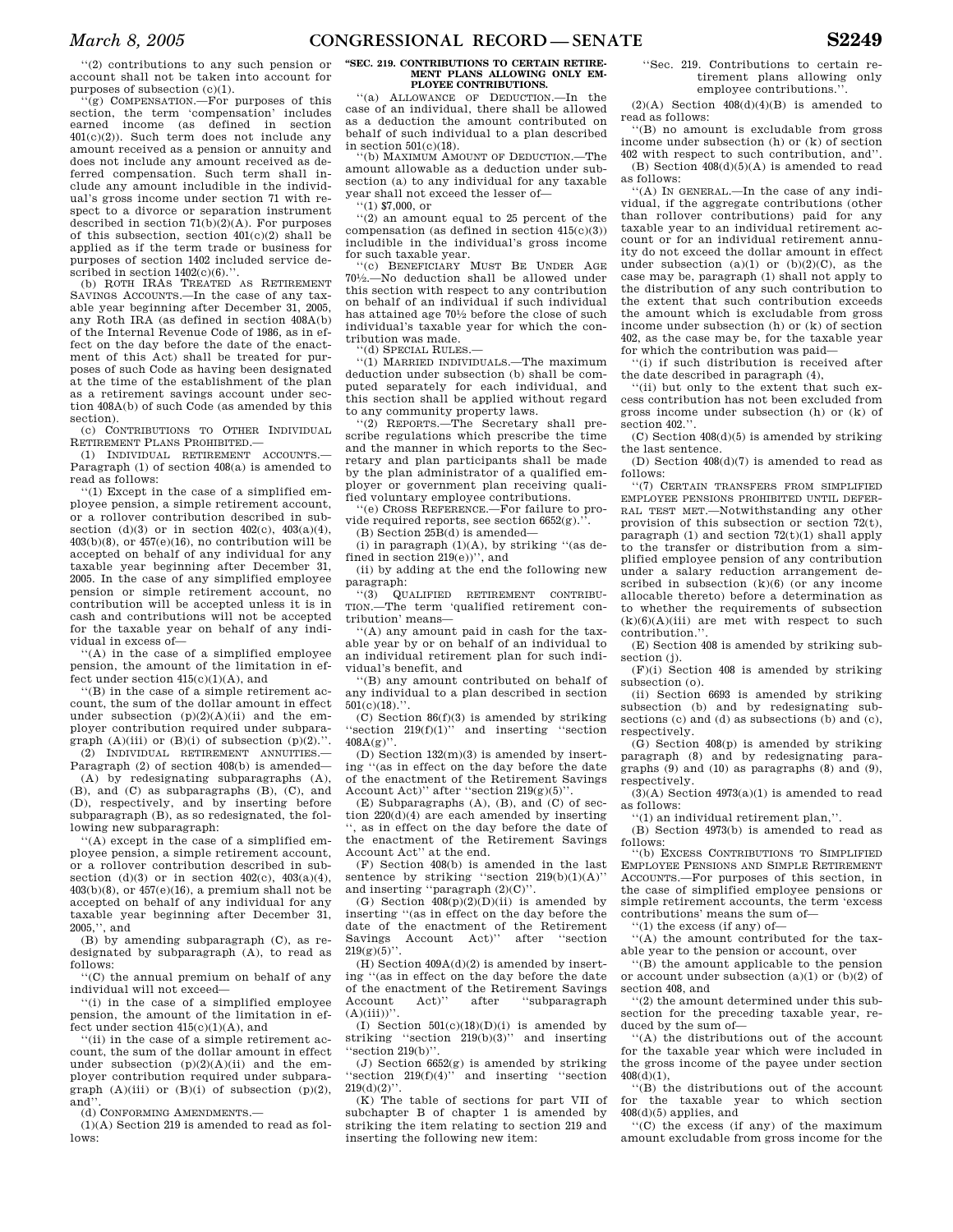taxable year under subsection (h) or (k) of section 402 over the amount contributed to the pension or account for the taxable year. For purposes of this subsection, any contribution which is distributed from a simplified employee pension or simple retirement account in a distribution to which section 408(d)(4) applies shall be treated as an amount not contributed.''.

(C) Section 4973 is amended by adding at the end the following new subsection:

''(h) EXCESS CONTRIBUTIONS TO CERTAIN IN-DIVIDUAL RETIREMENT PLANS.—For purposes of this section, in the case of individual retirement plans (other than retirement savings accounts, simplified employee pensions, and simple retirement accounts), the term 'excess contribution' means the sum of—

''(1) the aggregate amount contributed for the taxable year to the individual retirement plans, and

''(2) the amount determined under this subsection for the preceding taxable year, reduced by the sum of—

''(A) the distributions out of the plans which were included in gross income under section 408(d)(1), and

''(B) the distributions out of the plans for the taxable year to which section  $408(d)(5)$ applies.

For purposes of this subsection, any contribution which is distributed from the plan in a distribution to which section 408(d)(4) applies shall be treated as an amount not contributed.".<br> $(4)(A)$ 

 $Sections$   $402(c)(8)(B)$  $402A(c)(3)(A)(ii), \quad 1361(c)(2)(A), \quad 3405(e)(1)(B),$ and 4973(f) are each amended by striking ''Roth IRA'' each place it appears and inserting ''retirement savings account''.

 $(B)$  Section  $4973(f)(1)(A)$  is amended by striking ''Roth IRAs'' and inserting ''retirement savings accounts''.

(C) Paragraphs (1)(B) and (2)(B) of section 4973(f) are each amended by striking ''sections  $408A(c)(2)$  and  $(c)(3)$ " and inserting "section  $408A(c)(1)$ ".

(D) Subsection (f) of section 4973 is amended in the heading by striking ''ROTH IRAS'' and inserting ''RETIREMENT SAVINGS AC-COUNTS''.

(e) EFFECTIVE DATE.—The amendments made by this section shall apply to taxable years beginning after December 31, 2005.

## S. 547

*Be it enacted by the Senate and House of Representatives of the United States of America in Congress assembled,* 

#### **SECTION 1. EMPLOYER RETIREMENT SAVINGS ACCOUNTS.**

(a) IN GENERAL.—Subpart A of part 1 of subchapter D of chapter 1 of the Internal Revenue Code of 1986 is amended by inserting after section 401 the following new section: **''SEC. 401A. EMPLOYER RETIREMENT SAVINGS** 

# **ACCOUNTS.**

''(a) IN GENERAL.—A defined contribution plan shall not fail to meet the requirements of section 401(a) merely because the plan includes an employer retirement savings account arrangement.

''(b) EMPLOYER RETIREMENT SAVINGS AC-COUNT ARRANGEMENT.—An employer retirement savings account arrangement is any arrangement which is part of a plan which meets the requirements of section 401(a)—

''(1) under which a covered employee may elect to have the employer make payments as contributions to a trust under the plan on behalf of the employee, or to the employee directly in cash,

''(2) under which amounts held by the trust which are attributable to employer contributions made pursuant to the employee's election—

''(A) may not be distributable to participants or other beneficiaries earlier than—

''(i) severance from employment, death, or disability,

''(ii) an event described in subsection (g), ''(iii) the attainment of age 591⁄2, or

''(iv) upon hardship of the employee, and

''(B) will not be distributable merely by reason of the completion of a stated period of participation or the lapse of a fixed number of years,

''(3) which provides that an employee's right to the employee's accrued benefit derived from employer contributions made to the trust pursuant to the employee's election is nonforfeitable, and

''(4) which does not require, as a condition of participation in the arrangement, that an employee complete a period of service with the employer (or employers) maintaining the plan extending beyond the period permitted under section 410(a)(1) (determined without regard to subparagraph (B)(i) thereof).

'(c) APPLICATION OF NONDISCRIMINATION STANDARDS.—

''(1) CONTRIBUTION PERCENTAGE REQUIRE-MENT.—An arrangement shall not be treated as an employer retirement savings account arrangement for any plan year unless—

''(A) the contribution percentage for eligible highly compensated employees for the plan year does not exceed 200 percent of such percentage for all other eligible employees for the preceding plan year, or

''(B) the contribution percentage of nonhighly compensated employees for the preceding plan year exceeded 6 percent.

''(2) ALTERNATIVE METHODS OF MEETING NONDISCRIMINATION REQUIREMENTS.—

''(A) IN GENERAL.—An arrangement shall be treated as meeting the requirements of paragraph (1)(A) if such arrangement—

''(i) meets the contribution requirements of subparagraph (B), and

''(ii) meets the notice requirements of subparagraph (D).

''(B) CONTRIBUTION REQUIREMENT.—The requirements of this subparagraph are met if, under the arrangement, the employer is required to make contributions to a defined contribution plan on behalf of each eligible employee who is not a highly compensated employee in an amount equal to at least 3 percent of the employee's compensation. For purposes of this subparagraph, elective deferrals and employee contributions shall not be taken into account in determining the amount of contributions the employer makes to the plan.

''(C) SPECIAL RULES FOR MATCHING CON-TRIBUTIONS.—

''(i) IN GENERAL.—If an employer takes matching contributions into account for purposes of subparagraph (B), the requirements of such subparagraph shall be treated as met only if the matching contributions on behalf of each employee who is not a highly compensated employee are equal to 50 percent of the elective deferrals of the employee to the extent that such elective deferrals do not exceed 6 percent of the employee's compensation.

''(ii) ALTERNATIVE PLAN DESIGNS.—If the rate of any matching contribution with respect to any rate of elective deferral is not equal to the percentage required under clause (i), an arrangement shall not be treated as failing to meet the requirements of clause (i) if—

''(I) the rate of an employer's matching contribution does not increase as an employee's rate of elective contributions increases, and

''(II) the aggregate amount of matching contributions at such rate of elective contribution is at least equal to the aggregate amount of matching contributions which would be made if matching contributions were made on the basis of the percentages described in clause (i).

''(iii) RATE FOR HIGHLY COMPENSATED EM-PLOYEES.—The requirements of this subparagraph are not met if, under the arrangement, the rate of matching contribution with respect to any elective deferral of a highly compensated employee at any rate of elective deferral is greater than that with respect to an employee who is not a highly compensated employee.

''(D) NOTICE REQUIREMENT.—An arrangement meets the requirements of this subparagraph if, under the arrangement, each employee eligible to participate is, within a reasonable period before any year, given written notice of the employee's rights and obligations under the arrangement which—

''(i) is sufficiently accurate and comprehensive to apprise the employee of such rights and obligations, and

''(ii) is written in a manner calculated to be understood by the average employee eligible to participate.

''(E) OTHER REQUIREMENTS.—

''(i) WITHDRAWAL AND VESTING RESTRIC-TIONS.—An arrangement shall not be treated as meeting the requirements of subparagraph (B) unless the requirements of paragraphs (2) and (3) of subsection (b) are met with respect to all employer contributions (including matching contributions) taken into account in determining whether the requirements of subparagraph (B) are met.

''(ii) SOCIAL SECURITY AND SIMILAR CON-TRIBUTIONS NOT TAKEN INTO ACCOUNT. An arrangement shall not be treated as meeting the requirements of subparagraph (B) unless such requirements are met without regard to section 401(l), and, for purposes of section 401(l), employer contributions under subparagraph (B) shall not be taken into account.

''(F) OTHER PLANS.—An arrangement shall be treated as meeting the requirements of subparagraph (B) if any other plan maintained by the employer meets such requirements with respect to employees eligible under the arrangement.

''(3) CONTRIBUTION PERCENTAGE.—For purposes of paragraph (1), the contribution percentage for an eligible employee for a specified group of employees for a plan year shall be the average of the ratios (calculated separately for each employee in such group) of—

''(A) the sum of the elective deferrals, matching contributions, employee contributions, and qualified nonelective contributions paid under the plan on behalf of each such employee for such plan year, to

''(B) the employee's compensation for such plan year.

''(4) SPECIAL RULES.—For purposes of this subsection—

''(A) MULTIPLE ARRANGEMENTS.—If 2 or more plans which include employer retirement savings account arrangements are considered as 1 plan for purposes of section  $401(a)(4)$  or  $410(b)$ , all such arrangements included in such plans shall be treated as 1 arrangement.

''(B) EMPLOYEES IN MORE THAN 1 ARRANGE-MENT.—If any highly compensated employee is a participant under 2 or more employer retirement savings account arrangements of the employer, for purposes of determining the contribution percentage with respect to such employee, all such arrangements shall be treated as 1 arrangement.

''(C) USE OF CURRENT YEAR.—An employer may elect to apply paragraph (1) (A) or (B) by using the plan year rather than the preceding plan year. An employer may change such an election only with the consent of the Secretary.

''(D) 1ST PLAN YEAR.—In the case of the first plan year of any plan (other than a successor plan), the amount taken into account as the contribution percentage of nonhighly compensated employees for the preceding plan year shall be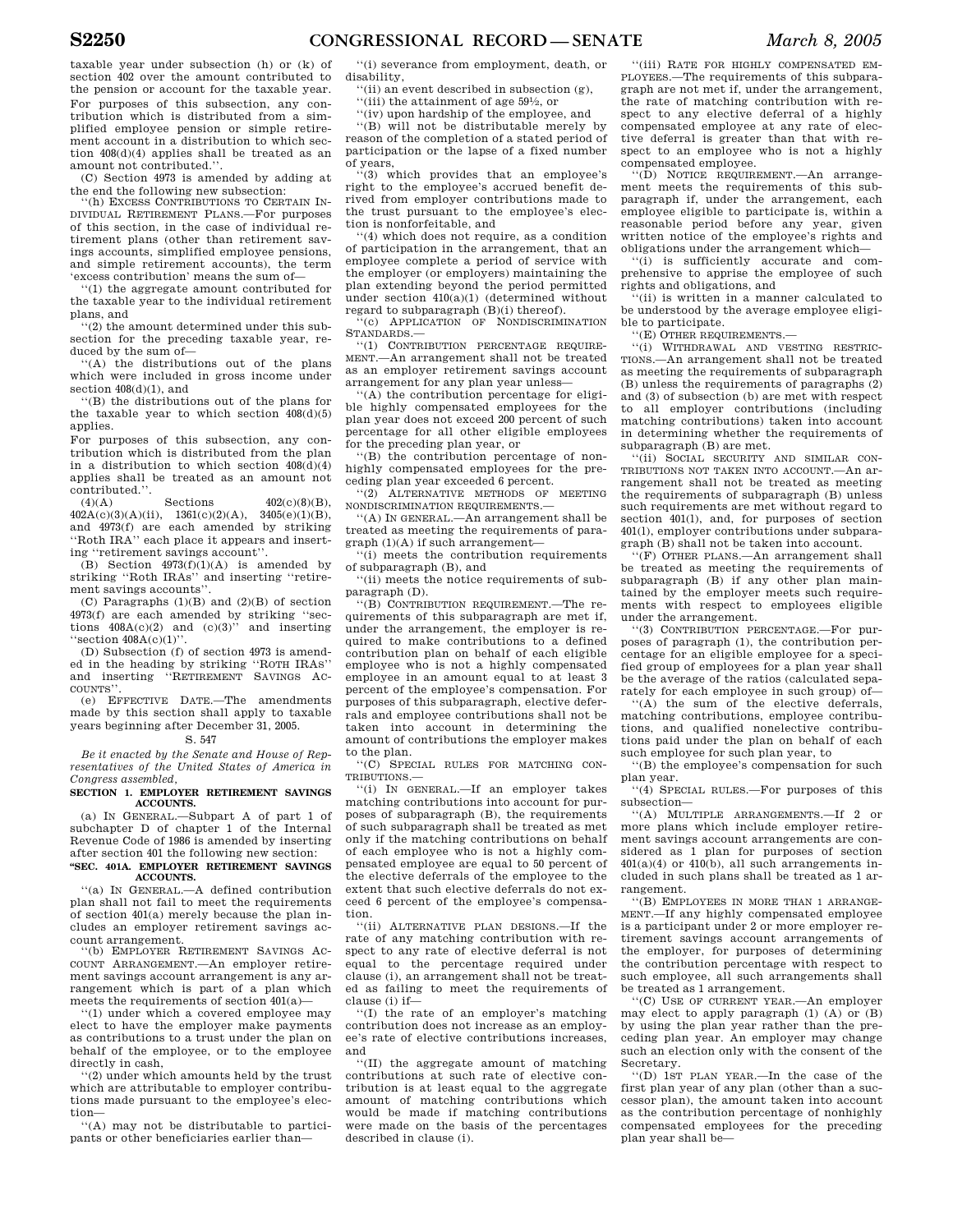''(i) 3 percent, or

''(ii) if the employer makes an election under this clause, the contribution percentage of nonhighly compensated employees determined for such first plan year.

''(E) SPECIAL RULE FOR EARLY PARTICIPA-TION.—If an employer elects to apply section 410(b)(4)(B) in determining whether an employer retirement savings account arrangement meets the requirements of section 410(b)(1), the employer may, in determining whether the arrangement meets the requirements of this subsection, exclude from consideration all eligible employees (other than highly compensated employees) who have not met the minimum age and service requirements of section  $410(a)(1)(A)$ .

''(5) EXCEPTIONS.—

''(A) GOVERNMENTAL PLANS.—A governmental plan (within the meaning of section 414(d)) maintained by a State or local government or political subdivision thereof (or agency or instrumentality thereof) shall be treated as meeting the requirements of this subsection.

''(B) TAX EXEMPT PLANS.—

''(i) IN GENERAL.—A plan not described in subparagraph (A) which is maintained by an organization described in section 501(c)(3) shall be treated as meeting the requirements of this subsection for any plan year if the plan provides that all employees of such organization may elect to have the employer make contributions of more than \$200 pursuant to a salary reduction agreement if any employee of the organization may elect to have the organization make contributions pursuant to such agreement.

''(ii) EXCEPTION.—Clause (i) shall not apply to any plan if under the plan—

''(I) matching contributions may be made on behalf of any employee, or

''(II) an employee may make contributions other than elective deferrals.

''(iii) EXCLUSION.—For purposes of clause (i), there may be excluded any employee who is—

''(I) a participant in another employer retirement savings account arrangement of the organization,

 $\cdot$ (II) a nonresident alien described in section  $\overrightarrow{410(b)(3)(C)}$ , or

''(III) subject to the conditions applicable under section 410(b)(4), a student performing services described in section 3121(b)(10) or an employee who normally works less than 20 hours per week.

''(6) COORDINATION WITH SUBSECTION (a)(4).— A cash or deferred arrangement shall be treated as meeting the requirements of subsection (a)(4) with respect to contributions if the requirements of paragraph (1) are met.

''(d) OTHER REQUIREMENTS.—For purposes of this section—

''(1) BENEFITS (OTHER THAN MATCHING CON-TRIBUTIONS) MUST NOT BE CONTINGENT ON ELECTION TO DEFER.—An employer retirement savings account arrangement of any employer shall not be treated as such an arrangement if any other benefit is conditioned (directly or indirectly) on the employee electing to have the employer make or not make contributions under the arrangement in lieu of receiving cash. The preceding sentence shall not apply to any matching contribution made by reason of such an election.

''(2) COORDINATION WITH OTHER PLANS.—Any employer contribution made pursuant to an employee's election under an employer retirement savings account arrangement shall not be taken into account for purposes of determining whether any other plan meets the requirements of section  $401(a)$  or  $410(b)$ . This paragraph shall not apply for purposes of determining whether a plan meets the average benefit requirement of section 410(b)(2)(A)(ii).

''(e) DEFINITIONS.—For purposes of this section—

''(1) ELIGIBLE EMPLOYEE.—The term 'eligible employee' means any employee who is eligible to benefit under the employer retirement savings account arrangement.

''(2) HIGHLY COMPENSATED EMPLOYEE.—For purposes of this subsection, the term 'highly compensated employee' has the meaning given such term by section 414(q).

''(3) MATCHING CONTRIBUTION.—The term 'matching contribution' means—

''(A) any employer contribution made to a defined contribution plan on behalf of an employee on account of an employee contribution made by such employee, and

''(B) any employer contribution made to a defined contribution plan on behalf of an employee on account of an employee's elective deferral.

''(4) ELECTIVE DEFERRAL.—The term 'elective deferral' means any employer contribution described in section  $402(g)(3)$ .

''(5) QUALIFIED NONELECTIVE CONTRIBU-TIONS.—The term 'qualified nonelective contribution' means any employer contribution (other than a matching contribution) with respect to which—

'(A) the employee may not elect to have the contribution paid to the employee in cash instead of being contributed to the plan, and

''(B) the requirements of paragraphs (2) and (3) of subsection (b) are met.

''(6) COMPENSATION.—The term 'compensation' has the meaning given such term by section 414(s).

''(f) ARRANGEMENT NOT DISQUALIFIED IF EX-CESS CONTRIBUTIONS DISTRIBUTED.—

''(1) IN GENERAL.—An employer retirement savings account arrangement shall not be treated as failing to meet the requirements of subsection  $(c)(1)(A)$  for any plan year if, before the close of the following plan year—

''(A) the amount of the excess contributions for such plan year (and any income allocable to such contributions) is distributed, or

''(B) to the extent provided in regulations, the employee elects to treat the amount of the excess contributions as an amount distributed to the employee and then contributed by the employee to the plan.

Any distribution of excess contributions (and income) may be made without regard to any other provision of law.

''(2) EXCESS CONTRIBUTIONS.—For purposes of paragraph (1), the term 'excess contributions' means, with respect to any plan year, the excess of—

'(A) the aggregate amount of employer contributions actually paid over to the trust on behalf of highly compensated employees for such plan year, over

''(B) the maximum amount of such contributions permitted under the limitations of subsection (c)(1)(A) (determined by reducing contributions made on behalf of highly compensated employees in order of the contribution percentages beginning with the highest of such percentages).

''(3) METHOD OF DISTRIBUTING EXCESS CON-TRIBUTIONS.—Any distribution of the excess contributions for any plan year shall be made to highly compensated employees on the basis of the amount of contributions by, or on behalf of, each of such employees.

''(4) ADDITIONAL TAX UNDER SECTION 72(t) NOT TO APPLY.—No tax shall be imposed under section 72(t) on any amount required to be distributed under this subsection.

''(5) TREATMENT OF MATCHING CONTRIBU-TIONS FORFEITED BY REASON OF EXCESS DEFER-RAL OR CONTRIBUTION.—For purposes of subsection (b)(3), a matching contribution shall not be treated as forfeitable merely because such contribution is forfeitable if the contribution to which the matching contribution relates is treated as an excess contribution under paragraph (2) or an excess deferral under section  $402(g)(2)(A)$ .

''(6) CROSS REFERENCE.—For excise tax on certain excess contributions, see section 4979.

''(g) DISTRIBUTIONS UPON TERMINATION OF  $P<sub>LAM</sub>$ 

''(1) IN GENERAL.—An event described in this subsection is the termination of the plan without establishment or maintenance of another defined contribution plan (other than an employee stock ownership plan as defined in section 4975(e)(7)).

''(2) DISTRIBUTIONS MUST BE LUMP SUM DIS-TRIBUTIONS-

''(A) IN GENERAL.—A termination shall not be treated as described in paragraph (1) with respect to any employee unless the employee receives a lump sum distribution by reason of the termination.

''(B) LUMP-SUM DISTRIBUTION.—For purposes of this paragraph, the term 'lump-sum distribution' has the meaning given such term by section  $402(e)(4)(D)$  (without regard to subclauses (I), (II), (III), and (IV) of clause (i) thereof). Such term includes a distribution of an annuity contract from—

''(i) a trust which forms a part of a plan described in section 401(a) and which is exempt from tax under section 501(a), or

''(ii) an annuity plan described in section 403(a).

''(h) SPECIAL RULES FOR SMALL EMPLOY-ERS.—

''(1) IN GENERAL.—An arrangement maintained by an eligible employer shall not fail to meet the requirements of this section merely because contributions under the arrangement on behalf of any employee are made to an individual retirement plan (as defined under section 7701(a)(37)) established on behalf of the employee.

''(2) ELIGIBLE EMPLOYER.—For purposes of paragraph (1), the term 'eligible employer' means, with respect to any year, an employer which had no more than 10 employees who received at least \$5,000 of compensation from the employer for the preceding year. An eligible employer who establishes and maintains an arrangement under this subsection for 1 or more years and who fails to be an eligible employer for any subsequent year shall be treated as an eligible employer for the 2 years following the last year the employer was an eligible employer. If such failure is due to any acquisition, disposition, or similar transaction involving an eligible employer, the preceding sentence shall not apply.

''(i) REGULATIONS.—The Secretary shall prescribe such regulations as may be necessary to carry out the purposes of this section, including regulations permitting appropriate aggregation of plans and contributions.

''(j) TRANSITION RULES.—

''(1) DEEMED ERSAS.—Any arrangement which, as of December 31, 2005—

''(A) is part of a plan meeting the requirements of section 401(a), and

 $\lq$ <sup>''</sup>(B) is-

''(i) a qualified cash or deferred arrangement (as defined in section  $401(k)(2)$ ), or

''(ii) subject to the requirements of section 401(m),

shall be treated as an employer retirement savings account arrangement and subject to the requirements of this title applicable to such an arrangement for plan years beginning after December 31, 2005.

''(2) ELECTABLE ERSAS.—

''(A) IN GENERAL.—If an employer makes an election under this paragraph with respect to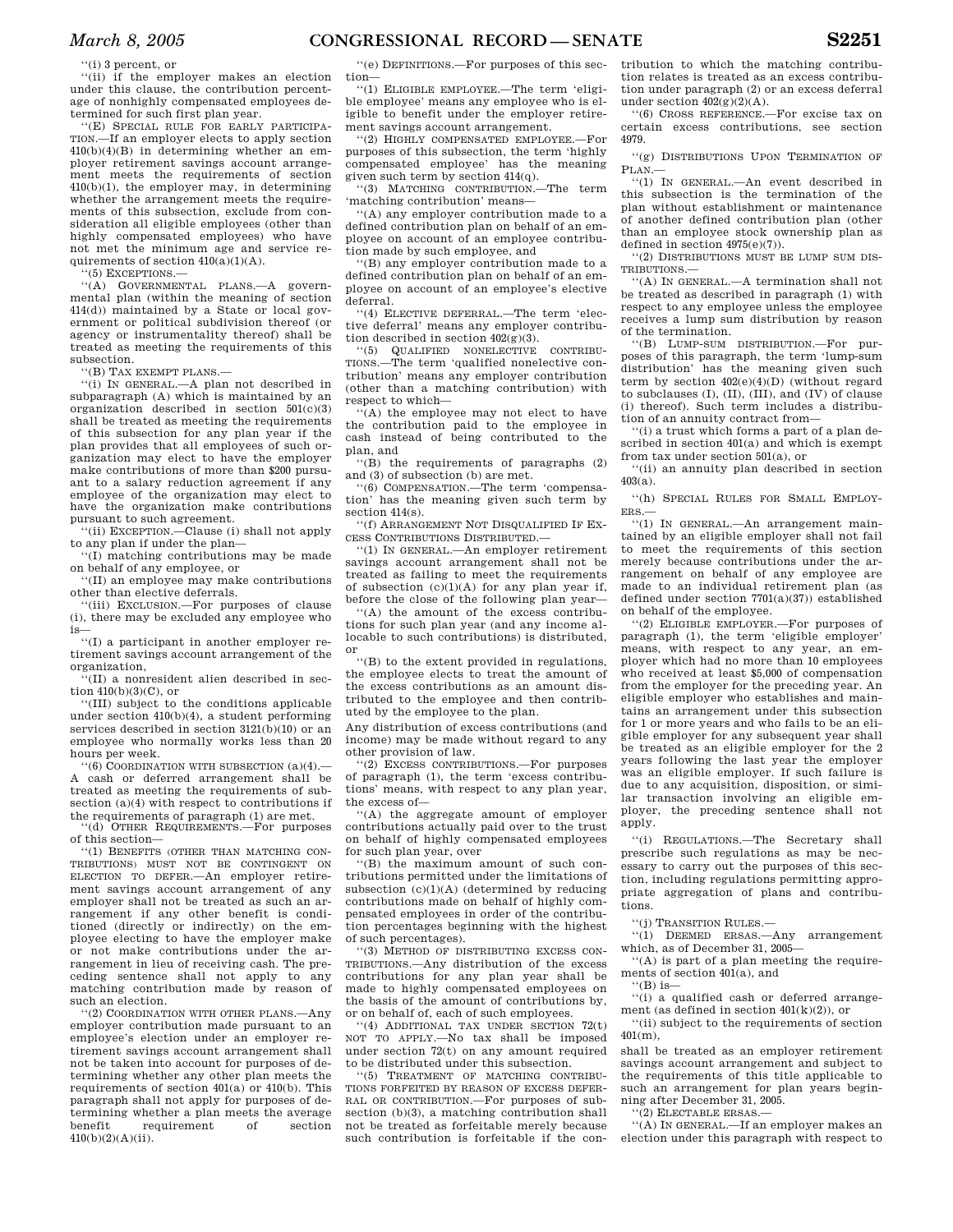any applicable arrangement, such arrangement shall be treated as an employer retirement savings account arrangement and subject to the requirements of this title applicable to such an arrangement for plan years beginning after December 31, 2005.

''(B) APPLICABLE ARRANGEMENT.—For purposes of subparagraph (A), the term 'applicable arrangement' means an arrangement which, as of December 31, 2005, is—

''(i) an arrangement under which amounts are contributed by an individual's employer for an annuity contract described in section  $403(b)$ .

''(ii) an eligible deferred compensation plan (within the meaning of section 457(b)) maintained by an eligible employer described in section  $457(e)(1)(A)$ ,

''(iii) a simplified employee pension (within the meaning of section  $408(k)$  for which an election is in effect under paragraph (6) thereof, or

''(iv) a simple retirement account (within the meaning of section 408(p).''.

(b) ELECTIVE DEFERRALS.—Section 402 of such Code is amended—

(1) in subsection (e)(3), by inserting '', an employer retirement savings account arrangement (as defined in section 401A(b)),'' after "section  $401(k)(2)$ ", and

(2) in subsection  $(g)(3)(A)$ , by inserting ", or an employer retirement savings account arrangement (as defined in section 401A(b)),'' before ''to the extent''.

(c) TERMINATION OF CONTRIBUTIONS TO OTHER PLANS.—

(1)  $401(k)$  PLANS.—Section  $401(k)$  of such Code is amended by adding at the end the following new paragraph:

''(13) TERMINATION.—This subsection shall not apply to any plan year beginning after December 31, 2005.

(2) 403(b) ANNUITY CONTRACTS.—Section 403(b) of such Code is amended by adding at the end the following new paragraph:

''(14) TERMINATION.—No elective deferral (as defined in section  $402(g)(3)$ ) may be contributed under this subsection by an employer, and no amount may be transferred under an eligible rollover, for an annuity contract after December 31, 2006.'

(3) GOVERNMENTAL 457 PLANS.—Section 457 of such Code is amended by adding at the end the following new subsection:

''(h) TERMINATION.—No amount may be deferred under this subsection under a plan maintained by an eligible employer described in subsection  $(e)(1)(A)$ , and no amount may be transferred under an eligible rollover to an eligible deferred compensation plan maintained by such an employer, after December 31, 2006.'

(4) SARSEPS.—Subparagraph (H) of section  $408(k)(6)$  of such Code is amended by adding at the end the following new sentence: ''No amount may be contributed under this paragraph to a simplified employee pension by an employer, and no amount may be transferred to a simplified employee pension maintained under this paragraph under an eligible rollover, after December 31, 2006.

(5) SIMPLE IRAS.—Section 408(p) of such Code is amended by adding at the end the following new paragraph:

''(11) TERMINATION.—No amount may be contributed under this paragraph to a simple retirement account after December 31,  $2006$ 

(d) OTHER CONFORMING CHANGES.—

(1) Section 401 of such Code is amended by striking subsection (m).

(2) Section 7701(j) of such Code (relating to tax treatment of Federal Thrift Savings Fund) is amended—

 $(A)$  in paragraph  $(1)(C)$ , by striking "section  $401(k)(4)(B)$ " and inserting "section  $401A(d)(1)$ ", and

(B) in paragraph (2), by striking ''section 401(k)'' and inserting ''section 401A''.

(3) The Secretary of the Treasury shall, not later than 90 days after the date of the enactment of this Act, submit such technical and other conforming changes as are necessary to carry out the amendments made by this section.

(e) CLERICAL AMENDMENT.—The table of sections for subpart A of part 1 of subchapter D of chapter 1 of such Code is amended by inserting after the item relating to section 401 the following new item:

''Sec. 401A. Employer Retirement Savings Accounts.''.

(f) EFFECTIVE DATE.—The amendments made by this section shall apply to years beginning after December 31, 2005.

(g) PROVISIONS RELATING TO PLAN AMEND-MENTS.—

(1) IN GENERAL.—If this subsection applies to any plan or contract amendment—

(A) such plan or contract shall be treated as being operated in accordance with the terms of the plan during the period described in paragraph  $(2)(C)(i)$ , and

(B) except as provided by the Secretary of the Treasury, such plan shall not fail to meet the requirements of section 401A of the Internal Revenue Code of 1986 by reason of such amendment.

(2) AMENDMENTS TO WHICH SECTION AP-PLIES.—

(A) IN GENERAL.—This subsection shall apply to any amendment to any plan or annuity contract which is made—

(i) pursuant to any amendment made by this section, or pursuant to any regulation issued by the Secretary of the Treasury or the Secretary of Labor under this section, and

(ii) on or before the last day of the first plan year beginning on or after January 1, 2007.

(B) GOVERNMENTAL PLAN.—In the case of a governmental plan (as defined in section 414(d) of the Internal Revenue Code of 1986), subparagraph (A) shall be applied by sub-stituting ''2009'' for ''2007''.

(C) CONDITIONS.—This subsection shall not apply to any amendment unless—

(i) during the period—

(I) beginning on the date the legislative or regulatory amendment described in subparagraph (A)(i) takes effect (or in the case of a plan or contract amendment not required by such legislative or regulatory amendment, the effective date specified by the plan), and

(II) ending on the date described in sub- $\text{parameter}(\mathbf{A})(\text{ii})$  (or, if earlier, the date the plan or contract amendment is adopted), the plan or contract is operated as if such plan or contract amendment were in effect; and

(ii) such plan or contract amendment applies retroactively for such period.

> By Mr. CORZINE (for himself, Mr. OBAMA, Ms. SNOWE, Mr. BINGAMAN, Mrs. BOXER, Ms. CANTWELL, Mrs. CLINTON, Mr. DODD, Mr. DURBIN, Mrs. FEIN-STEIN, Mr. KENNEDY, Mr. LAU-TENBERG, Mr. LEAHY, Ms. MI-KULSKI, Mrs. MURRAY, Mr. SCHUMER, Mr. SMITH, and Mr. KERRY):

S. 550. A bill to amend the Public Health Service Act with respect to facilitating the development of microbicides for preventing transmission of HIV and other diseases, and for other purposes; to the Committee on Health, Education, Labor, and Pensions.

Mr. CORZINE. Mr. President, I rise today to introduce legislation, the a woman in the developing world of

Microbicides Development Act of 2005. I am very pleased to be introducing this bipartisan bill along with my colleagues, Senators SNOWE, OBAMA, BINGAMAN, CANTWELL, CLINTON, DODD, DURBIN, FEINSTEIN, KENNEDY, LAUTEN-BERG, LEAHY, MIKULSKI, MURRAY, SCHU-MER, and SMITH. I thank my colleagues for their support of this important legislation, which we believe is vital to the pursuit of combating the global HIV/AIDS crisis.

Today we are celebrating International Women's Day. Not only should we celebrate the achievements of women nationally and globally today, but we should also promise to redouble our efforts to improve the lives of women around the globe. I can't think of an issue more deserving of our attention in the United States Senate than that of the toll that HIV/ AIDS is having on women and their children around the world.

Today, nearly half of the 37 million adults now living with HIV worldwide are women. The U.N.'s new Epidemic Update released in late 2004 shows that women and girls are increasingly affected by the disease in each region of the world and the epidemic continues to worsen. Women are the new face of AIDS. Approximately 7,000 women are infected with HIV everyday. The biggest rise in HIV/AIDS among women is occurring in East Asia, which has seen a 56 percent infection rate increase, followed by the region of Eastern Europe and Central Asia.

Notably, these are areas of the world that are not currently included in the President's AIDS initiative (PEPFAR). I would like to note that later this week I will be introducing legislation to make India eligible for PEPFAR assistance. It is estimated that by 2010, India could have 20 million HIV infected individuals up from five million currently and women are at the center of the rapid growth of the disease.

I would like to quote from a recent news article in USA Today, which discusses the HIV/AIDS vulnerabilities that women confront.

''In this male-dominated society, ironclad traditions surrounding marriage leave women little say over their sexual or reproductive lives. So many married men bring HIV home to their wives that married women are one of India's highest-risk groups. Nearly half of all new HIV infections occur in women, and studies indicate that 90 percent of women with HIV were virgins when they married and remained faithful to their husbands.''

This statement describes the plight of women in so many societies and countries where women simply do not have the economic or political power to insist that their husbands use condoms or abstain from having sex outside of marriage. The typical woman who gets infected with HIV has only one partner—her husband. This trend devastates families and puts children at risk.

This astounding reality bears restating: The single greatest risk factor for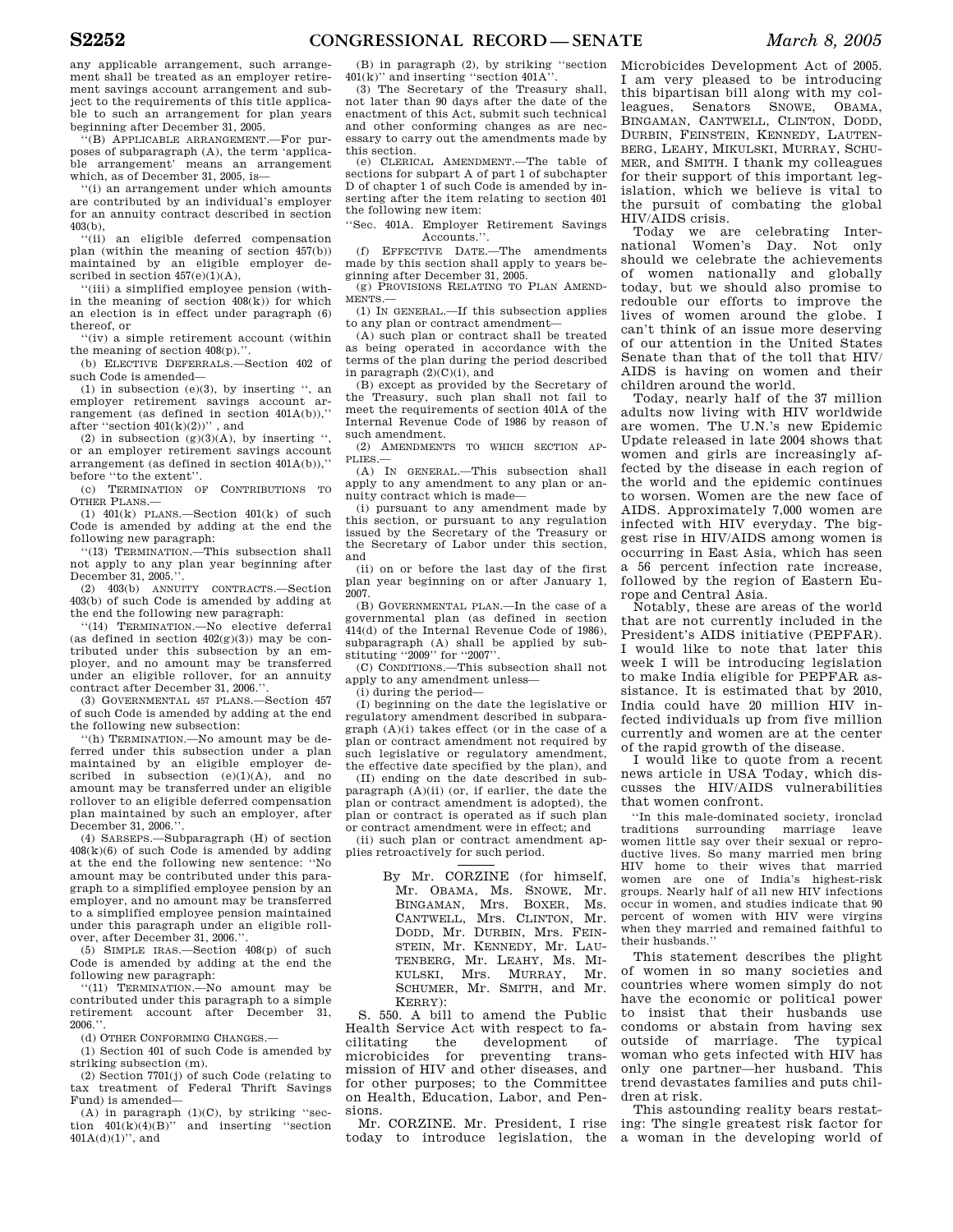contracting the HIV virus is being married.

Women need HIV-prevention tools that they can control to safeguard their health and that of their families and communities. Unfortunately, there exists absolutely no HIV or STD prevention method that is within a woman's personal control. Condom use must be negotiated with a partner. We are all aware that for too many<br>women, particularly low-income particularly women in the developing world and many in our own country who rely upon a male partner for economic support, there is no power of negotiation. We know these women are at risk—yet, we expect them to protect themselves without any tools.

Today we have the opportunity to invest in groundbreaking research that can produce these tools, and ultimately, empower women. Microbicides are self-administered products that women could use to prevent transmission of STDs, including HIV/AIDS. I say ''could'', because due to insuffiinvestments, microbicides have been brought to market. This legislation would expand Federal investments for microbicide research at the National Institutes for Health (NIH), the Centers for Disease Control and Prevention (CDC), and the United States Agency for International Development (USAID).

In addition to encouraging new investments in microbicide research, the Microbicides Development Act will expedite the implementation of the NIH's five-year strategic plan for microbicide research, as well as expand coordination among federal agencies already involved in this research, including NIH, CDC, and the United States Agency on International Development (USAID).

Perhaps most importantly, the legislation calls for the establishment of a Microbicide Research and Development Branch within the National Institute of Allergy and Infectious Diseases.

The National Institutes of Health, principally through the National Institute of Allergy and Infectious Diseases (NIAID), spends the majority of Federal dollars in this area. However, microbicide research at NIH is currently conducted with no single line of administrative accountability or specific funding coordination. In addition, other Federal agencies such as CDC and USAID undertake microbicides research and development activities. Because there is no Federal coordination, however, there is the risk that inefficiencies and duplication of effort could result. Through a variety of committees Congress has requested that NIH and its Office of AIDS Research provide Congress with a ''Federal coordination plan'' for research and development in this area, but formal submission of this plan has been repeatedly delayed.

A unit dedicated to microbicide research and development at the NIH is essential to providing the appropriate staff and funding for the coordination of these activities at the NIH and across agencies.

Microbicides may not be a magic bullet, but they are essential to addressing the HIV/AIDS crisis. With leading scientists concluding that a vaccine is likely to be at least 10 years away, we need to make a strong commitment to developing complementary prevention tools such as microbicides.

Microbicides are a public health good for which the social benefits are high but economic incentives to private investment are low. Despite the potential market size, neither pharmaceutical nor major biotech companies have made large investments in the field because development is costly and the likelihood of finding an effective product is unknown. Like other public health goods, such as vaccines, public funding must fill the gap left by market failure.

The cost of developing the existing pipeline of microbicide candidate products has been estimated at \$775 million over five years. This investment should generate a number of safe, effective microbicides by 2010. Currently, however, U.S. Federal funding for microbicides is only about \$88.8 million annually and is spread across all areas of microbicide research, not just product development.

As for any pharmaceutical or health care product, the key to developing safe, effective, affordable and accessible microbicides is sufficient investment. If we are to realize the promise of microbicides and the lifesaving properties they may provide, then additional public funding must be made available for research and development. The Microbicide Development Act of 2005 will help us achieve this goal.

I ask unanimous consent that the text of my legislation be printed in the RECORD.

There being no objection, the bill was ordered to be printed in the RECORD, as follows:

#### S. 550

*Be it enacted by the Senate and House of Representatives of the United States of America in Congress assembled,* 

## **SECTION 1. SHORT TITLE.**

This Act may be cited as the ''Microbicide Development Act''.

## **SEC. 2. FINDINGS.**

Congress makes the following findings:

(1) Women and girls are the new face of HIV/AIDS, and are increasingly affected by the disease in each region of the world. Women account for nearly  $\frac{1}{2}$  of the 37,000,000 adults living with HIV and AIDS worldwide as of 2005. Approximately 7,000 women are newly infected with HIV each day.

(2) Because of their social and biological vulnerabilities, young women are particularly at risk. In Sub-Saharan Africa, 76 percent of the young people (between ages 15 and 24) with HIV are girls under 20.

(3) When women become infected with HIV, they can pass along the infection to their children during pregnancy, labor and delivery, or breast-feeding. The most effective way to halt mother-to-child transmission is to ensure that mothers are not infected in the first place.

(4) An increasing number of women who become infected with HIV have only 1 sexual partner, their husband. Unfortunately, marriage is not necessarily effective protection against HIV, because to protect themselves from HIV, women have to rely on their male partners to be faithful or to use condoms. Many women in the developing world are unable to insist on mutual monogamy or negotiate condom use, especially in long-term relationships.

(5) Scientists are working on a promising new prevention tool that could slow down the spread of the HIV/AIDS epidemic, microbicides. Formulated as gels, creams, or rings, microbicides inactivate, block, or otherwise interfere with the transmission of the pathogens that cause AIDS and other sexually transmitted diseases (''STD''s). Microbicides could allow a woman to protect herself from disease.

(6) Married couples need a method of HIV protection that will allow them to conceive a child and start a family. No existing HIV prevention method also allows conception. Microbicides are being developed to allow women to both conceive children and protect themselves from HIV.

(7) Households in developing countries often dissolve when a mother dies. In the hardest hit countries, the number of children who are orphaned by AIDS is increasing dramatically.

(8) Women in the United States also need HIV prevention tools like microbicides. AIDS is now the number 1 cause of death among African–American women between the ages of 25 and 34.

(9) In addition to HIV, other STDs continue to be a major health threat in the United States. The United States has the highest rates of sexually transmitted diseases of any industrialized nation. Nineteen million STD infections occur every year. It is estimated that by age 25, 1⁄2 of all sexually active people in the United States can expect to be infected with an STD.

(10) HIV and AIDS represent a threat to national security and economic well being, with direct medical costs of up to \$15,500,000,000 per year. The pandemic undermines armies, foments unrest, and burdens the United States military.

(11) As the Nation's largest single provider of HIV/AIDS care, the Veterans Affairs health care system spent \$359,000,000 to provided care to more than 20,000 American veterans with HIV/AIDS in fiscal year 2004.

(12) The microbicide field has achieved an extraordinary amount of scientific momentum, with several first-generation candidates now in large scale human trials around the world. At same time, new products, based upon recent advances in HIV treatment, have advanced into early safety trials.

(13) Microbicides are a classic public health good for which the social benefits are high but the economic incentive to private investment is low. Like other public health goods, such as vaccines, public funding must fill the gap. Microbicide research depends in large part on Government leadership and investment.

(14) The Federal Government needs to make a strong commitment to microbicide research and development. Three agencies the National Institutes of Health (''NIH''), the Centers for Disease Control and Prevention (''CDC''), and the United States Agency of International Development (''USAID'') have played important roles in the progress to date, but further strong, well-coordinated, and visible public sector leadership will be essential for the promise of microbicides to be realized.

(15) As of 2005, microbicide research at NIH is conducted under several institutes with no single line of administrative accountability, no specific funding coordination, and highly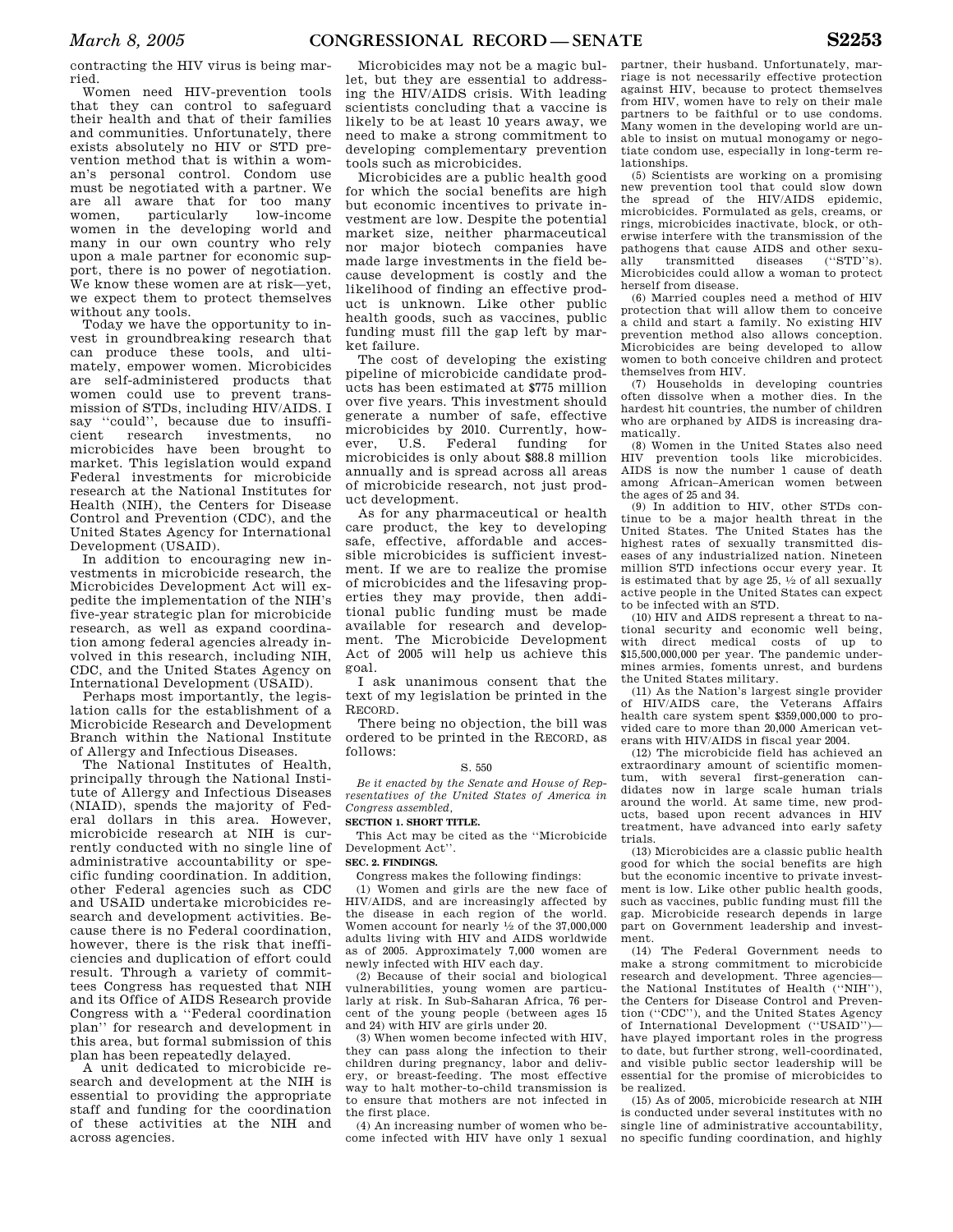variable levels of interest and commitment across institute leadership. Only a few NIH staff can claim microbicides as their sole focus.

(16) The President's Emergency Plan for AIDS Relief (''PEPFAR'') recognizes the urgency of developing safe and effective microbicides to prevent HIV. In addition, NIH documents state that ''the US government is firmly committed to accelerating the development of safe and effective microbicides to prevent HIV,'' recognizing that microbicides may provide ''one of the most promising preventative interventions given that could be inexpensive, readily available, and widely acceptable''. But as of 2005, NIH spends barely 2 percent of its HIV/ AIDS research budget on microbicides. As more microbicide candidates are advanced into later-stage clinical trials and development costs rise correspondingly, 2005 funding levels are simply inadequate.

(17) USAID and the CDC have expanded their microbicide portfolios, but without overall Federal coordination, costly inefficiencies and unproductive duplication of effort may result. USAID sustains strong partnerships with public and private organizations working on microbicide research, importantly including clinical trials in developing countries where its experience is extensive. USAID is well positioned to facilitate the introduction of microbicides once they are available. The CDC also engages in critical microbicide research and clinical testing, and has a long history of conducting field trials in developing countries.

(18) HIV prevention options available as of 2005 are not enough. HIV prevention strategies must recognize women's needs and vulnerabilities. If women are to have a genuine opportunity to protect themselves, their best option is the rapid development of<br>new HIV-prevention technologies like HIV-prevention technologies like microbicides, which women can initiate and control.

## **TITLE I—MICROBICIDE RESEARCH AT THE NATIONAL INSTITUTES OF HEALTH**

**SEC. 101. OFFICE OF AIDS RESEARCH; PROGRAM REGARDING MICROBICIDES FOR PREVENTING TRANSMISSION OF HIV AND OTHER DISEASES.** 

Subpart I of part D of title XXIII of the Public Health Service Act (42 U.S.C. 300cc-40 et seq.) is amended by inserting after section 2351 the following:

#### **''SEC. 2351A. MICROBICIDES FOR PREVENTING TRANSMISSION OF HIV AND OTHER DISEASES.**

''(a) FEDERAL STRATEGIC PLAN.—

''(1) IN GENERAL.—The Director of the Office of AIDS Research shall—

''(A) expedite the implementation of a Federal strategic plan for the conduct and support of microbicide research and development; and

''(B) annually review and, as appropriate, revise such plan, to prioritize funding and activities in terms of their scientific urgency.

''(2) COORDINATION.—In implementing, reviewing, and prioritizing elements of the plan described under paragraph (1), the Director of the Office of AIDS Research shall coordinate with—

''(A) other Federal agencies, including the Director of the Centers for Disease Control and Prevention and the Administrator of the United States Agency for International Development, involved in microbicide research;

''(B) the microbicide research community; and

''(C) health advocates.

''(b) EXPANSION AND COORDINATION OF AC-TIVITIES.—The Director of the Office of AIDS Research, acting in coordination with other relevant institutes and offices, shall expand, intensify, and coordinate the activities of all appropriate institutes and components of the National Institutes of Health with respect to research and development of microbicides to prevent the transmission of the human immunodeficiency virus ('HIV') and other sexually transmitted diseases.

''(c) MICROBICIDE DEVELOPMENT UNIT.—In carrying out subsection (b), the Director of the National Institute of Allergy and Infectious Diseases shall establish within the Division of AIDS in the Institute, a clearly defined organizational unit charged with carrying out microbicide research and development. In establishing such unit, the Director shall ensure that there are a sufficient number of employees dedicated to carrying out the mission of the unit.

''(d) MICROBICIDE CLINICAL TRIALS.—In carrying out subsection (c), the Director of the National Institute of Allergy and Infectious Diseases shall assign priority to ensuring adequate funding and support for the integration of basic science and clinical research, with particular emphasis on implementation of trials leading to product licensure.

''(e) REPORTS TO CONGRESS.—

''(1) IN GENERAL.—Not later than 6 months the date of enactment of the Microbicide Development Act, and annually thereafter, the Director of the Office of AIDS Research shall submit to the appropriate committees of Congress a report that describes the strategies being implemented by<br>the Federal Government regarding the Federal Government regarding microbicide research and development.

''(2) CONTENTS OF REPORTS.—Each report submitted under paragraph (1) shall include—

''(A) a description of activities with respect to microbicide research and development conducted and supported by the Federal Government;

''(B) a summary and analysis of the expenditures made by the Director of the Office of AIDS Research during the preceding year for activities with respect to microbicidespecific research and development, including basic research, preclinical product development, clinical trials, and process development and production;

''(C) a description and evaluation of the progress made, during the preceding year, toward the development of effective and acceptable microbicides; and

''(D) a review of scientific and programmatic obstacles to expediting the commercial availability of microbicide products.

''(3) APPROPRIATE COMMITTEES OF CONGRESS DEFINED.—In this subsection, the term 'appropriate committees of Congress' means the Committee on Health, Education, Labor, and Pensions and the Committee on Appropriations of the Senate and the Committee on Energy and Commerce and the Committee on Appropriations of the House of Representatives.

''(f) AUTHORIZATION OF APPROPRIATIONS.— There are authorized to be appropriated such sums as may be necessary for each fiscal year to carry out this section.''.

#### **TITLE II—MICROBICIDE RESEARCH AT THE CENTERS FOR DISEASE CONTROL AND PREVENTION**

#### **SEC. 201. MICROBICIDES FOR PREVENTING TRANSMISSION OF HIV AND OTHER DISEASES.**

Part B of title III of the Public Health Service Act (42 U.S.C. 243 et seq.) is amended—

(1) by transferring section 317R so as to appear after section 317Q; and

(2) by inserting after section 317R (as so transferred) the following:

#### **''SEC. 371S. MICROBICIDES FOR PREVENTING TRANSMISSION OF HIV AND OTHER DISEASES.**

''(a) DEVELOPMENT AND IMPLEMENTATION OF THE MICROBICIDE AGENDA SUPPORTED BY THE CENTERS FOR DISEASE CONTROL AND PREVEN-TION.—The Director of the Centers for Disease Control and Prevention shall fully implement such Centers' topical microbicide agenda to support microbicide research and development. Such an agenda shall include—

''(1) conducting laboratory research in preparation for, and support of, clinical microbicide trials;

''(2) conducting behavioral research in preparation for, and support of, clinical microbicide trials;

''(3) developing and characterizing domestic populations and international cohorts appropriate for Phases I, II, and III clinical trials of candidate topical microbicides;

''(4) conducting Phases I and II clinical trials to assess the safety and acceptability of candidate microbicides;

''(5) conducting Phase III clinical trials to assess the efficacy of candidate microbicides;

''(6) providing technical assistance to, and consulting with, a wide variety of domestic and international entities involved in developing and evaluating topical microbicides, including health agencies, extramural researchers, industry, health advocates, and nonprofit organizations; and

''(7) developing and evaluating the diffusion and effects of implementation strategies for use of effective topical microbicides.

(b) PERSONNEL.—The Centers for Disease Control and Prevention shall ensure that there are sufficient numbers of dedicated employees for carrying out the microbicide agenda under subsection (a).

''(c) REPORT TO CONGRESS.—

''(1) IN GENERAL.—Not later than 1 year after the date of enactment of the Microbicide Development Act, and annually thereafter, the Director of the Centers for Disease Control and Prevention shall submit to the appropriate committees of Congress, a report on the strategies being implemented by the Centers for Disease Control and Prevention with respect to microbicide research and development. Such report shall be submitted alone or as part of the overall Federal strategic plan on microbicides compiled annually by the National Institutes of Health Office of AIDS Research as required under section 2351A.

''(2) CONTENTS OF REPORT.—Such report shall include—

''(A) a description of activities with respect to microbicides conducted or supported by the Director of the Centers for Disease Control and Prevention;

''(B) a summary and analysis of the expenditures made by such Director during the preceding year, for activities with respect to microbicide-specific research and development, including the number of employees of such Centers involved in such activities;

''(C) a description and evaluation of the progress made, during the preceding year, toward the development of effective and acceptable microbicides; and

''(D) a review of scientific and programmatic obstacles to expediting the commercial availability of microbicide products.

''(3) APPROPRIATE COMMITTEES OF CONGRESS DEFINED.—For the purposes of this subsection, the term 'appropriate committees of Congress' means the Committee on Health, Education, Labor, and Pensions and the Committee on Appropriations of the Senate and the Committee on Energy and Commerce and the Committee on Appropriations of the House of Representatives.

(d) AUTHORIZATION OF APPROPRIATIONS. There are authorized to be appropriated such sums as may be necessary for each fiscal year to carry out this section.''.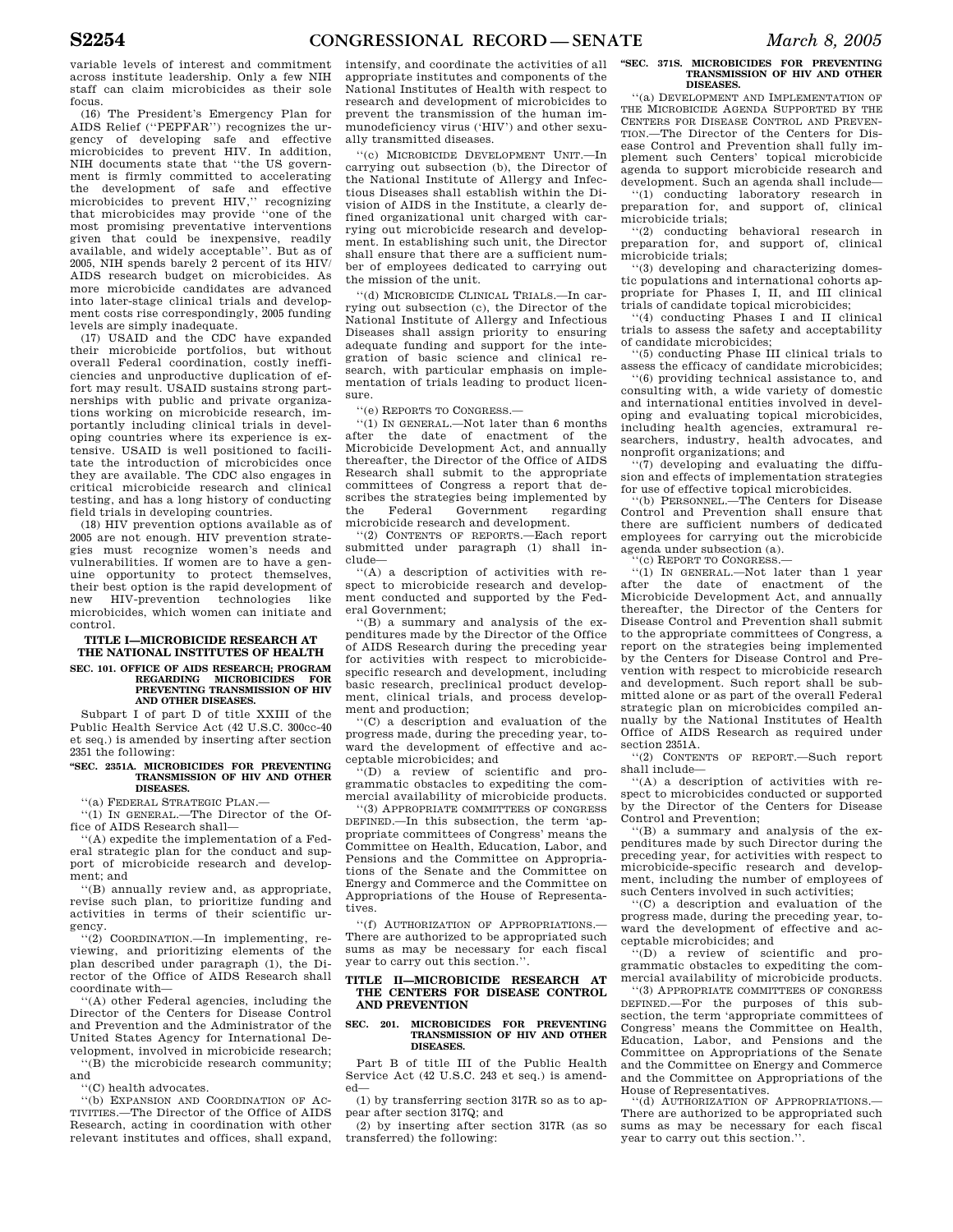## **TITLE III—MICROBICIDE RESEARCH AT THE UNITED STATES AGENCY FOR INTERNATIONAL DEVELOPMENT**

## **SEC. 301. MICROBICIDES FOR PREVENTING TRANSMISSION OF HIV AND OTHER DISEASES.**

Section 104A of the Foreign Assistance Act of 1961 (22 U.S.C. 2151b–2) is amended by adding at the end the following new subsection: ''(h) MICROBICIDES FOR PREVENTING TRANS-

MISSION OF HIV AND OTHER DISEASES.—

''(1) DEVELOPMENT AND IMPLEMENTATION OF THE MICROBICIDE AGENDA.—The head of the Office of HIV/AIDS of the United States Agency for International Development, in conjunction with other offices of such Agency, shall develop and implement a program to support the development of microbicides products for the prevention of the transmission of HIV and other diseases, and facilitate wide-scale availability of such products after such development. The program shall be known as the 'microbicide agenda' and shall include—

''(A) support for the discovery, development, and preclinical evaluation of topical microbicides;

''(B) support for the conduct of clinical studies of candidate microbicides to assess the safety, acceptability, and effectiveness of such microbicides in reducing the transmission of HIV and other sexually transmitted diseases;

''(C) support for behavioral and social science research relevant to microbicide development, testing, acceptability, and use;

''(D) support for preintroductory and introductory studies of safe and effective microbicides in developing countries; and

''(E) facilitation of access to microbicides by women at highest risk of contracting HIV or other sexually transmitted diseases, at the earliest possible time.

''(2) STAFFING.—The head of the Office of HIV/AIDS shall ensure that the Agency has a sufficient number of dedicated employees to carry out the microbicide agenda.

''(3) REPORTS TO CONGRESS.—

''(A) IN GENERAL.—Not later than 1 year after the date of enactment of the Microbicide Development Act, and annually thereafter, the Administrator of the Agency shall submit to the appropriate committees of Congress a report on the activities of the Administrator to carry out the microbicide agenda and on any other activities carried out by the Administrator related to microbicide research and development.

''(B) CONTENTS OF REPORT.—Each report submitted under subparagraph (A) shall include—

''(i) a description of activities with respect to microbicides conducted or supported by the Administrator;

''(ii) a summary and analysis of the expenditures made by the Administrator during the preceding year for activities with respect to microbicide-specific research and development, including the number of employees of the Agency who are involved in such activities;

''(iii) a description and evaluation of the progress made during the preceding year toward the development of effective and acceptable microbicides;

'(iv) a review of scientific and programmatic obstacles to expediting the commercial availability of microbicide products; and

''(v) a description of the activities carried out to increase the availability of microbicides approved to prevent the transmission of HIV or other sexually transmitted diseases.<br> $\cdot \cdot \cdot$  (C) (

''(C) CONSULTATION.—The Administrator shall consult with the Director of the Office of AIDS Research of the National Institutes

of Health in preparing a report required by subparagraph (A).

''(D) APPROPRIATE COMMITTEES OF CON-GRESS DEFINED.—In this paragraph, the term 'appropriate committees of Congress' means the Committee on Foreign Relations and the Committee on Appropriations of the Senate and the Committee on International Relations and the Committee on Appropriations of the House of Representatives.

''(4) AUTHORIZATION OF APPROPRIATIONS.— There are authorized to be appropriated such sums as may be necessary for each fiscal year to carry out this subsection."

By Mr. AKAKA:

S. 552. A bill to make technical corrections to the Veterans Benefits Improvement Act of 2004; to the Committee on Veterans' Affairs.

Mr. AKAKA. Mr. President, today I introduce a bill that would provide a technical correction to the Veterans Benefits Improvements Act of 2004.

Last session, the law that allowed severely disabled members of the Armed Forces to receive specially adapted housing grants from the Department of Veterans Affairs (VA), while still on active duty, was inadvertently repealed. This was an oversight that occurred when the law was changed that authorized the Secretary of Veterans Affairs to provide specially adapted housing for veterans whose disability is the result of the loss, or loss of use, of both upper arms above the elbow.

Currently, only veterans are statutorily eligible for adapted housing grants. Congress originally intended eligibility for both disabled veterans and servicemembers, as was the case before the change in law last Session.

The correcting language in my bill would again provide the adapted housing benefit to disabled servicemembers in need of accommodations as they return to their homes. The adapted housing benefit is essential for providing an adequate standard of living for our disabled servicemembers. The benefit provides necessary modifications to servicemembers' homes to accommodate their disabilities.

I ask that we continue to make every effort to ensure that those servicemembers who have sacrificed to defend Freedom receive the benefits that they deserve. We owe it to these great men and women to pass this legislation.

I ask unanimous consent that the text of the bill be printed in the RECORD.

There being no objection, the bill was ordered to be printed in the RECORD, as follows:

#### S. 552

*Be it enacted by the Senate and House of Representatives of the United States of America in Congress assembled,* 

## **SECTION 1. TECHNICAL CORRECTIONS TO VET-ERANS BENEFITS IMPROVEMENT ACT OF 2004.**

Section 2101 of title 38, United States Code, as amended by section 401 of the Veterans Benefits Improvement Act of 2004 (Public Law 108–454), is further amended—

(1) by redesignating subsection (c) as subsection (d):

(2) by inserting after subsection (b) a new subsection (c) consisting of the text of subsection (c) of such section 2101 as in effect immediately before the enactment of such Act, modified—

(A) by inserting after  $((c))$  the following: ''ASSISTANCE TO MEMBERS OF THE ARMED FORCES.—'';

(B) in paragraph (1)—

(i) in the first sentence, by striking ''paragraph (1), (2), or (3)'' and inserting ''subparagraph  $(A)$ ,  $(B)$ ,  $(C)$ , or  $(D)$  of paragraph  $(2)$ "; and

(ii) in the second sentence, by striking ''the second sentence'' and inserting ''paragraph (3)''; and

 $(C)$  in paragraph  $(2)$ —

(i) in the first sentence, by striking "para-<br>ranh  $(1)$ " and inserting "paragraph  $(2)$ " and graph  $(1)$ " and inserting "paragraph  $(2)$ "

(ii) in the second sentence, by striking 'paragraph (2)" and inserting "paragraph (3)''; and

 $(3)$  in subsection  $(a)(3)$ , by striking "subsection (c)'' in the matter preceding subparagraph (A) and inserting ''subsection (d)''.

## **SEC. 2. EFFECTIVE DATE.**

The amendments made by section 1 shall take effect immediately after the enactment of the Veterans Benefits Improvement Act of 2004 (Public Law 108–454).

> By Mrs. FEINSTEIN (for herself and Mr. ALLEN):

S. 553. A bill to amend title 23, United States Code, to provide for HOV-lane exemptions for low-emission and hybrid vehicles; to the Committee on Environment and Public Works.

Mrs. FEINSTEIN. Mr. President, I rise today to introduce a bill with Senator ALLEN that would allow hybrids to access High Occupancy Vehicle (HOV) lanes.

California and other States, such as Arizona, Colorado, and Georgia, do not want to risk losing their Federal highway dollars by acting without a waiver from the Department of Transportation to implement laws permitting hybrid vehicles to use HOV lanes.

Virginia has decided to take that risk because the benefit of having more fuel efficient cars on the roads is greater.

This bill would allow the Department of Transportation to grant such a waiver to States.

The purpose of this bill is to encourage Americans to buy and drive hybrids, which provide an innovative solution to help reduce our thirst for gasoline.

Allowing hybrids into HOV lanes is a low-cost and quick incentive to promote the use of hybrids.

Hybrid vehicles are more fuel efficient than cars powered by internal combustion engines and they emit fewer greenhouse gases that lead to global warming.

Burning less gas can also help us to gain independence from foreign sources of energy.

The cost of hybrid technology will decrease by bringing more hybrids into the market.

And, people can make smarter, more fuel efficient, less polluting choices while getting to and from work faster.

Several States, including my State of California, have acted on their own to permit hybrid vehicles to use HOV lanes.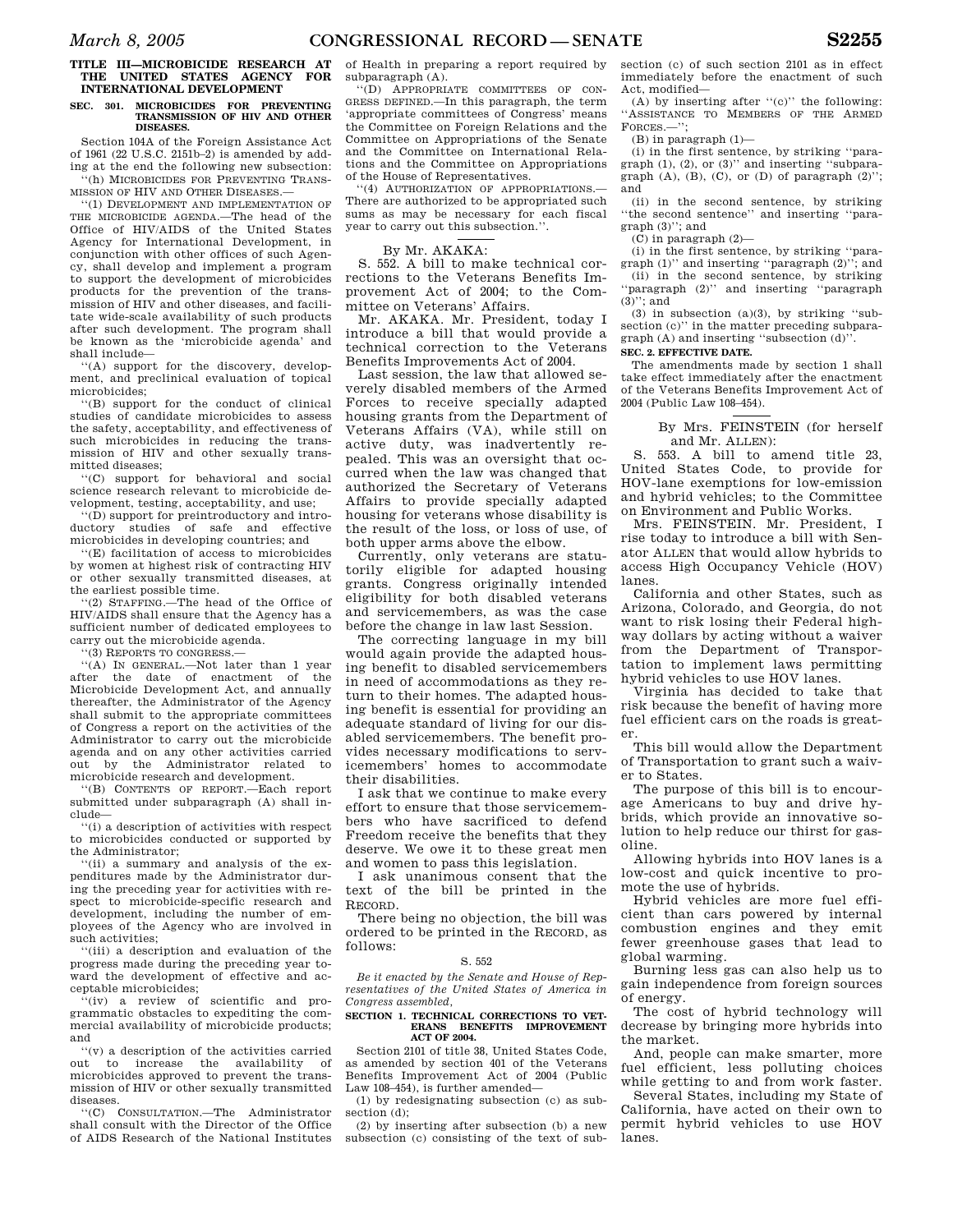Current Federal law, however, only grants States the flexibility to allow electric or natural gas powered vehicles to drive in the HOV lanes with a single passenger.

Right now, there are approximately 20,000 high-mileage hybrid car owners in California waiting to take advantage of a State law that went into effect on January 1, 2005. This State law, sponsored by assemblywoman Fran Pavley, allows hybrid vehicles that get 45 miles-per-gallon or better to use diamond or HOV lanes until 2008.

As California has 40 percent of the Nation's carpool lanes, high-mileage hybrid owners stand to gain a significant benefit for driving these cars.

Some critics have expressed concerns that HOV lanes will get overloaeded, but each State can stop the program if congestion becomes a problem.

Hybrids only account for a fraction of the cars sold today—43,435 hybrids out of a total of 16.7 million vehicles were sold in 2003!

If States want to act to encourage their citizens to drive more fuel efficient, less polluting vehicles, we need to give them the tools to do so.

It is my hope that Congress will pass this bill quickly so that hybrid drivers in California, Georgia, Colorado and elsewhere can take advantage of the HOV lanes.

I ask unanimous consent that the text of the bill be printed in the RECORD.

There being no objection, the bill was ordered to be printed in the RECORD, as follows:

#### S. 553

*Be it enacted by the Senate and House of Representatives of the United States of America in Congress assembled,* 

## **SECTION 1. HOV-LANE EXEMPTION FOR LOW-EMISSION AND HYBRID VEHICLES**

Section 102(a)(2) of title 23, United States Code, is amended—

(1) by striking the first sentence and inserting the following:

'(A) IN GENERAL.—Notwithstanding paragraph (1), a State may permit a vehicle with fewer than 2 occupants to operate in high occupancy vehicle lanes if the vehicle is—

''(i)(I) certified as meeting the inherently low-emission vehicle evaporative emission standard under part 88 of title 40, Code of Federal Regulations (or a successor regulation) (including a vehicle produced before or during the 2004 model year that meets that standard); and

''(II) labeled in accordance with section 88.312–93(c) of title 40, Code of Federal Regulations (or a successor regulation); or

''(ii) a motor vehicle that—

''(I) draws propulsion energy from onboard sources of stored energy produced or stored by—

''(aa) an internal combustion or heat engine using combustible fuel; and

''(bb) a rechargeable energy storage system that provides at least 5 percent of the maximum available power; and

''(II) meets such other requirements or criteria as may be specified by the State.''; and (2) in the second sentence, by striking ''Such permission'' and inserting the following:

''(B) REVOCATION.—The permission under subparagraph (A)''.

By Mr. DEWINE (for himself, Mr. KOHL, Mr. LEAHY, Mr. GRASS-LEY, Mr. FEINGOLD, Ms. SNOWE, Mr. SCHUMER, Mr. DURBIN, Mr. LEVIN, Mrs. BOXER, Mr. WYDEN, Mr. CORZINE, and Mr. DAYTON):

S. 555. A bill to amend the Sherman Act to make oil-producing and exporting cartels illegal; to the Committee on the Judiciary.

Mr. DEWINE. Mr. President, I rise today, along with my colleagues—Senators KOHL, LEAHY, GRASSLEY, FEIN-GOLD, SNOWE, SCHUMER, DURBIN, LEVIN, BOXER, WYDEN, CORZINE, and DAYTON to introduce the No Oil Producing and Exporting Cartels Act of 2005 (NOPEC). This legislation would give the Department of Justice and Federal Trade Commission legal authority to bring an antitrust case against the Organization of Petroleum Exporting Countries (OPEC).

Every consumer in America knows that gasoline prices have reached record highs recently. Likewise, the price of home heating oil has dramatically increased. These price increases have been acutely painful to people in my home State of Ohio.

Moreover, the rise in jet fuel prices is crippling our already weak airline industry. One of the main reasons that many U.S. airlines have not been able to make a profit has been due to skyrocketing jet fuel costs. For example, in the fourth quarter of 2004, Continental Airlines' jet fuel costs were \$453 million, which was a 48 percent increase compared to last year, and Delta's jet fuel costs were \$385 million, which was 76 percent increase compared to last year. No wonder so many U.S. airlines are teetering on the edge of bankruptcy or are already in bankruptcy.

What is the cause of these high gas and fuel prices? There are a number of factors at play, but there is clear agreement among industry experts about the primary cause of high gas and fuel prices—and that is the increase in imported crude oil prices. Who sets crude oil prices? OPEC does. The unacceptably high price of imported crude oil is a direct result of price fixing by the OPEC nations to keep the price of oil unnaturally high.

OPEC's hunger for ill-gotten gains is astounding. It seems its appetite can never be satisfied. For example, despite the fact that oil prices recently hit the historic high of \$55 a barrel, OPEC members met in December 2004 and decided to cut the output of oil by another 1 million barrels. When demand is high and supplies are cut, that means prices will increase. Nonetheless, OPEC cut production. This is an outrage.

OPEC is probably the most notorious example of an illegal cartel in the world today. It is an affront to the principle that markets should be free. Nation after nation has adopted antitrust laws that make it illegal to fix prices. In 1998, the Organization for Economic Cooperation and Develop-

ment, then composed of 29 member nations, issued a formal recommendation denouncing price fixing. OPEC's continued actions, in ongoing defiance of American and international antitrust norms, should not be tolerated.

Until now, however, OPEC has effectively received a ''free pass'' from prosecution under U.S. antitrust laws. For over two decades, enforcement has been constrained by two related court opinions. In 1979, a Federal district court found that OPEC's price-setting decisions were ''governmental'' acts. As a result, they were given sovereign status and protected by the Foreign Sovereign Immunities Act. Subsequently, in 1981, a Federal court of appeals declined to consider the appeal of that antitrust case based on the socalled ''act of state'' doctrine, which holds that a court will not consider a case regarding the legality of the acts of a foreign nation.

Our bill would effectively reverse these decisions. It makes it clear that OPEC's activities are not protected by sovereign immunity and that the Federal courts should not decline to hear a case against OPEC based on the ''act of state'' doctrine. As a result, under NOPEC, the Department of Justice and the Federal Trade Commission could bring an antitrust enforcement action against OPEC's member nations. This bill would force OPEC to begin pricing in a competitive, free-market manner or face the possibility of civil or criminal antitrust prosecution.

Senator KOHL and I have introduced this bill three times before—in 2000, 2001, and 2004. We intend to keep fighting for American consumers and businesses so that they will not be fleeced by OPEC in the future.

NOPEC says to OPEC: When you want to do business with America, you must abide by our antitrust laws and the rules of the free market. And when OPEC, one day, abides by the rules of the free market, we will all see lower oil and gas prices.

I ask unanimous consent that the text of the bill be printed in the RECORD.

There being no objection, the bill was ordered to be printed in the RECORD, as follows:

#### S. 555

*Be it enacted by the Senate and House of Representatives of the United States of America in Congress assembled,* 

## **SECTION 1. SHORT TITLE.**

This Act may be cited as the ''No Oil Producing and Exporting Cartels Act of 2005'' or ''NOPEC''.

## **SEC. 2. SHERMAN ACT.**

The Sherman Act (15 U.S.C. 1 et seq.) is amended by adding after section 7 the following:

## **''SEC. 7A. OIL PRODUCING CARTELS.**

''(a) IN GENERAL.—It shall be illegal and a violation of this Act for any foreign state, or any instrumentality or agent of any foreign state, to act collectively or in combination with any other foreign state, any instrumentality or agent of any other foreign state, or any other person, whether by cartel or any other association or form of cooperation or joint action—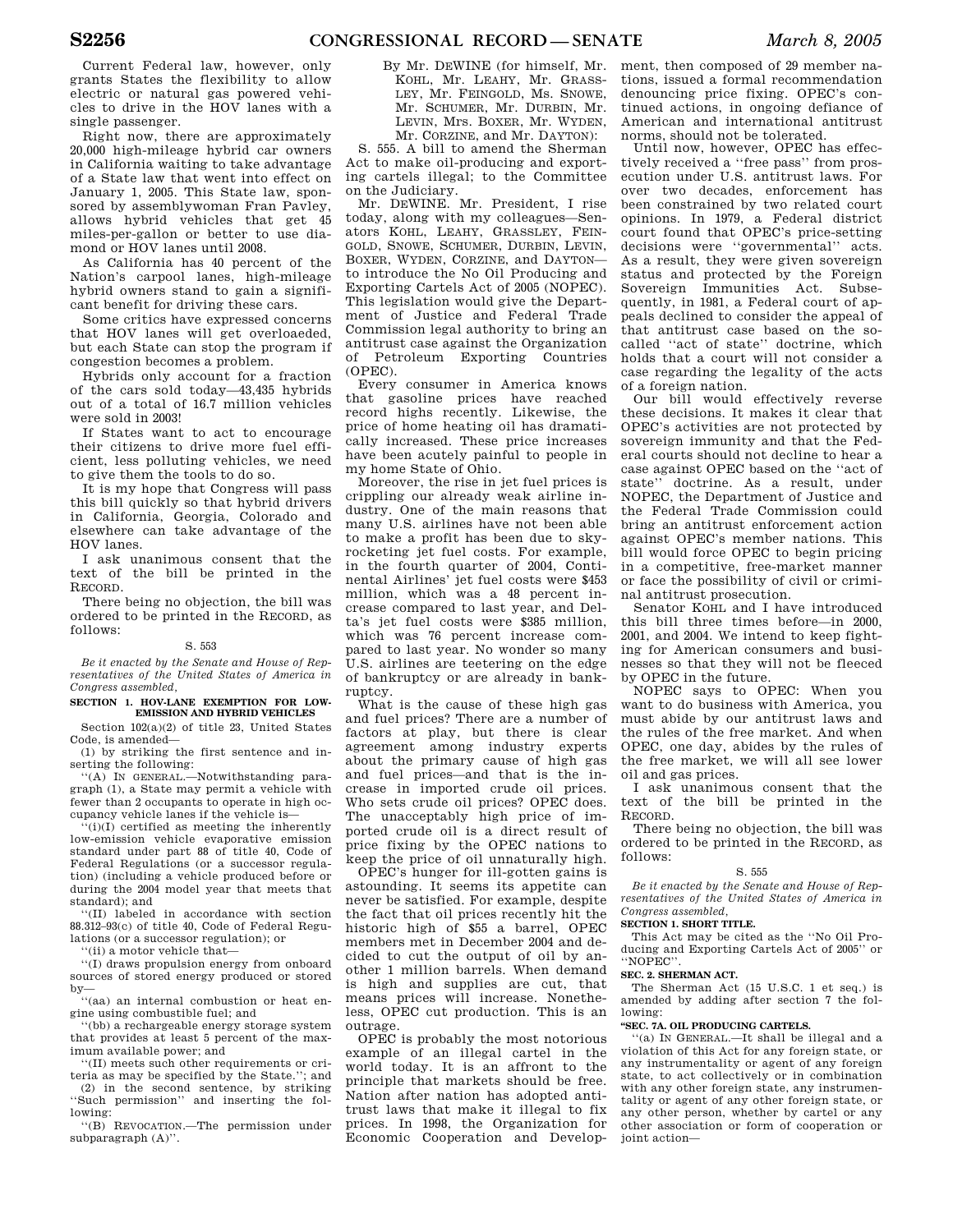''(1) to limit the production or distribution of oil, natural gas, or any other petroleum product;

''(2) to set or maintain the price of oil, natural gas, or any petroleum product; or

''(3) to otherwise take any action in restraint of trade for oil, natural gas, or any petroleum product;

when such action, combination, or collective action has a direct, substantial, and reasonably foreseeable effect on the market, supply, price, or distribution of oil, natural gas, or other petroleum product in the United States.

''(b) SOVEREIGN IMMUNITY.—A foreign state engaged in conduct in violation of subsection (a) shall not be immune under the doctrine of sovereign immunity from the jurisdiction or judgments of the courts of the United States in any action brought to enforce this section.

''(c) INAPPLICABILITY OF ACT OF STATE DOC-TRINE.—No court of the United States shall decline, based on the act of state doctrine, to make a determination on the merits in an action brought under this section.

'(d) ENFORCEMENT.—The Attorney General of the United States and the Federal Trade Commission may bring an action to enforce this section in any district court of the United States as provided under the antitrust laws."

**SEC. 3. SOVEREIGN IMMUNITY.** 

Section 1605(a) of title 28, United States Code, is amended—

(1) in paragraph (6), by striking ''or'' after the semicolon;

(2) in paragraph (7), by striking the period and inserting ''; or''; and

(3) by adding at the end the following:

''(8) in which the action is brought under section 7A of the Sherman Act.''.

Mr. KOHL. Mr. President, I rise today to introduce, with Senator DEWINE and 11 co-sponsors, of the No Oil Producing and Exporting Cartels Act of 2005 (''NOPEC''). It is time for the U.S. government to fight back on the price of oil and hold OPEC accountable when it acts illegally. This bill will hold OPEC member nations to account under U.S. antitrust law when they agree to limit supply or fix price in violation of the most basic principles of free competition.

Our bill will authorize the Attorney General and Federal Trade Commission to file suit against nations or other entities that participate in a conspiracy to limit the supply, or fix the price, of oil. In addition, it will expressly specify that the doctrines of sovereign immunity and act of state do not exempt nations that participate in oil cartels from basic antitrust law. Senator DEWINE and I have introduced this bill in each of the last three Congresses. This legislation was the subject of an extensive hearing at the Antitrust Subcommittee last year, and subsequently passed the Judiciary Committee without dissent. It is now time, in this new Congress, to finally pass this legislation into law and give our nation a long needed tool to counteract this pernicious and anti-consumer conspiracy.

Throughout the last year, consumers all across the Nation have watched gas prices rise to previously unimagined levels. As crude oil prices exceeded \$40, then \$50 and then \$55 per barrel, retail prices of gasoline over \$2.00 per gallon

became commonplace. While prices temporarily receded for short periods, the general trend was significantly upwards, and rising even today. We now hear predictions that the price of crude oil may soon break the \$60 barrier, and oil industry analysts even say \$80 per barrel is not unthinkable. And one fact has remained consistent—any move downwards in price would end as soon as OPEC decided to cut production. The price of crude oil danced to the tune set by OPEC members. Such blatantly anti-competitive conduct by the oil cartel violates the most basic principles of fair competition and free markets and should not be tolerated.

Real people suffer real consequences every day in our nation because of OPEC's actions. Rising gas prices are a silent tax that takes hard-earned money away from Americans every time they visit the gas pump. Higher oil prices drive up the cost of transportation, harming thousands of companies throughout the economy from trucking to aviation. And those costs are passed on to consumers in the form of higher prices for manufactured goods. Higher oil prices mean higher heating oil and electricity costs. Anyone who has gone through a Midwest winter can tell you about the tremendous personal costs associated with higher home heating bills.

We have all heard many explanations offered for rising energy prices. Some say that the oil companies are gouging consumers. Some blame disruptions in supply. Others point to the EPA requirement mandating use of a new and more expensive type of ''reformulated'' gas in the Midwest or other ''boutique'' fuels around the country. Some even claim that refiners and distributors have illegally fixed prices. On this issue, Senator DEWINE and I have repeatedly asked the Federal Trade Commission to investigate these allegations. As a result of our requests, the FTC has put a task force in place to find out if those allegations were true. While we continue to urge the FTC to be vigilant, the FTC has to date found no evidence of illegal domestic price fixing as a cause of higher gas prices. And we conducted our own inquiry in the Antitrust Subcommittee last year which found no basis to challenge the FTC's conclusions.

But one cause of these escalating prices is indisputable: the price fixing conspiracy of the OPEC nations. For years, this conspiracy has unfairly driven up the cost of imported crude oil to satisfy the greed of the oil exporters. We have long decried OPEC, but, sadly, no one in government has yet tried to take any action. Our bill will, for the first time, establish clearly and plainly that when a group of competing oil producers like the OPEC nations act together to restrict supply or set prices, they are violating U.S. law. The bill will not authorize private lawsuits, but it will authorize the Attorney General or FTC to file suit under the antitrust laws for redress. Our bill will also

make plain that the nations of OPEC cannot hide behind the doctrines of ''Sovereign Immunity'' or ''Act of State'' to escape the reach of American justice. In so doing, our bill will overrule one twenty-year old lower court decision which incorrectly failed to recognize that the actions of OPEC member nations was commercial activity exempt from the protections of sovereign immunity.

The most fundamental principle of a free market is that competitors cannot be permitted to conspire to limit supply or fix price. There can be no free market without this foundation. And we should not permit any nation to flout this fundamental principle.

Some critics of this legislation have argued that suing OPEC will not work or that threatening suit will hurt more than help. I disagree. Our NOPEC legislation will, for the first time, enable our antitrust authorities to take legal action to combat the illegitimate price-fixing conspiracy of the oil cartel. It will, at a minimum, have a real deterrent effect on nations that seek to join forces to fix oil prices to the detriment of consumers. This legislation will be the first real weapon the U.S. government has ever had to deter OPEC from its seemingly endless cycle of price increases. There is nothing remarkable about applying U.S. antitrust law overseas. Our government has not hesitated to do so when faced with clear evidence of anti-competitive conduct that harms American consumers. A few years ago, for example, the Justice Department secured record fines totaling \$725 million against German and Swiss companies engaged in a price fixing conspiracy to raise and fix the price of vitamins sold in the United States and elsewhere. Their behavior harmed consumers by raising the prices consumers paid for vitamins every day and plainly needed to be addressed. As this and other cases show, the mere fact that the conspirators are foreign nations is no basis to shield them from violating these most basic standards of fair economic behavior.

Even under current law, there is no doubt that the actions of the international oil cartel would be in gross violation of antitrust law if engaged in by private companies. If OPEC were a group of international private companies rather than foreign governments, their actions would be nothing more than an illegal price fixing scheme. But OPEC members have used the shield of ''sovereign immunity'' to escape accountability for their price-fixing. The Foreign Sovereign Immunities Act, though, already recognizes that the ''commercial'' activity of nations is not protected by sovereign immunity. And it is hard to imagine an activity that is more obviously commercial than selling oil for profit, as the OPEC nations do. Our legislation will establish that the sovereign immunity doctrine will not divest a U.S. court from jurisdiction to hear a lawsuit alleging that members of the oil cartel are violating antitrust law.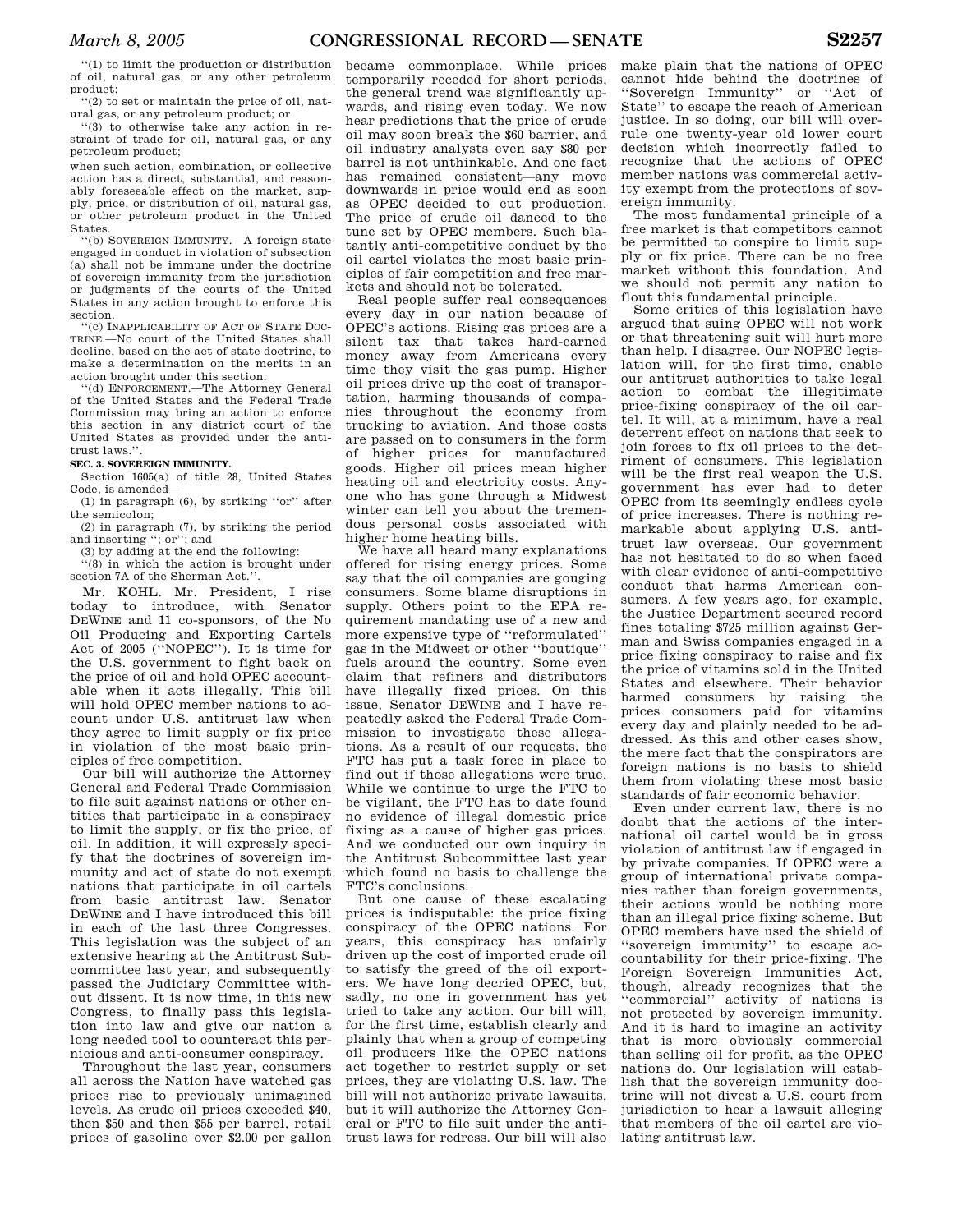The suffering of consumers across the Nation in the last year has made me more certain than ever that this legislation is necessary. Between OPEC's repeated decisions to cut oil production and the FTC's conclusion for the last several years that there is no illegal conduct by domestic companies responsible for rising gas prices, I am convinced that we need to take action, and take action now, before the damage spreads too far.

I urge my colleagues to support our legislation so that our Nation will finally have an effective means to combat this price-fixing conspiracy of oilrich nations.

## By Mr. MCCAIN:

S. 556. A bill to direct the Secretary of the Interior and the Secretary of Agriculture to jointly conduct a study of certain land adjacent to the Walnut Canyon National Monument in the State of Arizona; to the Committee on Energy and Natural Resources.

Mr. MCCAIN. Mr. President, I am pleased to be joined today by my colleague in the House of Representatives, Congressman RICK RENZI, in introducing legislation to authorize a special resources and land management study for the Walnut Canyon National Monument in Arizona. The study is intended to evaluate a range of management options for public lands adjacent to the monument to ensure adequate protection of the canyon's cultural and natural resources.

For several years, local communities adjacent to the Walnut Canyon National Monument have debated whether the land surrounding the monument would be best protected from future development under management of the U.S. Forest Service or the National Park Service. The Coconino County Board and the Flagstaff City Council have passed resolutions concluding that the preferred method to determine what is best for the land surrounding Walnut Canyon National Monument is by having a Federal study conducted. The recommendations from such a study would help to resolve the question of future management and whether expanding the monument's boundaries could compliment current public and multiple-use needs.

The legislation also would direct the Secretary of the Interior and the Secretary of Agriculture to provide recommendations for management options for maintenance of the public uses and protection of resources of the study area.

Mr. President, this legislation would provide a mechanism for determining the management options for one of Arizona's high uses scenic areas and protect the natural and cultural resources of this incredibly beautiful monument. I urge my colleagues to support its passage.

> By Mr. REID (for himself, Mr. BIDEN, Ms. MIKULSKI, Mrs. MUR-RAY, Mr. NELSON of Florida,

Mrs. BOXER, Mr. JOHNSON, Mr. SALAZAR, Mr. BINGAMAN, Ms. LANDRIEU, Mr. JEFFORDS, Mr. KENNEDY, Mrs. LINCOLN, Mrs. CLINTON, Mr. LIEBERMAN, and Mr. DURBIN):

S. 558. A bill to amend title 10, United States Code, to permit certain additional retired members of the Armed Forces who have a service-connected disability to receive both disability compensation from the Department of Veterans Affairs for their disability and either retired pay by reason of their years of military service or Combat-Related Special compensation and to eliminate the phase-in period under current law with respect to such concurrent receipt; to the Committee on Armed Services.

Mr. President, I rise today to again introduce a bill along with my colleagues Mr. BIDEN, Ms. MIKULSKI, Mrs. MURRAY, Mr. NELSON of Florida, Mrs. BOXER, Mr. JOHNSON, Mr. SALAZAR, Mr. BINGAMAN, Ms. LANDRIEU, Mr. JEF-FORDS, Mr. KENNEDY, Mrs. LINCOLN, Mrs. CLINTON, Mr. LIEBERMAN, and Mr. DURBIN.

Nothing is more important than keeping America safe. The key to our security is a professional, well-trained military. And in order to attract the dedicated soldiers we need, we must honor our commitment to America's veterans. Most everyone in the Senate knows about the ban on concurrent receipt . . . and our veterans certainly know about the hardship it causes.

This is the outdated and unfair policy that prevents disabled veterans from collecting both their military retirement pay and disability compensation at the same time. Under current law, a retired disabled veteran must deduct from his retirement pay, dollar for dollar, the amount of any disability compensation he receives.

In many cases, this totally wipes out the veteran's retirement pay. The end result is that the disabled military retiree loses all of the value of his 20 or more years of service to our Nation. We don't subject any other Federal retiree to this kind of offset, only our disabled military retirees. So this policy amounts to a special tax on our disabled veterans . . . men and women who have already sacrificed so much for our Nation.

When this situation was first brought to my attention a few years ago by a veteran from Nevada, I could hardly believe it. It seemed too outrageous to be true. And to this day, I can't understand why it has taken so long to correct the problem. Because to me, it just goes without saying that we should treat our disabled veteran with honor . . . with dignity . . . and with respect.

The members of this Senate share my feelings. For the past years, the Senate has passed measures to end the ban on concurrent receipt. I want to especially thank Senators LEVIN and WARNER for their support of this issue, year after year. Thanks to their strong leadership we have made some progress each year.

In 2003 we passed a measure to allow concurrent receipt for those who are 100 percent disabled. Last year we made that change immediate, instead of being phased in over 10 years. This will benefit as many as 50,000 severely disabled veterans. But there are still hundreds of thousands of disabled veterans who need our help.

We would not dream of leaving a soldier behind on the battlefield. And we should not walk away from our disabled veterans now, when they need our help. Frankly, I can't understand why the administration is even debating whether this policy should be changed for veterans whose disabilities make them unemployable. The fact is, many veterans with a disability rated at less than 100 percent cannot get or hold a job because of their disabilities.

And a 10-year phase-in simply isn't fair for these veterans, because many of them will never live to see the benefits. They deserve immediate help. We have to take care of these veterans now. If the administration doesn't want to do it, then Congress will be forced to legislate the necessary changes. Taking care of veterans is the right thing to do because we must never forget the sacrifices they made to protect our freedom.

Taking care of our veterans is also a key to winning the war on terror. In our all-volunteer military, it is critical to attract and retain professional, dedicated soldiers.

These people serve because they love America. They don't expect to get rich in the military but they do expect that we will honor our commitments to provide health care and other benefits for them and their families.

Mr. President, I ask unanimous consent that the text of this legislation be printed in the RECORD.

There being no objection, the bill was ordered to be printed in the RECORD, as follows:

## S. 558

*Be it enacted by the Senate and House of Representatives of the United States of America in Congress assembled,* 

## **SECTION 1. SHORT TITLE.**

This Act may be cited as the ''Retired Pay Restoration Act of 2005''.

## **SEC. 2. FINDINGS AND SENSE OF CONGRESS.**

(a) FINDINGS.—Congress finds the following:

(1) For more than 100 years before 1999, all disabled military retirees were required to fund their own veterans' disability compensation by forfeiting one dollar of earned retired pay for each dollar received in veterans' disability compensation.

(2) Since 1999, Congress has enacted legislation every year to progressively expand eligibility criteria for relief of the retired pay disability offset and further reduce the burden of financial sacrifice on disabled military retirees.

(3) Absent adequate funding to eliminate the sacrifice for all disabled retirees, Congress has given initial priority to easing financial inequities for the most severely disabled and for combat-disabled retirees.

(4) In the interest of maximizing eligibility within cost constraints, Congress effectively has authorized full concurrent receipt for all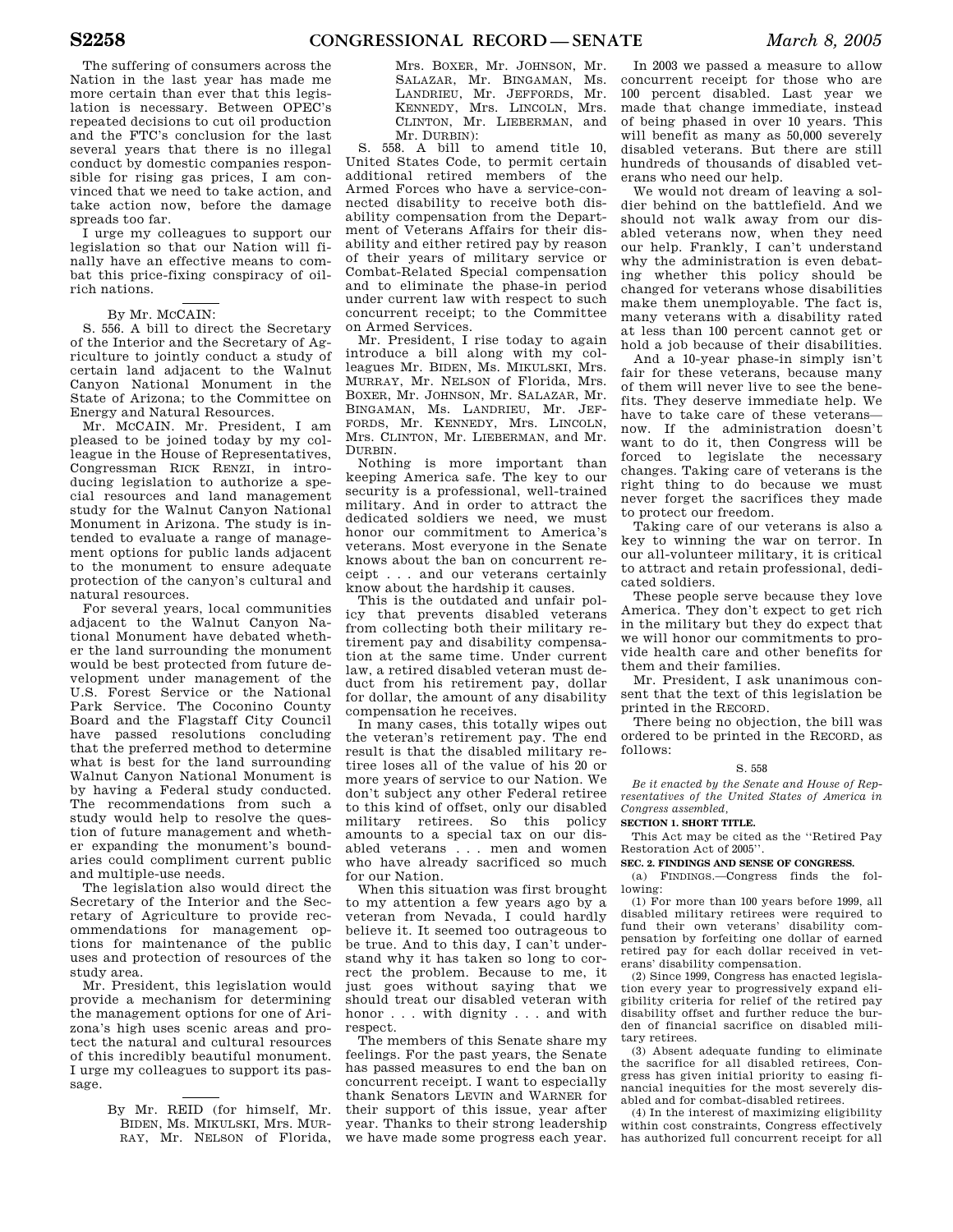qualifying retirees with 100-percent disability ratings and all with combat-related disability ratings, while phasing out the disability offset to retired pay over 10 years for retired members with noncombat-related, service-connected disability ratings of 50 percent to 90 percent.

(5) In pursuing these good-faith efforts, Congress acknowledges the regrettable necessity of creating new thresholds of eligibility that understandably are disappointing to disabled retirees who fall short of meeting those new thresholds.

(6) Congress is not content with the status quo.

(b) SENSE OF CONGRESS.—It is the sense of Congress that military retired pay earned by service and sacrifice in defending the Nation should not be reduced because a military retiree is also eligible for veterans' disability compensation awarded for service-connected disability.

## **SEC. 3. ELIGIBILITY FOR PAYMENT OF BOTH RE-TIRED PAY AND VETERANS' DIS-ABILITY COMPENSATION FOR CER-TAIN ADDITIONAL MILITARY RETIR-EES WITH COMPENSABLE SERVICE-CONNECTED DISABILITIES.**

(a) EXTENSION OF CONCURRENT RECEIPT AU-THORITY TO RETIREES WITH SERVICE-CON-NECTED DISABILITIES RATED LESS THAN 50 PERCENT.—Section 1414 of title 10, United States Code, is amended by striking paragraph (2) of subsection (a).

(b) REPEAL OF PHASE-IN OF CONCURRENT RE-CEIPT OF RETIRED PAY AND VETERANS' DIS-ABILITY COMPENSATION.—Such section is further amended—

(1) in subsection (a), by striking the final sentence of paragraph (1);

(2) by striking subsection (c) and redesignating subsections (d) and (e) as subsections (c) and (d), respectively; and

(3) in subsection (d) (as so redesignated), by striking subparagraph (4).

(c) CLERICAL AMENDMENTS.—

(1) The heading for section 1414 of such title is amended to read as follows:

**''§ 1414. Members eligible for retired pay who are also eligible for veterans' disability compensation: concurrent payment of retired pay and disability compensation''.** 

(2) The item relating to such section in the table of sections at the beginning of chapter 71 of such title is amended to read as follows: ''1414. Members eligible for retired pay who

are also eligible for veterans' disability compensation: con-

current payment of retired pay and disability compensation.''.

(d) EFFECTIVE DATE.—The amendments made by this section shall take effect as of January 1, 2006, and shall apply to payments for months beginning on or after that date.

#### **SEC. 4. COORDINATION OF SERVICE ELIGIBILITY FOR COMBAT-RELATED SPECIAL COMPENSATION AND CONCURRENT RECEIPT.**

(a) ELIGIBILITY FOR TERA RETIREES.—Subsection (c) of section 1413a of title 10, United States Code, is amended by striking ''entitled to retired pay who—'' and all that follows and inserting ''who—

''(1) is entitled to retired pay, other than a member retired under chapter 61 of this title with less than 20 years of service creditable under section 1405 of this title and less than 20 years of service computed under section 12732 of this title; and

''(2) has a combat-related disability''.

(b) AMENDMENTS TO STANDARDIZE SIMILAR PROVISIONS.—

(1) CLERICAL AMENDMENT.—The heading for paragraph (3) of section 1413a(b) of such title is amended by striking ''RULES'' and inserting ''RULE''.

(2) SPECIFICATION OF QUALIFIED RETIREES FOR CONCURRENT RECEIPT PURPOSES.—Sub-

section (a) of section 1414 of such title, as amended by section 2(a), is amended—

(A) by striking ''a member or'' and all that follows through ''retiree')'' and inserting ''an individual who is a qualified retiree for any month'';

(B) by inserting ''retired pay and veterans' disability compensation'' after ''both''; and

(C) by adding at the end the following new paragraph:

''(2) QUALIFIED RETIREES.—For purposes of this section, a qualified retiree, with respect to any month, is a member or former member of the uniformed services who—

''(A) is entitled to retired pay, other than in the case of a member retired under chapter 61 of this title with less than 20 years of service creditable under section 1405 of this title and less than 20 years of service computed under section 12732 of this title; and

''(B) is also entitled for that month to veterans' disability compensation.''.

(3) STANDARDIZATION WITH CRSC RULE FOR CHAPTER 61 RETIREES.—Subsection (b) of section 1414 of such title is amended—

(A) by striking ''SPECIAL RULES'' in the subsection heading and all that follows through ''is subject to'' in paragraph (1) and inserting ''SPECIAL RULE FOR CHAPTER 61 DIS-ABILITY RETIREES.—In the case of a qualified retiree who is retired under chapter 61 of this title, the retired pay of the member is subject to''; and

(B) by striking paragraph (2).

(c) EFFECTIVE DATE.—The amendments made by this section shall take effect as of January 1, 2006, and shall apply to payments for months beginning on or after that date.

> By Mr. BIDEN (for himself and Mr. LUGAR):

S. 559. A bill to make the protection of vulnerable populations, especially women and children, who are affected by a humanitarian emergency a priority of the United States Government, and for other purposes; to the Committee on Foreign Relations.

Mr. BIDEN. Mr. President, as we stand here today women and children are suffering the ravages and privations of war and natural disasters. They are suffering food shortages and lack the most basic necessities in so many nations around the world. Five million people have been affected by the tsunami. Of that 5 million, 1.5 million are children, many alone and parentless, vulnerable to human trafficking, forced recruitment into military service or worse.

We can help. We can do our share by making sure U.S. programs do their share.

Today, I am introducing—along with Senator LUGAR—the Protection of Vulnerable Populations During Humanitarian Emergencies Act of 2005, to make vulnerable people, especially women and children, an absolute priority of our foreign assistance programs. As a Nation, as a people, we probably should do more, but we certainly can do no less than to ensure the international community has a system in place to prevent the exploitation of so many lost, vulnerable, suffering women and children who are struggling to survive the most God-awful conditions imaginable.

Over the past fifty years the nature of war has changed dramatically. In today's world, 90 percent of the casualties in any war are civilians, most of them women and children. Since 1990, more than 2 million children have been killed, and 6 million maimed or injured as a result of a war somewhere in this world.

It is extraordinary to think that, in what we believe is the most sophisticated, technologically advanced period in world history, rape has become a routine weapon of war used at will by bands of marauding military forces some of them young boys—everywhere from Burma to Bosnia, and from Sierra Leone to Sudan.

Forced displacement of civilians, rather than being one of the unfortunate results of war is now a deliberate tactic of war.

Look at Darfur in the last 18 months. Civilians have been targeted by Khartoum in one of the most horrific genocides we have seen in recent years. Homes have been bombed, and villages attacked. Government sponsored militia are destroying crops and have fouled the water supply. They're burning homes, leaving mothers no choice but to flee for their lives and their children's lives.

Civilians forced to flee during war find their way to camps, but instead of relative safety what do they find? They find more suffering. The camps become virtual prisons. Women and girls are beaten and raped if they venture outside the camps for firewood.

When I recently read a report by a United Nations investigatory team which states that a number of U.N. peacekeepers—U.N. peacekeepers, mind you—deployed to protect civilians from ethnic violence in the eastern Democratic Republic of Congo were sexually exploiting girls as young as 13 years old, it reinforced my belief that we cannot stand by any longer. Something must be done and this bill only begins to do it. Let me read you what that report said:

Interviews with Congolese women and girls confirmed that sexual contact with peacekeepers occurred with regularity, usually in exchange for food or small sums of money . . .''

. . . ''Many of the contacts involved girls under the age of 18.''

What's more horrifying to me: the investigators found that the abuse was going on while they were there, on the ground, conducting the investigation. These incidents as well as allegations of sexual exploitation by camp residents and humanitarian workers in refugee camps in West Africa and Nepal in 2002 are incredible, real life examples of the sad fact that women and children remain vulnerable even in the very places they flee for safety.

This bill seeks to do something about it.

It enhances the U.S. government's ability to see that women and children are protected before, during, and after a complex humanitarian emergency. It directs the Secretary of State to designate a special coordinator for protection issues who will be charged with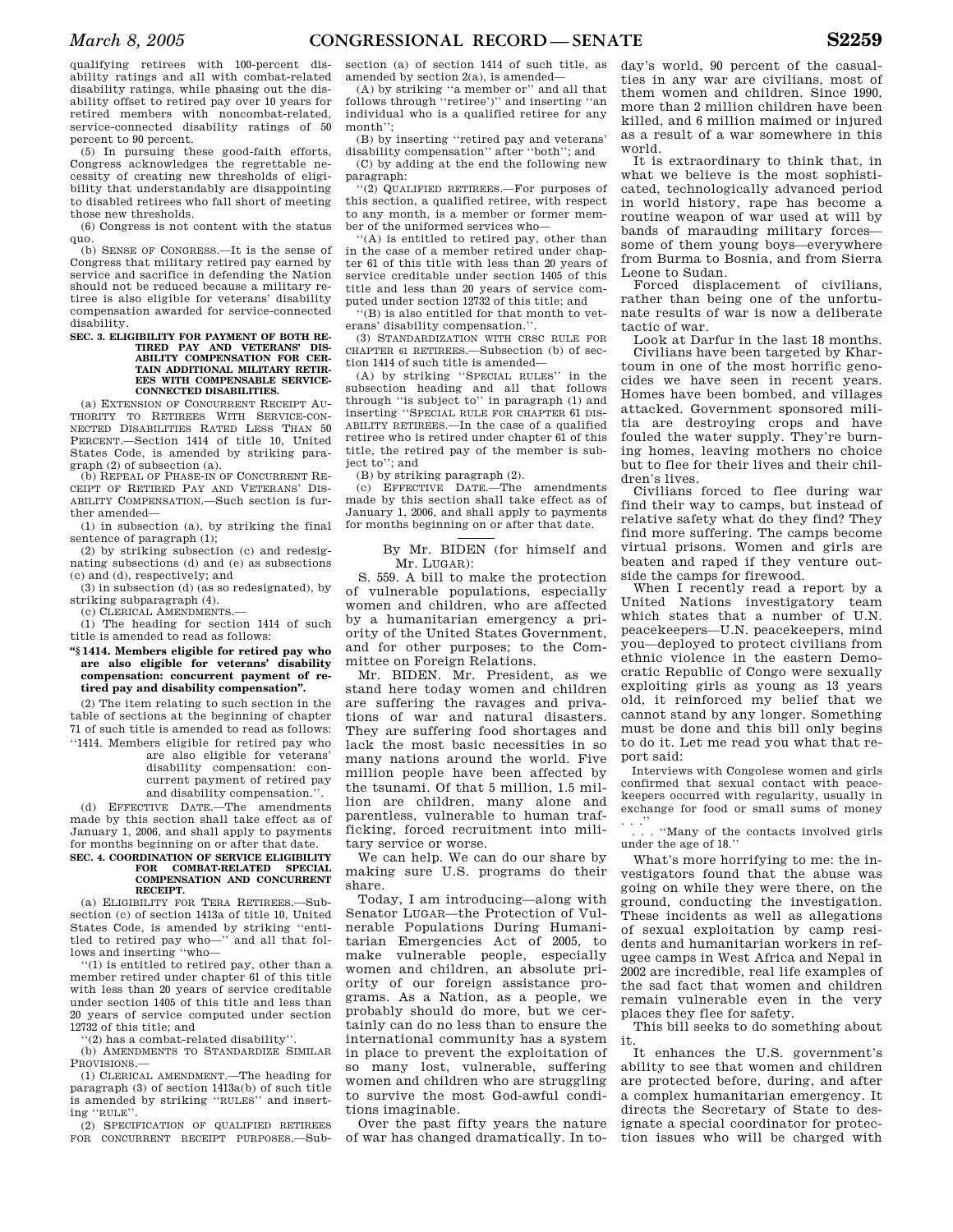making sure our embassies and consular posts are made aware of the warning signs that an emergency which may put the lives and safety of women and children at risk is imminent.

It directs the coordinator to compile a watch list of such countries and regions so that the Agency for International Development can plan to meet potential need. It prohibits U.S. funding for relief agencies that do not sign a code of conduct that outlaws improper exploitative relationships between aid workers and recipients.

It expresses the Sense of Congress that the U.N. Department of Peacekeeping Operations should improve its mechanism to prevent and respond to allegations of sexual exploitation and abuse by peacekeepers.

It establishes a fellowship with the AID for someone with expertise and skills in preventing and responding to violence and exploitation of those made vulnerable by war.

It calls upon the United States Executive Director of the International Bank of Reconstruction and Development to try to make sure World Bank demobilization, disarmament, and reintegration programs extend the same benefits that ex-combatants receive to women and children who were associated with them.

As it now stands, women and children who were used as cooks and porters and so called ''wives,'' a euphemism for women who were kidnaped to serve as sexual slaves, may well not be given a single thing through these programs nothing with which to rebuild their lives despite the fact that they were not there by choice. Yet the very people who forced them into such conditions receive assistance with no qualms or reservations.

Finally, it amends the Foreign Assistance Act to authorize programs and activities specifically aimed at making people—especially women and children—who are affected by humanitarian emergencies safer from further exploitation and abuse.

This bill is by no means a panacea, but it is a decent beginning. It is the least we can do to mitigate the extraordinary violence against women and children in times of war and natural disasters the results of which we see all too often in a world that seems to have gone mad.

To do nothing in the face of it would be sinful, inhumane, and wrong.

I ask unanimous consent that the text of the bill be printed in the RECORD.

There being no objection, the bill was ordered to be printed in the RECORD, as follows:

#### S. 559

*Be it enacted by the Senate and House of Representatives of the United States of America in Congress assembled,* 

#### **SECTION 1. SHORT TITLE.**

This Act may be cited as the ''Protection of Vulnerable Populations During Humanitarian Emergencies Act of 2005''.

## **SEC. 2. TABLE OF CONTENTS.**

The table of contents of this Act is as follows:

- Sec. 1. Short title.
- Sec. 2. Table of contents.
- Sec. 3. Definitions.
- Sec. 4. Findings.
	- TITLE I—PROGRAM AND POLICY COORDINATION
- Sec. 101. Requirement to develop integrated strategy.
- Sec. 102. Designation of coordinator. TITLE II—PREVENTION AND

PREPAREDNESS

Sec. 201. Reporting and monitoring systems.

- Sec. 202. Protection training and expertise.
- TITLE III—PROTECTION OF REFUGEES AND INTERNALLY DISPLACED PERSONS
- Sec. 301. Codes of conduct.
- Sec. 302. Health services for refugees and displaced persons.
- Sec. 303. Economic self-sufficiency of vulnerable populations affected by a humanitarian emergency.
- Sec. 304. International military education and training.

Sec. 305. Sense of Congress regarding actions of United Nations peacekepers.

TITLE IV—PROTECTION OF VULNERABLE POPULATIONS AFFECTED BY A HU-MANITARIAN EMERGENCY

Sec. 401. Report regarding programs to protect vulnerable populations.

Sec. 402. Protection assistance.

## **SEC. 3. DEFINITIONS.**

In this Act:

(1) AGENCY.—The term ''Agency'' means the United States Agency for International Development.

(2) APPROPRIATE CONGRESSIONAL COMMIT-TEES.—The term ''appropriate congressional committees'' means the Committee on Foreign Relations of the Senate and the Committee on International Relations of the House of Representatives.

(3) CHILDREN.—The term ''children'' means persons under the age of 18 years.

(4) COORDINATOR.—The term ''coordinator'' means the individual designated by the Secretary under section 102(a).

(5) DEPARTMENT.—The term ''Department'' means the Department of State.

(6) EXPLOITATION OF CHILDREN.—The term ''exploitation of children'' includes—

(A) adult sexual activity with children; (B) kidnapping or forcibly separating chil-

dren from their families; (C) subjecting children to forced child labor;

(D) forcing children to commit or witness acts of violence, including compulsory recruitment into armed forces or as combatants; and

(E) withholding or obstructing access of children to food, shelter, medicine, and basic human services.

(7) HIV.—The term ''HIV'' means the human immunodeficiency virus, the virus that causes the acquired immune deficiency syndrome (AIDS).

(8) HUMANITARIAN EMERGENCY.—The term ''humanitarian emergency'' means a situation in which, due to a natural or manmade disaster, civilians, including refugees and internally displaced persons, require basic humanitarian assistance.

(9) INTER-AGENCY STANDING COMMITTEE.— The term ''Inter-Agency Standing Committee'' means the Inter-Agency Standing Committee established in response to United Nations General Assembly Resolution 46/182 of December 19, 1991.

(10) PROTECTION.—The term ''protection'' means all appropriate measures to provide the physical and psychological security of,

provide equal access to basic services for, and safeguard the legal and human rights of, individuals.

(11) SECRETARY.—The term ''Secretary'' means the Secretary of State.

(12) SEX TRAFFICKING.—The term ''sex trafficking'' has the meaning given the term in section 103 of Trafficking Victims Protection Act of 2000 (22 U.S.C. 7102).

(13) SEXUAL EXPLOITATION AND ABUSE.—The term ''sexual exploitation and abuse'' means causing harm to a person through—

(A) rape;

(B) sexual assault or torture;

(C) sex trafficking and trafficking in persons;

(D) demands for sex in exchange for employment, goods, services, or protection; and (E) other forms of sexual violence.

(14) TRAFFICKING IN PERSONS.—The term ''trafficking in persons'' has the meaning given the term ''severe forms of trafficking in persons'' in section 103 of Trafficking Victims Protection Act of 2000 (22 U.S.C. 7102).

(15) VULNERABLE POPULATIONS.—The term ''vulnerable populations'' means those people, such as women, children, the disabled, and the elderly, who by virtue of their status are at a disadvantage in obtaining or accessing goods and services.

## **SEC. 4. FINDINGS.**

Congress makes the following findings:

(1) The nature of war has changed dramatically in recent decades, putting civilians, especially women and children, at greater risk of death, disease, displacement, and exploitation.

(2) In the last decade alone, more than 2,000,000 children have been killed during wars, while more than 4,000,000 have survived physical mutilation, and more than 1,000,000 have been orphaned or separated from their families as a result of war.

(3) The use of rape, particularly against women and girls, is an increasingly common tactic in modern war.

(4) Civilians, particularly women and children, account for the vast majority of those adversely affected by humanitarian emergencies, including as refugees and internally displaced persons, and increasingly are targeted by combatants and armed elements for murder, abduction, forced military conscription, involuntary servitude, displacement, sexual abuse and slavery, mutilation, and loss of freedom.

(5) Large-scale natural disasters, such as the tsunami that struck South East Asia, South Asia, and East Africa on December 26, 2004, and claimed over 200,000 lives, are particularly threatening to children, who are often orphaned or separated from their families.

(6) Traditionally, the response to such humanitarian emergencies has focused on providing food, medical care, and shelter needs, and has placed less emphasis on the safety and security of those affected by a humanitarian emergency.

(7) Refugee women and girls face particular threats because of power inequities, including being forced to exchange sex for food and humanitarian supplies, and being at increased risk of rape and sexual exploitation and abuse due to poor security in refugee camps.

(8) In some circumstances, humanitarian agencies have failed to make individuals affected by a humanitarian emergency, especially women and children, aware of their rights to protection and assistance, to give them access to effective channels of redress, and to make humanitarian workers aware of their duty to respect these rights and provide adequate assistance.

(9) Refugee and displaced women face heightened risks of developing complications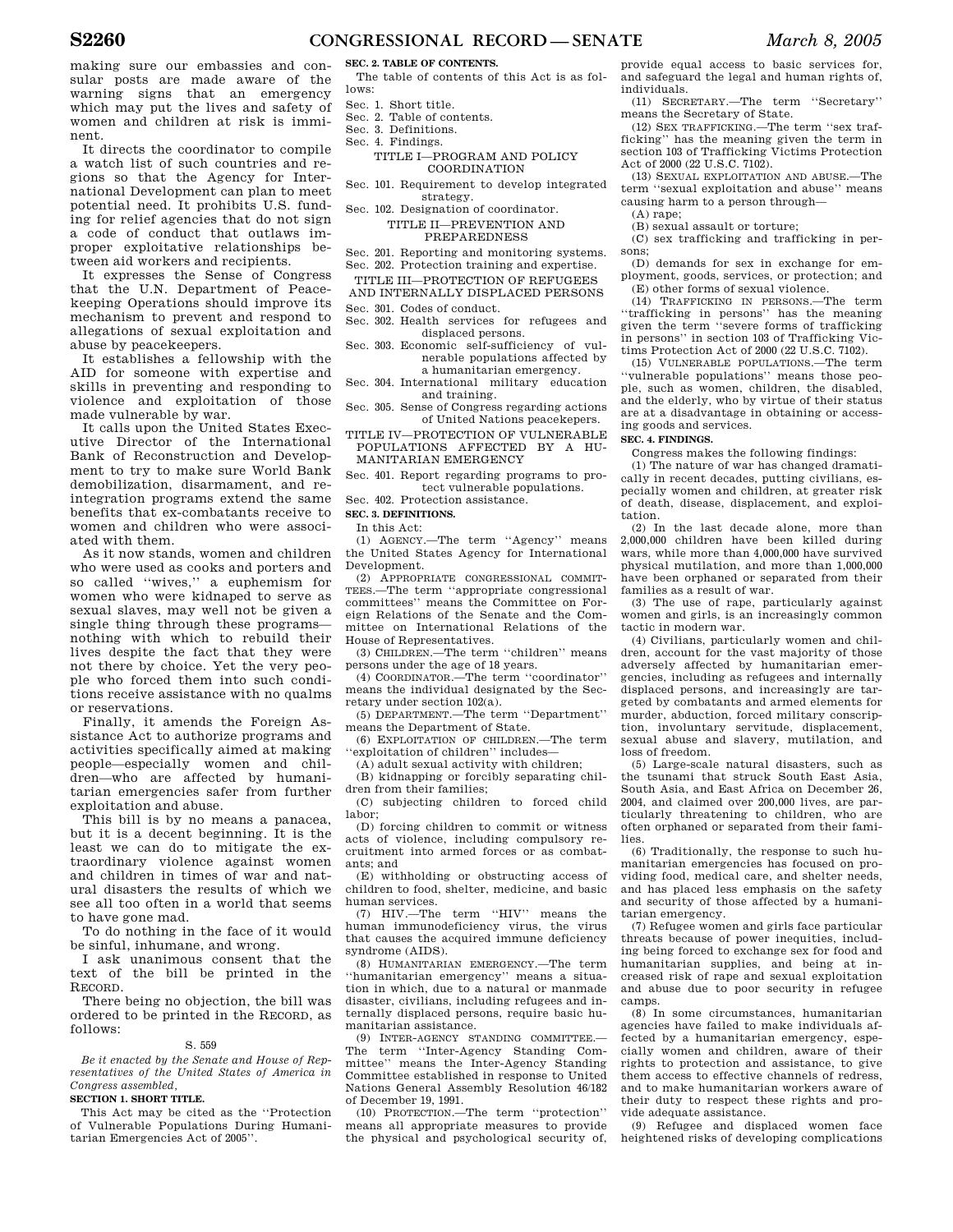during pregnancy, suffering a miscarriage, dying, being injured during childbirth, becoming infected with HIV or another sexually transmitted infection, or suffering from posttraumatic stress disorder.

(10) Despite the heightened risks for women during a humanitarian emergency, women's needs for specialized health services have often been overlooked by donors and relief organizations, which are focused on providing food, water, and shelter.

(11) There is a substantial need for the protection of civilians, especially women and children, to be given a high priority during all humanitarian emergencies.

## **TITLE I—PROGRAM AND POLICY COORDINATION**

#### **SEC. 101. REQUIREMENT TO DEVELOP COM-PREHENSIVE STRATEGY.**

(a) IN GENERAL.—The Secretary shall, in consultation with the Administrator of the United States Agency for International Development, develop a comprehensive strategy for the protection of vulnerable populations, especially women and children, who are affected by a humanitarian emergency. The strategy shall include—

(1) measures to address the specific protection needs of women and children;

(2) training for personnel to respond to the specific needs of such vulnerable populations; and

(3) measures taken to comply with section 301.

(b) REPORT.—Not later than 180 days after the date of the enactment of this Act, the Secretary shall submit to the appropriate congressional committees a report setting forth the strategy described in subsection (a).

## **SEC. 102. DESIGNATION OF COORDINATOR.**

(a) IN GENERAL.—Not later than 60 days after the date of enactment of this Act, the Secretary shall designate an individual within the Department or the Agency as the coordinator to be responsible for the oversight and coordination of efforts by the Department and the Agency to provide protection for vulnerable populations, especially women and children, affected by a humanitarian emergency.

(b) CONSULTATION REQUIREMENT.—The Secretary shall consult with the Administrator of the United States Agency for International Development in making a designation under subsection (a).

(c) NOTIFICATION.—Not later than 5 days after designating an official as a coordinator under subsection (a), the Secretary shall inform the appropriate congressional committees of such designation.

## **TITLE II—PREVENTION AND PREPAREDNESS**

## **SEC. 201. REPORTING AND MONITORING SYS-TEMS.**

(a) DUTIES OF COORDINATOR.—The coordinator shall—

(1) develop and maintain a database of historical information about occurrences of sexual exploitation and abuse, and other exploitation, of children during a humanitarian emergency;

(2) establish a reporting and monitoring system for United States diplomatic missions to collect and submit to the coordinator information that indicates that vulnerable populations, especially women and children, are being targeted for or are at substantial risk of violence or exploitation in humanitarian emergencies;

(3) assist United States diplomatic missions in developing responses to situations where there is a substantial risk of sexual exploitation and abuse or exploitation of children that may occur during a humanitarian emergency; and

(4) develop mechanisms for the receipt and distribution of reports to and from the public and relevant nongovernmental and international organizations of evidence of sexual exploitation and abuse and exploitation of children during a humanitarian emergency.

(b) CONSULTATION.—In carrying out duties under paragraphs (1) and (2) of subsection (a), the Coordinator shall consult with inter-governmental organizations and nongovernmental organizations.

#### **SEC. 202. PROTECTION TRAINING AND EXPER-TISE.**

(a) FELLOWSHIP PROGRAM.—The Administrator of the United States Agency for International Development is authorized to establish a fellowship program at the Agency to increase the expertise of the personnel of the Agency in developing programs and policies to carry out activities related to the protection of vulnerable populations, especially women and children, affected by a humanitarian emergency. (b) TERM OF FELLOWSHIP.—An individual

may participate in a fellowship under this section for a term of not more than 3 years.

(c) NUMBER OF FELLOWS.—The Administrator is authorized to employ up to 10 fellows at any one time under this program.

(d) QUALIFICATION.—An individual is qualified to participate in a fellowship under this section if such individual has the specific expertise required—

(1) to develop and implement policies and programs related to the protection of vulnerable populations, especially women and children; and

(2) to promote the exchange of knowledge and experience between the Agency and entities that assist the Agency in carrying out assistance programs.

## **TITLE III—PROTECTION OF REFUGEES AND INTERNALLY DISPLACED PERSONS SEC. 301. CODES OF CONDUCT.**

None of the funds made available by the Department or Agency to provide assistance under section 491 of the Foreign Assistance Act of 1961 (22 U.S.C. 2292) or overseas assistance under section 2 of the Migration and Refugee Assistance Act of 1962 (22 U.S.C. 2601) may be provided to a primary grantee or contractor for the purpose of providing assistance to refugees or internally displaced persons unless such grantee or contractor has adopted a code of conduct that is consistent with the 6 core principles recommended by the Inter-Agency Standing Committee. To the extent practicable, a grantee or contractor that has adopted such a code of conduct shall ensure that subgrantees and subcontractors of such grantee or contractor have adopted, or agree to act in accordance with, such a code of conduct. **SEC. 302. HEALTH SERVICES FOR REFUGEES AND** 

## **DISPLACED PERSONS.**

(a) PROVISION OF HEALTH SERVICES TO VUL-NERABLE POPULATIONS AFFECTED BY HUMANI-TARIAN EMERGENCIES.—The coordinator shall seek to ensure that organizations funded by the Department and the Agency for the purpose of responding to a humanitarian emergency coordinate and implement activities needed to respond to the health needs of vulnerable populations, especially women and children, as soon as practicable and not later than 30 days after the onset of a humanitarian emergency.

(b) ACTIVITIES DEFINED.—The activities referred to in subsection (a) include activities to—

(1) prevent and manage the consequences of sexual violence;

(2) reduce transmission of HIV;

(3) provide obstetric care; and

(4) develop a plan to integrate women's health services into the primary health care services provided during a humanitarian emergency.

#### **SEC. 303. ECONOMIC SELF-SUFFICIENCY OF VUL-NERABLE POPULATIONS AFFECTED BY A HUMANITARIAN EMERGENCY.**

(a) AMENDMENTS TO MICROENTERPRISE ACT OF 2000.—Section 102 of the Microenterprise for Self-Reliance Act of 2000 (22 U.S.C. 2151f note) is amended—

(1) in paragraph (4)—

(A) by redesignating subparagraphs (B), (C), and (D) and subparagraphs (C), (D), and (E), respectively; and

(B) by inserting after subparagraph (A) the following:

''(B) Women displaced by armed conflict are particularly at risk, lacking access to traditional livelihoods and means for generating income.''; and

 $(2)$  in paragraph  $(13)$ —

(A) by redesignating subparagraph (B) as subparagraph (C); and

(B) by inserting after subparagraph (A) the following:

''(B) Particular efforts should be made to expand the availability of microcredit programs to internally displaced persons, who historically have not had access to such programs.''.

(b) AMENDMENT TO THE FOREIGN ASSIST-ANCE ACT.—Section 256(b)(3) of the Foreign Assistance Act of 1961  $(22 \text{ U.S.C. } 2212(b)(3))$  is amended by inserting after "clients" the fol-<br>lowing: "<br>women including microentrepeneurs,''.

## **SEC. 304. INTERNATIONAL MILITARY EDUCATION AND TRAINING.**

Section 541 of the Foreign Assistance Act of 1961 (22 U.S.C. 2347) is amended—

(1) by striking ''or (iv)'' and inserting  $\cdot \cdot \cdot \cdot \cdot \cdot$  and

(2) by striking ''rights.'' and inserting ''rights, or (v) improve the protection of civilians, especially women and children, including those who are refugees or displaced persons.

#### SEC. 305. SENSE OF CONGRESS REGARDING AC. **TIONS OF UNITED NATIONS PEACE-KEEPERS.**

It is the sense of Congress that—

(1) the Secretary-General of the United Nations should strengthen the existing ability of the United Nations Department of Peacekeeping Operations to protect civilians, especially women and children, from sexual exploitation and abuse by personnel in peace operation missions by—

(A) directing the Department of Peacekeeping Operations to identify nongovernmental organizations and local community officials to receive and communicate to senior level mission officials credible reports from civilians of sexual exploitation and abuse;

(B) ensuring that there is a mechanism in place for all credible allegations of sexual exploitation and abuse to be brought to the attention of senior level mission officials in an expedited fashion;

(C) developing missions based rapid response teams to investigate allegations of sexual exploitation and abuse;

(D) improving informational programs for United Nations personnel on their responsibility not to engage in acts of sexual exploitation and abuse and the sanctions for such actions;

(E) identifying troop contributing countries that refuse to investigate allegations of sexual exploitation and abuse by nationals serving in peacekeeping missions;

(F) permanently excluding individuals found to have engaged in sexual abuse or exploitation, as well as troop contingent commanders and civilian managerial personnel complicit in such behavior, from participating in future United Nations peacekeeping missions; and

(G) demanding that troop contributing countries—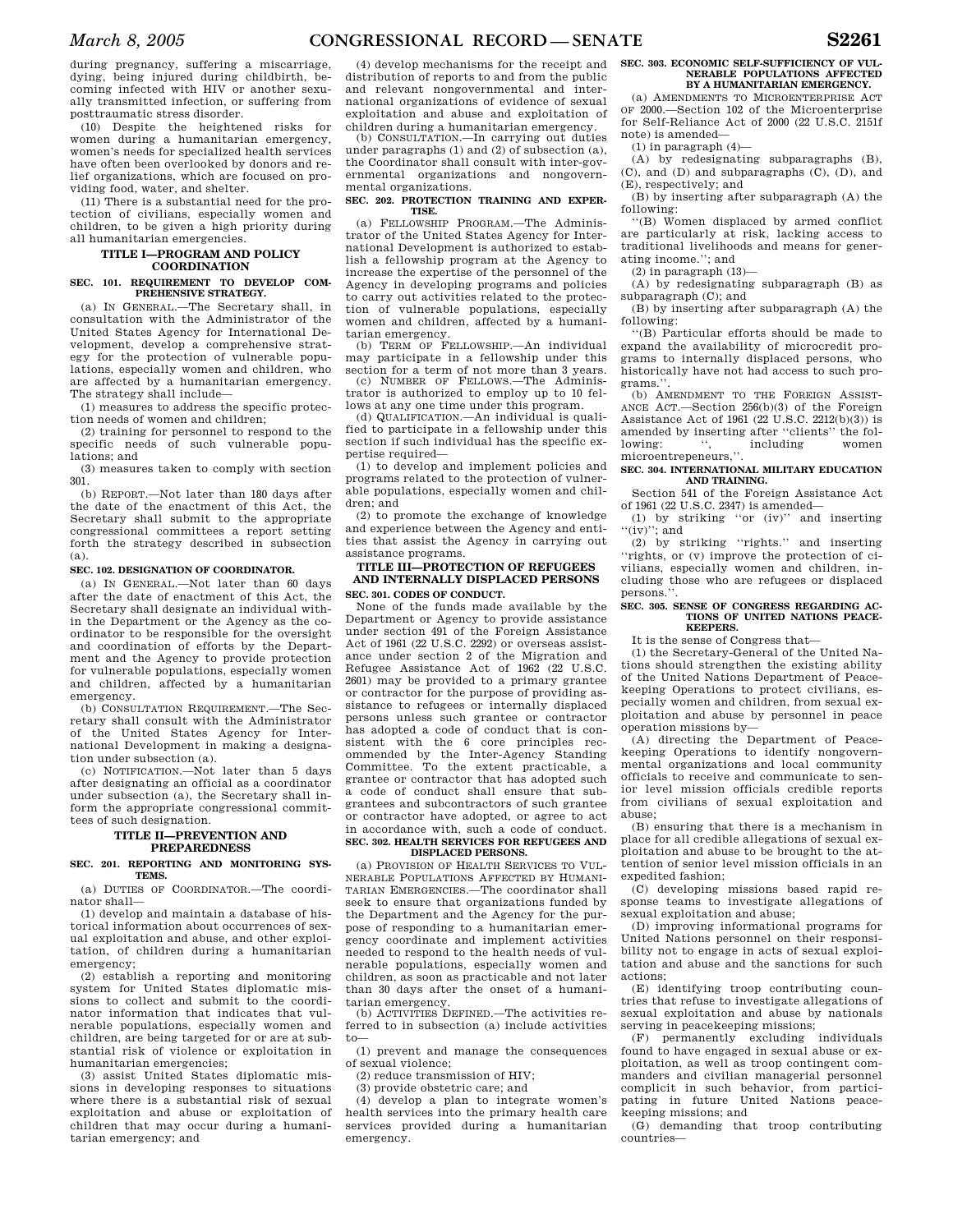(i) thoroughly investigate cases in which their nationals have been alleged to have engaged in sexual abuse or exploitation which on United Nations peacekeeping missions; and

(ii) punish those found guilty of such misconduct;

(2) troop contributing states should ensure that their soldiers are properly trained on United Nations guidelines regarding proper conduct towards civilians, in particular those guidelines that address gender-based violence, before participating in United Nations peace operation missions;

(3) the United Nations should suspend payment of peacekeeping funds to countries when there is credible evidence of sexual exploitation and abuse by troops of such countries that are participating in peacekeeping operations, and the governments of such countries are not investigating or punishing such conduct; and

(4) the Secretary should consider a suspension of United States military assistance to countries that do not—

(A) investigate allegations of sexual exploitation and abuse by troops participating in United Nations peacekeeping operations; or

(B) hold perpetrators of such abuse and exploitation accountable.

## **TITLE IV—PROTECTION OF VULNERABLE POPULATIONS AFFECTED BY A HUMANI-TARIAN EMERGENCY**

## **SEC. 401. ACTIONS TO SUPPORT PROTECTION.**

(a) PROGRAMS OF THE INTERNATIONAL BANK FOR RECONSTRUCTION AND DEVELOPMENT. The United States Executive Director of the International Bank for Reconstruction and Development should take steps to ensure that disarmament, demobilization, and reintegration programs developed and funded by the International Bank for Reconstruction and Development provide benefits to former combatants that are comparable to the benefits provided by such programs to other individuals.

(b) REPORT REGARDING PROGRAMS TO AS-SIST CIVILIAN POLICE.—Not later than 180 days after the date of enactment of this Act, the Secretary shall submit a report to the appropriate congressional committees on all current programs being conducted by the Department or the Agency to assist foreign countries with the enforcement of the laws of such countries that are designed to protect women and children and improve accountability for sexual exploitation and abuse.

#### **SEC. 402. PROTECTION ASSISTANCE.**

Chapter 1 of part I of the Foreign Assistance Act of 1961 (22 U.S.C. 2151 et seq.) is amended by adding at the end the following new section:

#### **''SEC. 135. ASSISTANCE FOR THE PROTECTION OF VULNERABLE POPULATIONS DUR-ING HUMANITARIAN EMERGENCIES.**

''(a) AUTHORITY.—Notwithstanding any other provision of law, and subject to the limitations of subsection (b), the President is authorized to provide assistance for programs, projects, and activities to promote the security of, provide equal access to basic services for, and safeguard the legal and human rights of civilians, especially women and children, who are affected by a humanitarian emergency. Such assistance shall include programs—

''(1) to build the capacity of nongovernmental organizations to address the special protection needs of vulnerable populations, especially women and children, affected by a humanitarian emergency;

''(2) to support local and international nongovernmental initiatives to prevent, detect, and report exploitation of children and sexual exploitation and abuse, including

through the provision of training humanitarian protection monitors for refugees and internally displaced persons;

''(3) to conduct protection and security assessments for refugees and internally displaced persons in camps or in communities for the purpose of improving the design and security of camps for refugees and internally displaced persons, with special emphasis on the security of women and children;

''(4) to provide, when practicable, education during a humanitarian emergency, including structured activities that create safe spaces for children, in particular girls;

''(5) to reintegrate and rehabilitate former combatants and survivors of a humanitarian emergency, including through education, psychosocial assistance and trauma counseling, family and community reinsertion, medical assistance, and strengthening community systems to support sustained reintegration;

''(6) to establish registries and clearinghouses to trace relatives and begin family reunification, with a specific focus on helping children find their families;

''(7) to provide interim care and placement for separated children and orphans, including monitoring and followup services;

''(8) to provide legal services for survivors of sexual exploitation, abuse, or torture, including the collection of evidence for war crimes tribunals and advocacy for legal reform; and

''(9) to provide to local law enforcement personnel working in areas affected by a humanitarian emergency training in human rights law, particularly as it relates to the protection of women and children.

''(b) AVAILABILITY OF ASSISTANCE.— Amounts made available to carry out this part and chapter 4 of part II may be made available to carry out this section.''.

Mr. LUGAR. Mr. President, I rise to comment on International Women's Day and to join Senator BIDEN in introducing the Protection of Vulnerable Populations During Humanitarian Emergencies Act of 2005.

Today is International Women's Day, a day on which we celebrate the progress of women and rededicate ourselves to overcoming the inequities facing women around the globe. In many places in the world, discrimination continues to deny women and girls full political and economic equality. The lives and health of women and girls continue to be endangered by violence that is directed at them simply because they are female. In recognition of these issues, I co-sponsored a Resolution with Senators BIDEN and CLIN-TON commemorating International Women's Day and reaffirming the Senate's commitment to improving the status of women worldwide.

In addition, I am co-sponsoring with Senator BIDEN the Protection of Vulnerable Populations During Humanitarian Emergencies Act of 2005, which the Committee on Foreign Relations supported as an amendment to our Foreign Affairs Authorization Act for fiscal years 2006 and 2007. During humanitarian emergencies, women and children become more vulnerable to a range of abuses including sexual exploitation, trafficking and genderbased violence. Our bill seeks to ensure that U.S. foreign assistance programs are a force for protecting women, children, and other vulnerable populations

in the wake of military conflict and natural disasters.

The recent tsunami tragedy in the Indian Ocean region has highlighted this important issue. Tens of thousands of children have lost family members and friends and are coping with unspeakable trauma. Nearly 35,000 children have been orphaned, and many more have been separated from their families. These children face the imminent threats of hunger, disease, and diarrhea. Beyond these dangers, children are vulnerable to being trafficked for sexual exploitation, forced labor, or conscription. Without their families, the children orphaned by the tsunami lack protection from predators who would profit from their tragedy.

During many of the humanitarian crises that we have witnessed over the last decade, including Rwanda, Bosnia, and Sudan, we have learned that women and children are uniquely vulnerable to sexual violence and exploitation. Over the course of the past year, the world has heard accounts of rape at the camps in Darfur in Western Sudan. Our bill aims to improve the ability of the United States to protect women and children, like those in the tsunami-affected region and in Darfur, from the additional dangers they face during a humanitarian emergency. Our bill calls for a coordinator for protection issues and a strategy to improve our ability to protect and respond to the needs of women and children in such crises. Our bill authorizes funding for the specific health care needs of women during an emergency, the establishment of registries and clearinghouses to trace relatives and help children find their families, and legal services for survivors of sexual exploitation and abuse. In addition, the bill requires that any organization receiving U.S. funds to assist in a humanitarian emergency have in place a code of conduct forbidding its employees from sexually abusing the victims of the crisis. Finally, our bill urges the United Nations to strengthen its policies concerning sexual abuse and exploitation by UN personnel involved in UN peacekeeping operations. I am hopeful that Senators will join me in backing this legislation.

> By Mr. DEWINE (for himself and Mr. ROCKEFELLER):

S. 560. A bill to enhance disclosure of automobile safety information; to the Committee on Commerce, Science, and Transportation.

> By Mr. DEWINE (for himself and Mr. ROCKEFELLER):

S. 561. A bill to improve child safety in motor vehicles; to the Committee on Commerce, Science, and Transportation.

> By Mr. DEWINE (for himself and Mr. ROCKEFELLER):

S. 562. A bill to amend title 23, United States Code, to improve the highway safety improvement program and provide for a proportional obligation of amounts made available for the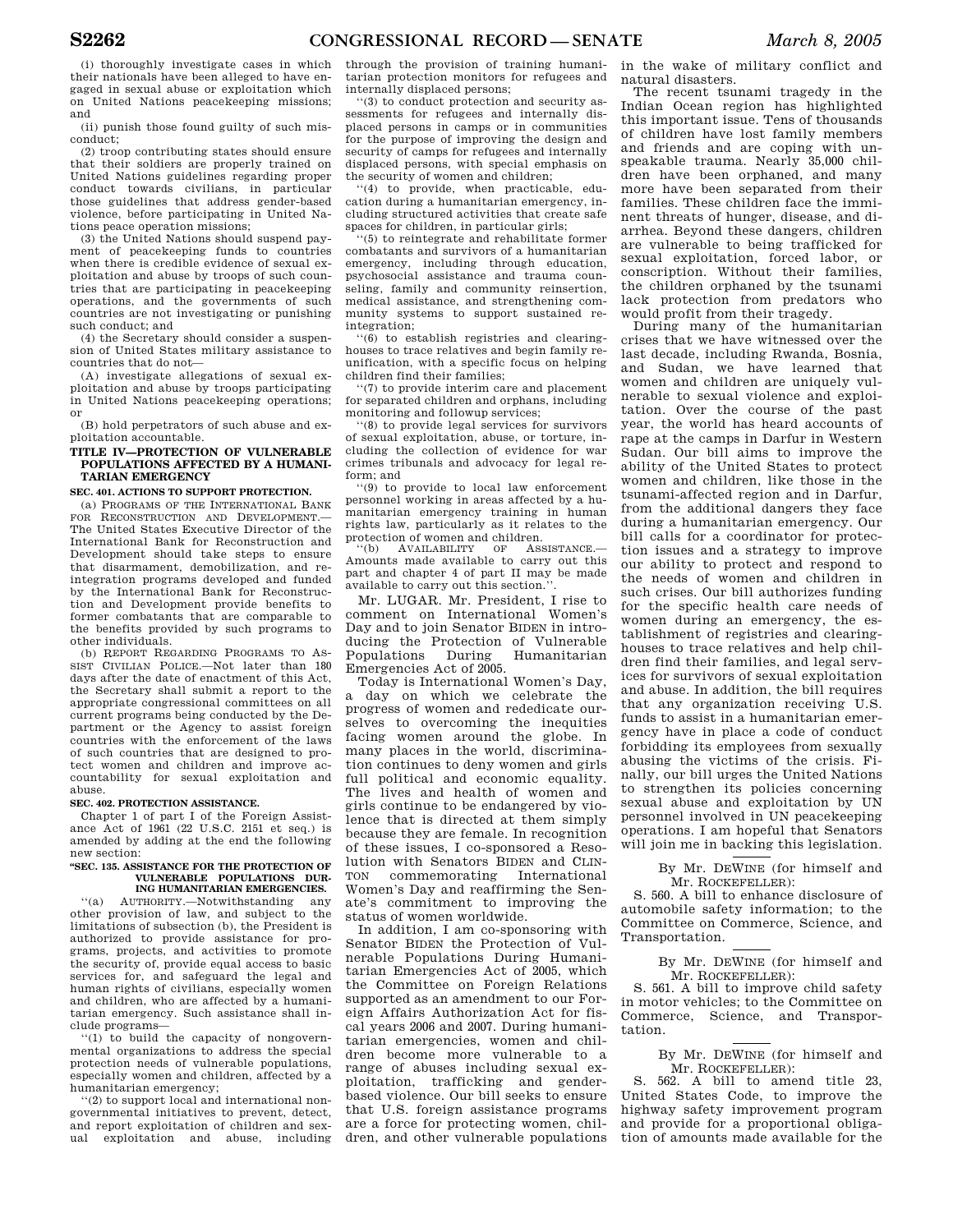highway safety improvement program; to the Committee on Environment and Public Works.

> By Mr. DEWINE (for himself and Mr. ROCKEFELLER):

S. 563. A bill to improve driver licensing and education, and for other purposes; to the Committee on Commerce, Science, and Transportation.

> By Mr. DEWINE (for himself and Mr. ROCKEFELLER):

S. 564. A bill to improve traffic safety by discouraging the use of traffic signal preemption transmitters; to the Committee on the Judiciary.

> By Mr. DEWINE (for himself and Mr. ROCKEFELLER):

S. 565. A bill to direct the National Highway Traffic Safety Administration to establish and carry out traffic safety law enforcement and compliance campaigns, and for other purposes; to the Committee on Commerce, Science, and Transportation.

Mr. DEWINE. Mr. President, the number one killer of those between the ages of 4 and 34 in this country today is auto fatalities. If you look at those between the ages of 16 and 25, the figures are even more exaggerated. We all know that in this country over 42,000 Americans lose their lives every year in auto accidents. That figure stays fairly constant. The last year we have figures for is 2003, and in that year, 42,643 of our fellow citizens lost their lives.

In fact, in the next 12 minutes, to be precise, at least one person will be killed in an automobile accident in this country, while nearly six people will be injured in just the next 60 seconds.

This is a tragedy that we as a society are much too willing to tolerate. If a foreign enemy were doing this to us, we would not tolerate it. We would be up in arms. Someone said it is the equivalent of a 747 airplane going down every two days in this country. If that were happening, of course, it would be on CNN; we would be demanding an explanation. Yet, these auto fatalities that occur, hour-by-hour, day-by-day, just go on, and for some reason, we have become immune to it, hardened to it. They just continue.

I come to the Floor today to discuss five bills—five bills that my staff and I have been working on for a few years now—five bills that I will be introducing, but hope will be incorporated in the transportation bill we will be considering in the next several weeks. These bills are commonsense, practical ways to save lives. Each bill is built on solid evidence of what will, in fact, make a difference. These are bills that will, in fact, save lives.

Last year, the Senate passed each of these bills as a part of the SAFE-TEA transportation bill. I want to thank Senators INHOFE, JEFFORDS, BOND, REID, and MCCAIN for their assistance in making that happen. Our former colleague Senator HOLLINGS was also in-

strumental in clearing these bills. So, what I'm talking about today is a set of bills that has already enjoyed the support of the Senate, and I believe we ought to pass each and every one of them again this year as a part of the transportation reauthorization. In particular, I look forward to working with Senators STEVENS, LOTT, and INOUYE on the Commerce Committee portion of my transportation safety package.

I am thankful for the support and assistance of Senator ROCKEFELLER as the lead co-sponsor on the first several bills—the vehicle safety bills—as well as Senator LAUTENBERG'S leadership as my chief co-sponsor on the drunk driving prevention campaign bill. Both Senators are great leaders on highway safety, and I'm pleased to be working with them this year in an effort to get these bills signed into law.

The first bill we call ''Stars on Cars.'' While its name is cute, its focus is quite serious. When you go to buy a new car, there is a large label in the window detailing the price, features, gas mileage, and other information about the vehicle. This label is referred to in the auto industry as the ''Monroney Label'' after a former member of this body, Senator MONRONEY from Oklahoma. We all know what the sticker looks like.

But, what we may not know is that most of the content on that sticker is mandated by the Federal Government. The mileage per gallon has been on there for a number of years. The Federal government says that your city mileage has to be on there and your highway mileage has to be on there. It has to tell you whether the vehicle has air-conditioning. It has to tell you whether it has a stereo. It has to tell you a whole bunch of other stuff.

One piece of information is not on there—and that is the vehicle's safety rating.

The funny thing is that in the vast majority of cases, you have already paid to have the Federal Government—<br>specifically the National Highway specifically the National Highway<br>Traffic Safety Administration Administration (NHTSA)—spend millions of dollars to test that very car and others like it. In fact, the National Highway Traffic Safety Administration has put that information up on the Internet. Nonetheless, the basic fact is that when you go in to buy that car, that information is not available to you. It is not available to the American consumer in the one place where it would make a difference—where you buy the car, at the dealership.

Doing this right wouldn't cost the taxpayers another dime. The car companies are already printing the labels. Under this legislation, we would add a new section to the label titled ''Government Safety Information.'' The new section would clearly lay out information from each of the government crash tests—frontal crash impact, side impact, and rollover resistance. For vehicles that haven't been tested yet, the label will say so. We would show the

ratings pure and simple, as graphical star ratings on the label, just like many automakers do in their commercials.

The bill requires that this be done in a manner that can be clearly understood by your average car buyer, with short explanations as to what each rating means.

What impact would this have? I happen to believe the consumer is better off with more information than less information on whatever we are talking about. The consumer ought to know what the Government does. The consumer ought to know that type of information. The consumer would make better choices. Consumers care about safety. They will make better choices, and in all likelihood, they are going to choose safer vehicles and more lives will, in fact, be saved.

It just makes good common sense to do this. We have worked hard to fashion a bill that gets this life-saving information to consumers in a way that is sensitive to the concerns of automakers, as well as the NHTSA. We've reached out to a broad coalition to craft our bill for 2005, and I look forward to working with interested parties to continue to improve and shape the language contained in it. In the end, this bill is my number one safety priority for passage into law this year.

The second bill we call "Safe Kids and Cars.'' Cars, unfortunately, are involved in child deaths at unbelievable rates. According to NHTSA data, automobile accidents happen to be the leading cause of death in the United States for children age 4 and up, and are right among the top causes for those ages 0 to 3.

More than cancer, more than homicide, more than fire, more than drowning, more than anything else, auto accidents are the source of child fatalities. We have a problem. And, while I congratulate auto manufacturers, safety groups, and NHTSA for working hard on this issue, there's more work to be done. Anything we can do to make a car safer for our kids, we should be doing it. Complacency is not an option.

The focus of this bill is to improve data collection and vehicle testing with regard to some specific dangers that small children face. NHTSA has done an excellent job in terms of working from solid data, and this is one area where unfortunately we just don't have enough data to move forward. Likewise, we need the tools to perform effective vehicle tests once we have those numbers, and my bill contains measures to see to it that we develop these tools.

In terms of testing, child-size dummies are an area where NHTSA needs to review its testing and look for areas where increased use of these dummies would lead to increased safety, or a better understanding of how crash forces impact small children. My bill directs NHTSA to conduct a full review of test procedures and incorporate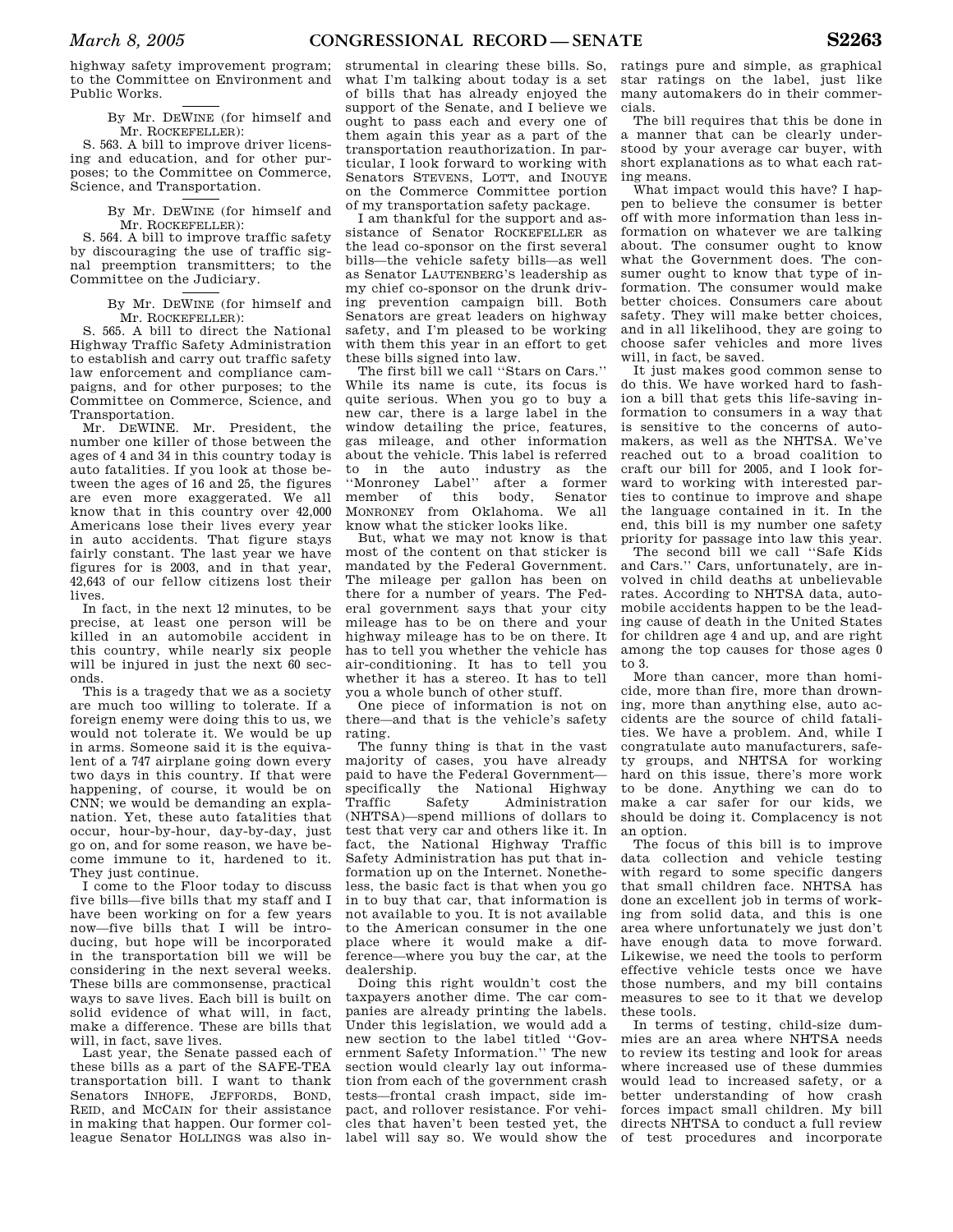these child dummies when and where suitable. We also ask the agency to give a status update on the extremely important Hybrid-III 10-year-old child test dummy.

The rest of the bill focuses on an emerging danger for small children often referred to as ''non-traffic, noncrash'' accident situations. These are incidents in which interaction between an automobile and a child leads to injury or death when the vehicle is not on the road, or where no actual crash has occurred. Instead, these are incidents that happen in parked cars, driveways, parking lots, and other very common situations. Unfortunately, these common situations can be deadly under the wrong circumstances.

A prime example of ''non-traffic, non-crash'' dangers to small children has to do with dangerous power window switches. In many cases, children are left alone in a vehicle and manage to inadvertently activate a power window switch—a situation which can lead to the window moving up and crushing a limb or other part of the child's body. Some children are killed almost instantaneously by the force of the rising window. These incidents are not terribly frequent, but they are preventable at almost no cost to consumers and manufacturers.

Power windows are an area where NHTSA has taken action since I last introduced the child safety bill, and I want to pause to thank Dr. Jeffrey Runge, NHTSA Administrator; Janette Fennel, President of the safety advocacy group Kids and Cars; and several other groups for their work to make the new power window safety rule possible. The new rule, which I helped announce in Columbus late last year, will lead to the elimination of unsafe power window switches—switches that can be accidentally tripped by children with ease—in every car and light truck sold in the United States. It is clearly a step in the right direction, and it will save lives.

Unsafe power window switches show one kind of ''non-traffic, non-crash'' danger children face today. Were it not for a one-time study of death certificates by NHTSA, we would have no government data whatsoever on how widespread this problem happens to be. We would not know much about other types of ''non-traffic, non-crash'' dangers, such as backover incidents and heat exhaustion in closed vehicles. These are areas where there is a clear need for better data collection and testing. My bill tackles each head-on.

The ''Safe Kids and Cars'' bill directs NHTSA to continue pushing forward on ''non-traffic, non-crash'' incidents by instituting, for the first time, regular collection of data on these kinds of accidents. With time and some solid data, we may be able to tackle other kinds of ''non-traffic, non-crash'' problems in the future. Understanding the problem is the first step.

A third bill has to do with dangerous road intersections. Every State has them. Most States, fortunately, rank these roads. They keep a list of the bad ones. But, amazingly, there are many States that keep this information secret and don't tell the public.

Again, citizens have a right to know this information. What would you do with the information? As a parent, I might tell my 16-year-old not to go that way to the movie. At least I have the right to have that information and would be able to say go another way. It might take another 10 minutes, but go that way. Don't go by that intersection. Don't go on that curvy road. State Departments of Transportation already have that information.

Each State should provide that information to the public. They already know it, and they should provide it. Policymakers need to know that to make decisions about how to spend money in that state and what roads to fix.

I would like to briefly talk about a woman by the name of Sandy Johnson and her mother Jacqueline. On October 5, 2002, Sandy and Jacqueline were killed in a car crash at a dangerous intersection near Columbus.

What they did not know as they drove into that intersection—and what countless other area residents who used the roads that cross through it did not know at the time—was that this particular intersection was known at that time by the Ohio Department of Transportation to be a very dangerous area. In fact, ODOT had indeed known that information for quite some time. Perhaps if Sandy Johnson had known that she would have taken a different route that day. We will never know.

Following the tragic death of his wife and his mother-in-law, Dean Johnson initiated a campaign to tackle the issue of dangerous roads and dangerous intersections, not just in Ohio, but across the country. He has tried with varying results from state to state to get information on dangerous roads and intersection locations out to the public so tragedies like the one involving his wife could be prevented.

As I have in the past, I would like to thank Dean Johnson for his dedication to this very important public safety issue and for the progress he has made in my home State of Ohio and elsewhere in terms of getting critical lifesaving information out to citizens through the Sandy Johnson Foundation. His assistance has been an asset in crafting this legislation, and I look forward to working with him in the future.

My bill requires that safety information be disclosed to the public as an eligibility requirement for a new Federal safety funding program—the Highway Safety Improvement Program. States seeking additional Federal dollars for safety construction projects will have to take the quick and easy step of identifying their danger spots, ranking them according to severity, and then disclosing them to the public. I believe this is the least we can ask from States

in exchange for large chunks of federal aid.

In some cases, States would like to release the data but fear the legal ramifications of doing so. My bill contains a fix for this that provides the same kind of protection States already enjoy for other types of highway safety data. In other words, no legal harm could come to a State for releasing lists of dangerous locations under this bill.

Further, States need to find ways to get safety experts, law enforcement, engineers, transportation officials, and the general public working together to identify and correct dangerous locations. I've borrowed language in my bill from last year's Senate-passed SAFE–TEA bill—excellent language drafted and passed by Senator INHOFE and the Environment and Public Works Committee that creates incentives for States to foster this kind of collaboration. Collaboration between these entities is essential to finding quick, effective solutions to fatalities arising from dangerous intersections, as well as long stretches of roadway that account for high crash rates. I am including the Committee's language on Highway Safety Improvement Programs in my bill because I strongly believe that it is a step in the right direction.

The fourth bill I am introducing has to do with driver education. Teen driving is an area where fatality rates are extremely high and unfortunately where programs across the country are not getting the job done.

Above average crash and fatality rates may be inevitable for teenage drivers, but they can certainly be reduced substantially from present-day levels. The Federal Government cannot run driver education. It is clearly a State responsibility. But it can play a small, productive role.

For decades, our attempt to address this problem—standard classroombased driver education—has been ineffective or worse, inspiring false confidence in students and parents alike that graduates are ready to drive safely. Fortunately, we've started to move in a new direction as a nation, with 41 States adding innovative graduated driver licensing (GDL) laws to their ongoing driver education efforts. These new laws have been proven to be effective in reducing accident and fatality rates. While my bill contains language to raise the bar on GDL laws and make them more effective, its real emphasis is on finding a better way with respect to driver education.

Revitalized driver education needs to be data-driven and cognizant of the limitations associated with classroombased instruction. It must utilize new ways of inculcating young drivers with the knowledge and skills they need to avoid unnecessary high-risk situations, particularly in the first six months behind the wheel. Integration of driver education with the graduated driver licensing process to maximize the safety value of both programs also must be addressed.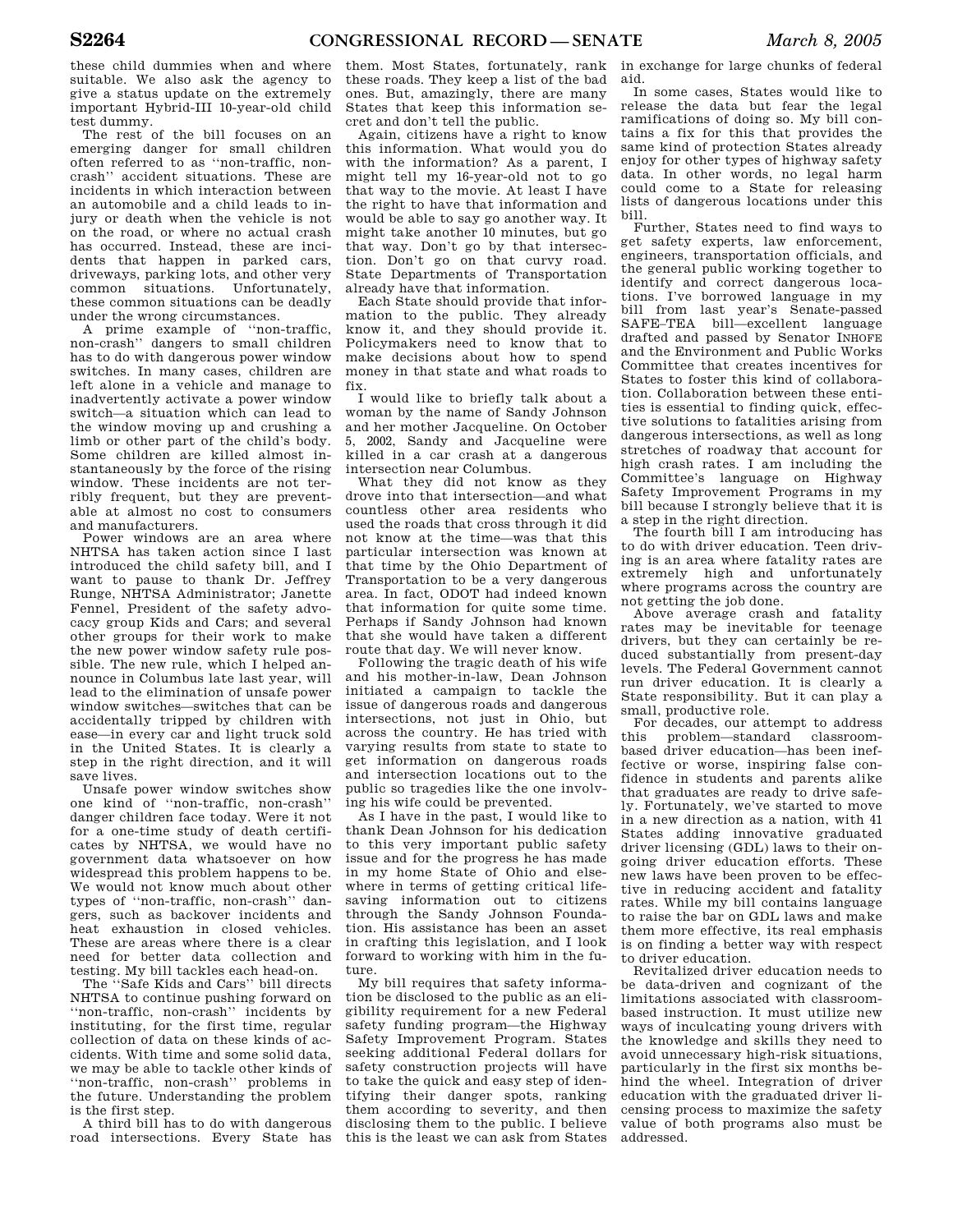Past failures in our Nation's history with regard to driver education are not a reason to abandon these programs. They are a reason to go back to the drawing board to re-invent more effective means of promoting safe driving.

A recent study by the National Institutes for Health sheds some light on the problem. The study suggests that due to their unique brain development, risk tolerance, and other tendencies teen drivers are naturally inclined toward increased danger on the roads. Clearly, some methods used in driver education today aren't getting the message through, and in some areas, the message may never get through independent of who does the teaching.

NHTSA and its research partners must find ways to tailor the content and delivery of driver education so that it recognizes these realities and focuses on areas where novice drivers can learn the skills necessary to be safer drivers. A NHTSA pilot program is currently under way with several states to test out updated ''best practices'' driver education models—not mandates, not national standards, but just best practices.

My bill responds to the call for national leadership in driver education and licensing made at a recent National Transportation Safety Board forum by creating a Driver Education and Licensing Improvement Program within NHTSA. The new Improvement Program will provide NHTSA with the resources and time it needs to run the pilot program and then evaluate the results to see what works and what doesn't.

Once this pilot program has run its course, my bill provides a modest amount of grant funding to supply states with the resources and technical expertise necessary to implement the ''best practices'' model in a way that fits their specific needs and circumstances. The grants will be competitively awarded, and also will be available for fulfillment of several other state needs with regard to novice driver education and licensing. This grant program is 100 percent voluntary, and my bill has been crafted carefully to ensure that the prerogatives of States are protected in every manner.

The areas ripe for improvement are numerous: instructor certification, curriculum improvement, outreach to increase parental involvement, enforcement of graduated driver licensing laws, and follow-up testing to ensure program effectiveness. These are just a few examples. By creating a National Driver Education and Licensing Improvement Program within NHTSA, and tasking that program to come up with best practices, we can help States interested in improving their programs do so without having to expend the time and resources necessary to ''re-invent the wheel'' on their own.

I have worked for over a year with NHTSA, the American Driver Training and Safety Education Association, the Governors' Highway Safety Associa-

tion, the American Motor Vehicle Administrators' Association, AAA, the Driving School Association of America, Advocates for Auto and Highway Safety, and several other groups to come up with the bill that will be introduced today. Its contents are a compromise that reflects significant input from each of these fine organizations, and I believe we are now at a point where the road ahead toward safer, more effective driver education and licensing programs is clear. The goals set by this bill are clear, and the means to achieve them are provided for in full. The time has come to take serious action on driver education and licensing in this country.

Lastly, I'd like to introduce the Safe Intersections Act of 2005. This bill would criminalize the unauthorized sale or use of mobile infrared transmitters, also known as ''MIRTs.''

A MIRT is a remote control for changing traffic signals. These devices have been used for years by ambulances, police cars, and fire trucks, and maintenance crews, allowing them to reach emergencies faster. As an ambulance approaches an intersection where the light is red, the driver engages the transmitter. That transmitter then sends a signal to a receiver on the traffic light, which changes to green within a few seconds. This is a very useful tool when properly used in emergency situations.

In a 2002 survey, the U.S. Department of Transportation found that in the top 78 metropolitan areas, there are 24,683 traffic lights equipped with the sensors. In Ohio, there is a joint pilot project underway by the Washington Township Fire Department and the Dublin Police Department to install these devices. Other areas in Ohio where they are in use include Mentor,<br>Twinsburg, Willoughby, and Willoughby, and Westerville. Here in the District of Columbia, emergency services across the country, law enforcement officers, fire departments, and paramedics utilize this technology to make communities safer.

However, recently it has come to light that this technology may be sold to unauthorized individuals—individuals who want to use this technology to bypass red lights during their commute or during their everyday driving. MIRT was never intended for this use. MIRT technology—in the hands of unauthorized users—could result in traffic problems, like gridlock, or even worse, accidents in which people are injured or killed.

Let me quote from an ad that was posted on the Internet auction site, eBay:

''Tired of sitting at endless red lights? Frustrated by lights that turn from green to red too quickly, trapping you in traffic? The MIRT light changer used by police and other emergency vehicles Change the Traffic Signal Red to Green [for] only \$499.00. Traffic Signal Changing Devices—it's every motor-

traffic light turn green without so much as easing off the accelerator. The very technology that has for years allowed fire trucks, ambulances, and police cars to get to emergencies faster a remote control that changes traffic signals—is now much cheaper and potentially accessible.''

This ad demonstrates the extent to which the potential widespread sale and possession of MIRT technology by drivers would be a hazard to public safety and must be stopped before it starts. The Congressional Fire Service Institute, Ohio Fire Alliance, and several other organizations have come out in support of this measure. I look forward to working with my colleagues to ensure that it becomes law.

The sixth bill I am introducing today is a bi-partisan bill aimed at reducing the number of drinking and driving deaths and injuries on our roads. Tragically, our Nation has experienced increases in alcohol-related traffic fatalities three of the past four years. In 2003—the last year for which full statistics are available—17,013 Americans died in alcohol-related incidents. This total represents 40 percent of the 42,643 people killed in traffic incidents.

The bill I am introducing today along with Senator LAUTENBERG—the Traffic Safety Law Enforcement Campaign Act—would require states to conduct a combined media/law enforcement campaign aimed at reducing drunk driving fatalities. Specifically, the law enforcement portion consists of sobriety checkpoints in the District of Columbia and in the 39 States that allow them and saturation patrols in those states that do not. The Centers for Disease Control estimate that the sobriety checkpoints proposed in the underlying bill may reduce alcohol related crashes by as much as 20 percent. Law enforcement officials from across the United States underscored this point in a recent conference sponsored by MADD, making high visibility enforcement campaigns a top priority. More than 75 percent of the public has indicated in NHTSA polls their support for sobriety checkpoints. In fact, NHTSA has concluded that 62 percent of Americans want sobriety checkpoints to be used more often.

These six bills will go a long way. They are common sense. They will make a difference. This is something I have been interested in for many years, going back to my time in the Ohio Legislature 20 years ago when I introduced the drunk driving bill, and we were able to pass a tough drunk driving bill in the Ohio Legislature. I worked for .08. It was very controversial in the Senate, but we were able to pass .08. Senator LAUTENBURG and I worked on that.

Anytime you lose 42,643 Americans every year, highway safety is something we all have to be concerned about.

ist's fantasy to be able to make a red it, and of course was pleased to support I know the SAFE–TEA highway bill is not on the Floor yet, but I have seen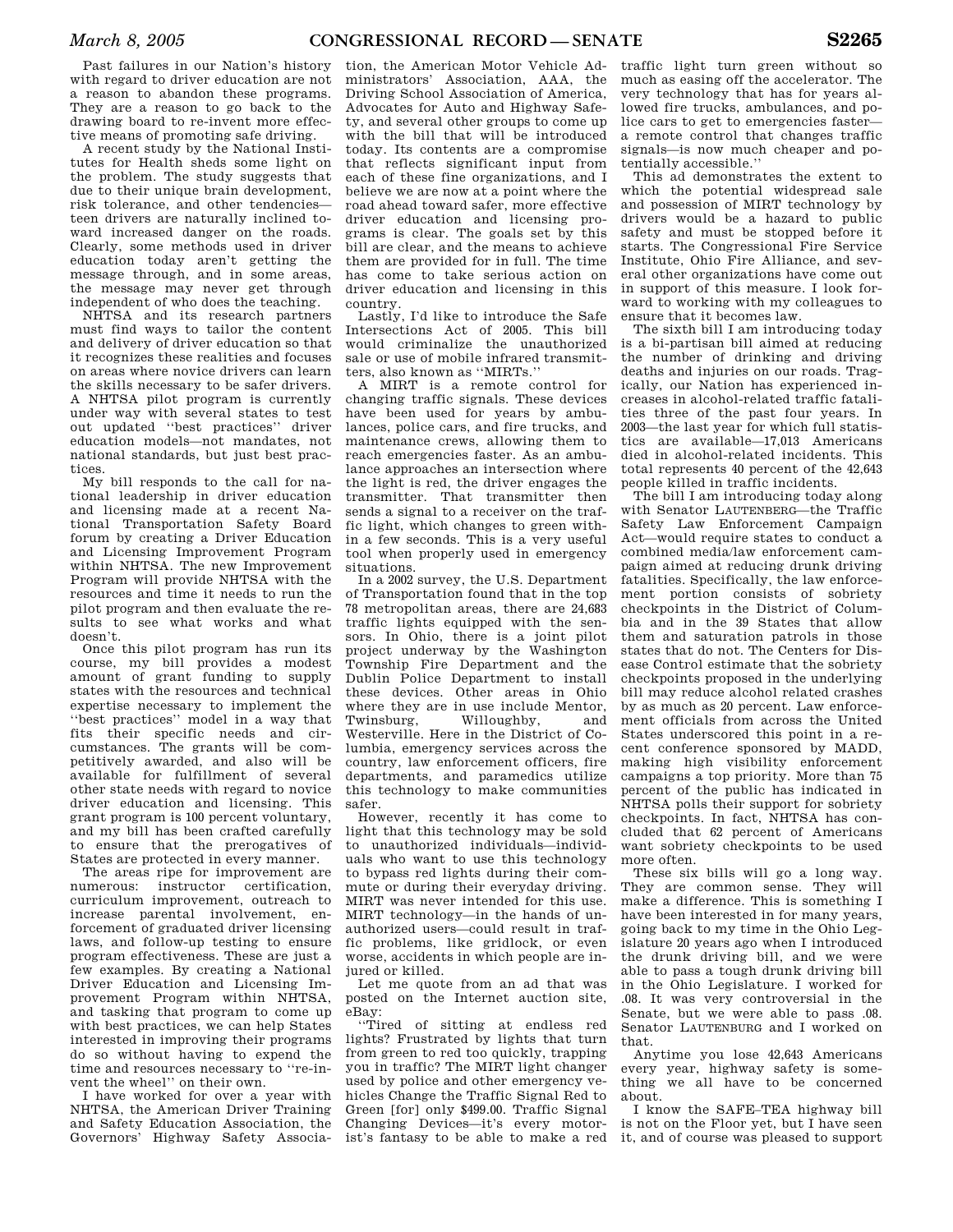it on the Floor last year. As passed by the Senate in 2004, the bill goes farther than any highway bill regard to safety. This year's bill from the Environment and Public Works Committee will enable the same great progress on highway safety. I congratulate the authors.

In the weeks ahead, I look forward to working with the respective committees and outside organizations on the bills I have described above as amendments to the 2005 SAFE–TEA bill. But, I want to make it very clear that these bills and amendments are not in any way critical of the underlying bill. In fact, I hope they will be complementary and simply add to a good product that is already a good product and will help to improve it.

I ask unanimous consent that the text of the bills be printed in the RECORD.

There being no objection, the bills were ordered to be printed in the RECORD, as follows:

#### S. 560

*Be it enacted by the Senate and House of Representatives of the United States of America in Congress assembled,* 

**SECTION 1. SHORT TITLE.** 

This Act may be cited as the ''Stars on Cars Act of 2005''.

## **SEC. 2. AMENDMENT OF AUTOMOBILE INFORMA-TION DISCLOSURE ACT.**

(a) SAFETY LABELING REQUIREMENT.—Section 3 of the Automobile Information Disclosure Act (15 U.S.C. 1232) is amended—

(1) in subsection (e), by striking ''and'' at the end;

(2) in subsection (f)—

(A) in paragraph (3), by inserting ''and'' after the semicolon; and

(B) by striking the period at the end and inserting a semicolon; and

(3) by adding at the end the following:

 $'(g)$  if 1 or more safety ratings for such automobile have been assigned and formally published or released by the National Highway Traffic Safety Administration under the New Car Assessment Program, information about safety ratings that—

''(1) includes a graphic depiction of the number of stars, or other applicable rating, that corresponds to each such assigned safety rating displayed in a clearly differentiated fashion indicating the maximum possible safety rating;

''(2) refers to frontal impact crash tests, side impact crash tests, and rollover resistance tests (whether or not such automobile has been assigned a safety rating for such tests);

''(3) contains information describing the nature and meaning of the crash test data presented and a reference to additional vehicle safety resources, including http:// www.safecar.gov; and

''(4) is presented in a legible, visible, and prominent fashion and covers at least—

''(A) 8 percent of the total area of the label; or

 $\cdot$ <sup>'</sup>(B) an area with a minimum length of  $4\frac{1}{2}$ inches and a minimum height of 31⁄2 inches; and

''(h) if an automobile has not been tested by the National Highway Traffic Safety Administration under the New Car Assessment Program, or safety ratings for such automobile have not been assigned in one or more rating categories, a statement to that effect.

(b) REGULATIONS.—Not later than January 1, 2006, the Secretary of Transportation shall issue regulations to implement the labeling

requirements under subsections (g) and (h) of section 3 of the Automobile Information Disclosure Act, as added by subsection (a).

 $(c)$  APPLICABILITY —The labeling requirements under subsections (g) and (h) of section 3 of such Act (as added by subsection (a)), and the regulations prescribed under subsection (b), shall apply to new automobiles delivered on or after—

(1) September 1, 2006, if the regulations under subsection (b) are prescribed not later than August 31, 2005; or

(2) September 1, 2007, if the regulations under subsection (b) are prescribed after August 31, 2005.

## **SEC. 3. AUTHORIZATION OF APPROPRIATIONS.**

There are authorized to be appropriated to the Secretary of Transportation, to accelerate the testing processes and increasing the number of vehicles tested under the New Car Assessment Program of the National Highway Traffic Safety Administration—

(1) \$15,000,000 for fiscal year 2006;

(2) \$8,134,065 for fiscal year 2007;

(3) \$8,418,760 for fiscal year 2008;

(4) \$8,713,410 for fiscal year 2009; and (5) \$9,018,385 for fiscal year 2010.

S. 561

*Be it enacted by the Senate and House of Representatives of the United States of America in Congress assembled,* 

#### **SECTION 1. SHORT TITLE.**

This Act may be cited as the ''Safe Kids and Cars Act of 2005''.

(a) INCORPORATION OF CHILD DUMMIES IN SAFETY TESTS.—

(1) REVIEW PROCESS REQUIRED.—Not later than 2 years after the date of the enactment of this Act, the Administrator of the National Highway Traffic Safety Administration shall conduct a review process to increase utilization of child dummies, including Hybrid-III child dummies, in motor vehicle safety tests, including crash tests, conducted by the Administration.

(2) CRITERIA.—In conducting the review process under subsection (a), the Administrator shall select motor vehicle safety tests in which the inclusion of child dummies will lead to—

(A) increased understanding of crash dynamics with respect to children; and

(B) measurably improved child safety.

(3) PUBLIC INPUT.—The Secretary of Transportation shall solicit and consider input from the public regarding the review process under paragraph (1).

(4) REPORT.—Not later than 1 year after the date of the enactment of this Act, the Secretary shall publish a report regarding the implementation of this section. The report shall include information regarding the current status of the Hybrid-III 10 year old child test dummy.

(b) CHILD SAFETY INFORMATION PRO-GRAMS.—

(1) IN GENERAL.—Not later than 18 months after the date of the enactment of this Act, the Secretary of Transportation shall supplement ongoing consumer information programs relating to child safety with information regarding hazards to children in nontraffic, noncrash accident situations.

(2) ACTIVITIES TO SUPPLEMENT INFORMA-TION.—In supplementing such programs, the Secretary shall—

(A) utilize information collected in the database maintained under subsection (e) regarding nontraffic, noncrash injuries, as well as other relevant data from private organizations, to establish priorities for the program;

(B) address ways in which parents can mitigate dangers to small children arising from preventable causes, including backover incidents, hyperthermia in closed vehicles, and accidental activation of power windows;

(C) partner with national child safety research organizations and other interested organizations with respect to the delivery of program information; and

(D) make information related to child safety available to the public via the Internet and other means.

(c) REPORT ON VEHICLE VISIBILITY.—Not later than 2 years after the date of the enactment of this Act, the Secretary of Transportation shall submit a report to Congress on the extent to which driver visibility of the area immediately surrounding [light passenger vehicles] and obstructions to such visibility affect pedestrian safety, including the safety of infants and small children, in nontraffic, noncrash situations.

(d) REPORT ON ENHANCED VEHICLE SAFETY TECHNOLOGIES.—Not later than 18 months after the date of the enactment of this Act, the Secretary of Transportation shall submit to Congress a report that describes, evaluates, and determines the relative effectiveness of—

(1) currently available and emerging technologies, including auto-reverse functions, that are designed to prevent and reduce the number of injuries and deaths to children left unattended inside parked motor vehicles, including injuries and deaths that result from hyperthermia or are related to power windows or power sunroofs; and

(2) currently available and emerging technologies that are designed to prevent deaths and injuries to small children resulting from vehicle blind spots and backover incidents.

(e) DATABASE ON INJURIES AND DEATHS IN NONTRAFFIC, NONCRASH EVENTS.—

(1) IN GENERAL.—The Secretary of Transportation shall maintain a database of, and regularly collect data regarding, injuries and deaths in nontraffic, noncrash events involving motor vehicles. The database shall include information regarding—

(A) the number, types, and proximate causes of injuries and deaths resulting from such events;

(B) the characteristics of motor vehicles involved in such events;

(C) the characteristics of the motor vehicle operators and victims involved in such events; and

(D) the presence or absence in motor vehicles involved in such events of advanced technologies designed to prevent such injuries and deaths.

(2) REGULATIONS.—The Secretary shall prescribe regulations regarding how to structure and compile the database. The Secretary shall solicit and consider input from the public regarding data collection procedures and the structure of the database maintained under paragraph (1).

(3) DEADLINES.—The Secretary shall—

(A) complete the prescription of regulations and the consideration of public input under paragraph (2) not later than September 1, 2006; and

(B) commence the collection of data under paragraph (1) not later than January 1, 2007.

(4) AVAILABILITY.—The Secretary shall make the database maintained under paragraph (1) available to the public.

#### S. 562

*Be it enacted by the Senate and House of Representatives of the United States of America in Congress assembled,* 

#### **SECTION 1. SHORT TITLE.**

This Act may be cited as the ''Safe Streets and Highways Act of 2005''.

#### **SEC. 2. HIGHWAY SAFETY IMPROVEMENT PRO-GRAM.**

 $(a)$  SAFETY IMPROVEMENT $-$ 

(1) IN GENERAL.—Section 148 of title 23, United States Code, is amended to read as follows:

#### **''§ 148. Highway safety Improvement program**

''(a) DEFINITIONS.—In this section: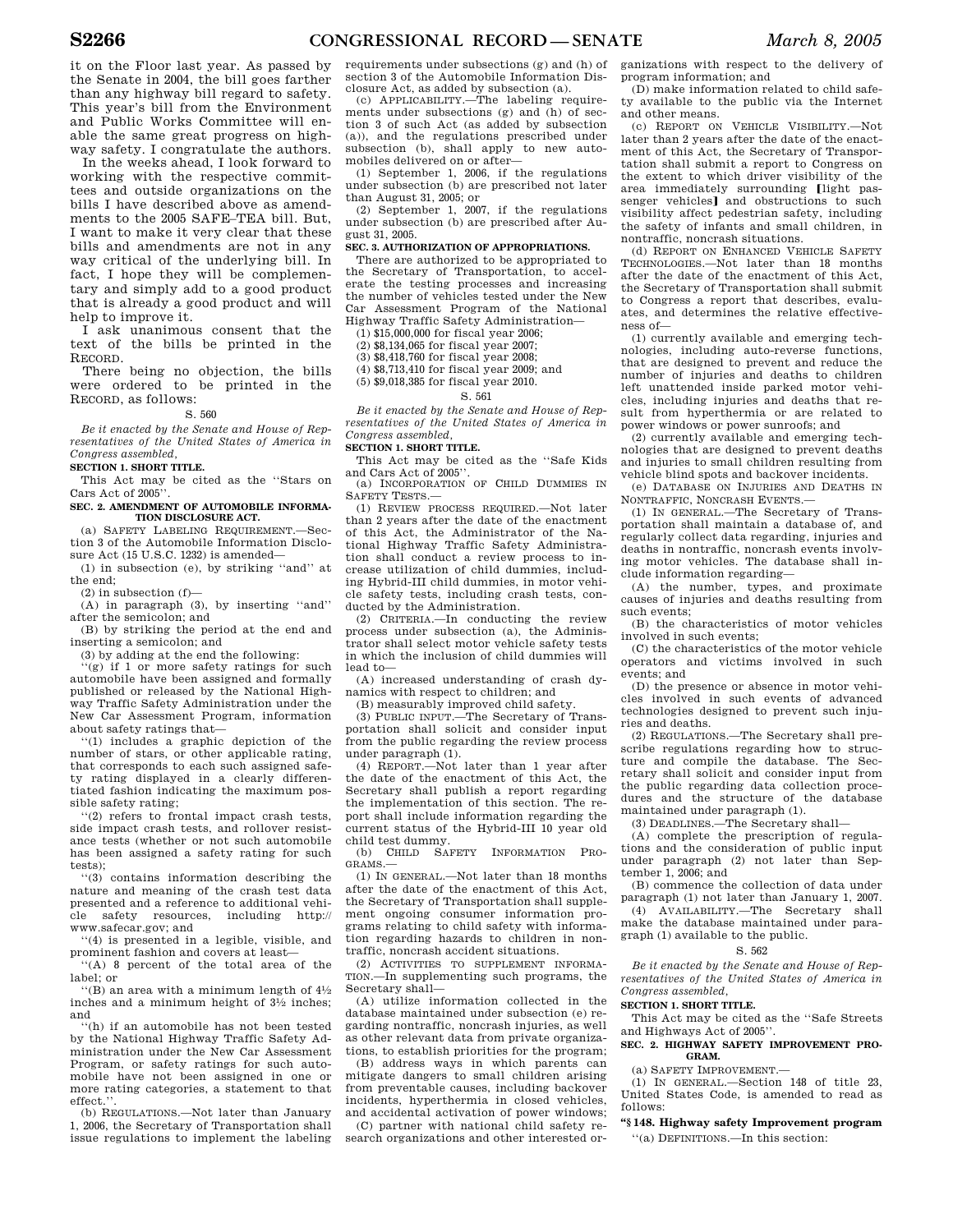''(1) DRIVER CONDITIONING.—The term 'driver conditioning' means the process by which drivers learn to respond to specific road conditions and traffic patterns that generally remain consistent over time, making the driver susceptible to error when confronted with minor changes in those road conditions or traffic patterns.

''(2) HIGHWAY SAFETY IMPROVEMENT PRO-GRAM.—The term 'highway safety improvement program' means the program carried out under this section.<br>
"(3) HIGHWAY SAFETY

''(3) HIGHWAY SAFETY IMPROVEMENT PROJECT.—

''(A) IN GENERAL.—The term 'highway safety improvement project' means a project described in the State strategic highway safety plan that—

''(i) corrects or improves a hazardous road location or feature; or

''(ii) addresses a highway safety problem.

''(B) INCLUSIONS.—The term 'highway safety improvement project' includes a project for—

''(i) an intersection safety improvement;

''(ii) pavement and shoulder widening (including addition of a passing lane to remedy an unsafe condition);

''(iii) installation of rumble strips or another warning device, if the rumble strips or other warning devices do not adversely affect the safety or mobility of bicyclists and pedestrians;

''(iv) installation of a skid-resistant surface at an intersection or other location with a high frequency of accidents;

''(v) an improvement for pedestrian or bicyclist safety;

''(vi)(I) construction of any project for the elimination of hazards at a railway-highway crossing that is eligible for funding under section 130, including the separation or protection of grades at railway-highway crossings;

 $\mathbf{u}^{\mathsf{T}}(\mathbf{I}\mathbf{I})$  construction of a railway-highway crossing safety feature; or

''(III) the conduct of a model traffic enforcement activity at a railway-highway crossing;

''(vii) construction of a traffic calming feature;

''(viii) elimination of a roadside obstacle; ''(ix) improvement of highway signage and pavement markings, including improve-ments designed to implement minimum retroflectivity standards in compliance with section 406 of the Department of Transportation and Related Agencies Appropriations Act, 1993 (106 Stat. 1564), and signage designed to identify high-crash locations or address driver conditioning hazards;

 $'(x)$  installation of a priority control system for emergency vehicles at signalized intersections;

''(xi) installation of a traffic control or other warning device at a location with high accident potential;

'(xii) safety-conscious planning;

''(xiii) improvement in the collection and analysis of crash data;

''(xiv) planning, integrated, interoperable emergency communications, equipment, operational activities, or traffic enforcement activities (including police assistance) relating to workzone safety;

''(xv) installation of guardrails, barriers (including barriers between construction work zones and traffic lanes for the safety of motorists and workers), and crash attenuators;

''(xvi) the addition or retrofitting of structures or other measures to eliminate or reduce accidents involving vehicles and wildlife; or

''(xvii) installation and maintenance of signs (including fluorescent, yellow-green signs) at pedestrian-bicycle crossings and in school zones.

''(4) SAFETY PROJECT UNDER ANY OTHER SEC-TION.—

''(A) IN GENERAL.—The term 'safety project under any other section' means a project carried out for the purpose of safety under any other section of this title.

''(B) INCLUSION.—The term 'safety project under any other section' includes a project to—

''(i) promote the awareness of the public and educate the public concerning highway safety matters; or

''(ii) enforce highway safety laws.

''(5) STATE HIGHWAY SAFETY IMPROVEMENT PROGRAM.—The term 'State highway safety improvement program' means projects or strategies included in the State strategic highway safety plan carried out as part of the State transportation improvement program under section 135(f).

''(6) STATE STRATEGIC HIGHWAY SAFETY PLAN.—The term 'State strategic highway safety plan' means a plan developed by the State transportation department that—

''(A) is developed after consultation with— ''(i) a highway safety representative of the Governor of the State;

''(ii) regional transportation planning organizations and metropolitan planning organizations, if any;

''(iii) representatives of major modes of transportation;

''(iv) State and local traffic enforcement officials;

''(v) persons responsible for administering section 130 at the State level;

''(vi) representatives conducting Operation Lifesaver;

''(vii) representatives conducting a motor carrier safety program under section 31104 or 31107 of title 49;

''(viii) motor vehicle administration agencies; and

''(ix) other major State and local safety stakeholders;

''(B) analyzes and makes effective use of State, regional, or local crash data;

''(C) addresses engineering, management, operation, education, enforcement, and emergency services elements (including integrated, interoperable emergency communications) of highway safety as key factors in evaluating highway projects;

''(D) considers safety needs of, and high-fatality segments of, public roads;

''(E) considers the results of State, regional, or local transportation and highway safety planning processes;

''(F) describes a program of projects or strategies to reduce or eliminate safety hazards;

''(G) is approved by the Governor of the State or a responsible State agency; and

''(H) is consistent with the requirements of section 135(f).

''(b) PROGRAM.—

''(1) IN GENERAL.—The Secretary shall carry out a highway safety improvement program.

''(2) PURPOSE.—The purpose of the highway safety improvement program shall be to achieve a significant reduction in traffic fatalities and serious injuries on public roads.

''(c) ELIGIBILITY.—

''(1) IN GENERAL.—To obligate funds apportioned under section 104(b)(5) to carry out this section, a State shall have in effect a State highway safety improvement program under which the State—

''(A) develops and implements a State strategic highway safety plan that identifies and analyzes highway safety problems and opportunities as provided in paragraph (2);

''(B) produces a program of projects or strategies to reduce identified safety problems;

''(C) evaluates the plan on a regular basis to ensure the accuracy of the data and priority of proposed improvements; and

''(D) submits to the Secretary an annual report that—

''(i) describes, in a clearly understandable fashion, not less than 25 percent of locations determined by the State, using criteria established in accordance with paragraph  $(2)(B)(ii)$ , as exhibiting the most severe safety needs; and

''(ii) contains an assessment of—

''(I) potential remedies to hazardous locations identified;

''(II) estimated costs associated with those remedies; and

''(III) impediments to implementation other than cost associated with those remedies.

''(2) IDENTIFICATION AND ANALYSIS OF HIGH-WAY SAFETY PROBLEMS AND OPPORTUNITIES.— As part of the State strategic highway safety plan, a State shall—

''(A) have in place a crash data system with the ability to perform safety problem identification and countermeasure analysis;

''(B) based on the analysis required by subparagraph  $(A)$ —

''(i) identify hazardous locations, sections, and elements (including roadside obstacles, railway-highway crossing needs, and unmarked or poorly marked roads) that constitute a danger to motorists, bicyclists, pedestrians, and other highway users; and

''(ii) using such criteria as the State determines to be appropriate, establish the relative severity of those locations, in terms of accidents, injuries, deaths, traffic volume levels, and other relevant data;

''(C) adopt strategic and performancebased goals that—

''(i) address traffic safety, including behavioral and infrastructure problems and opportunities on all public roads;

''(ii) focus resources on areas of greatest need; and

''(iii) are coordinated with other State highway safety programs;

''(D) advance the capabilities of the State for traffic records data collection, analysis, and integration with other sources of safety data (such as road inventories) in a manner that—

''(i) complements the State highway safety program under chapter 4 and the commercial vehicle safety plan under section 31102 of title 49;

''(ii) includes all public roads;

''(iii) identifies hazardous locations, sections, and elements on public roads that constitute a danger to motorists, bicyclists, pedestrians, and other highway users; and

''(iv) includes a means of identifying the relative severity of hazardous locations described in clause (iii) in terms of accidents, injuries, deaths, and traffic volume levels;

 $E(E)(i)$  determine priorities for the correction of hazardous road locations, sections, and elements (including railway-highway crossing improvements), as identified through crash data analysis;

''(ii) identify opportunities for preventing the development of such hazardous conditions; and

''(iii) establish and implement a schedule of highway safety improvement projects for hazard correction and hazard prevention; and

''(F)(i) establish an evaluation process to analyze and assess results achieved by highway safety improvement projects carried out in accordance with procedures and criteria established by this section; and

''(ii) use the information obtained under clause (i) in setting priorities for highway safety improvement projects.

''(d) ELIGIBLE PROJECTS.—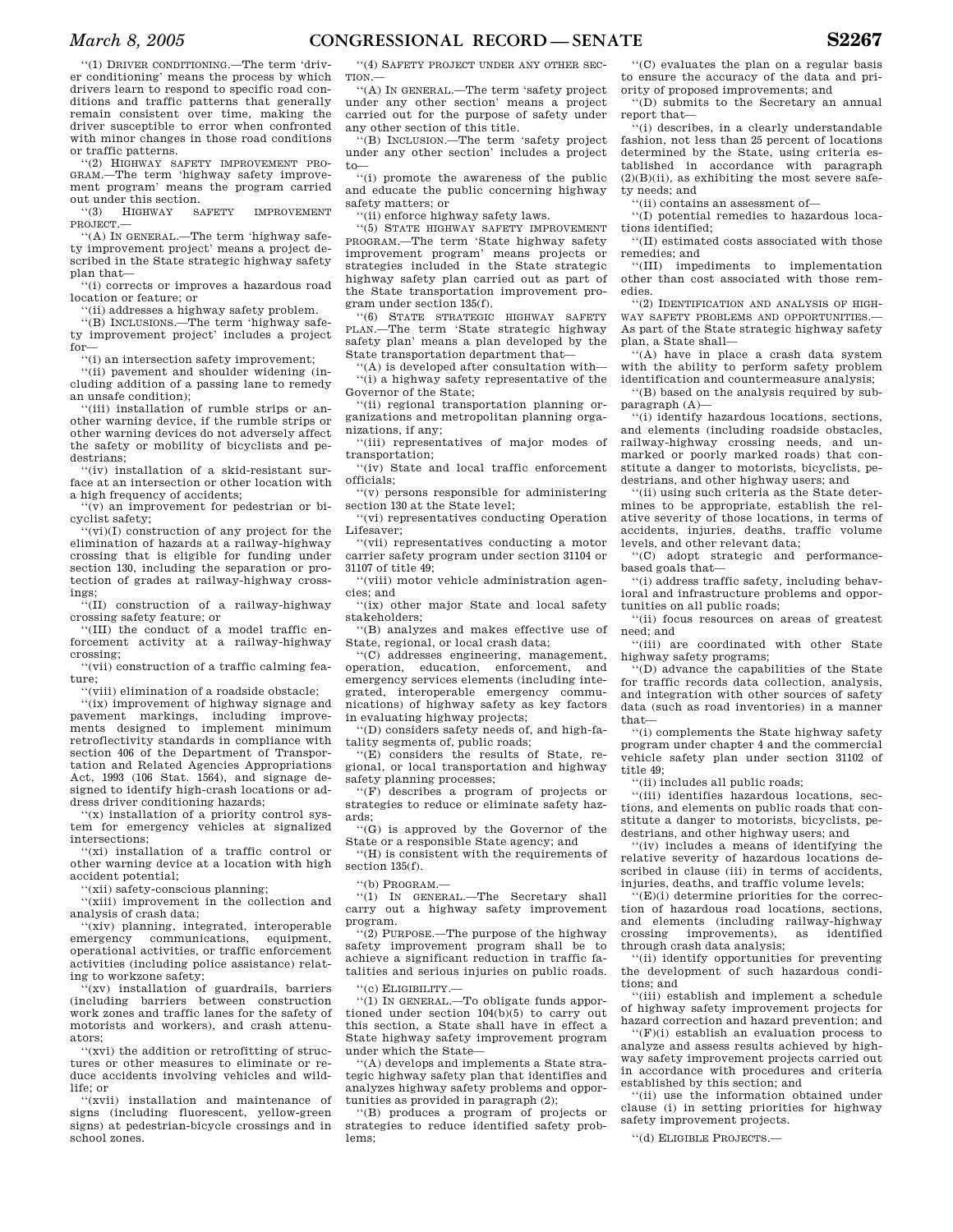''(1) IN GENERAL.—A State may obligate funds apportioned to the State under section  $104(b)(5)$  to carry out-

''(A) any highway safety improvement project on any public road or publicly owned bicycle or pedestrian pathway or trail; or

''(B) as provided in subsection (e), for other safety projects.

''(2) USE OF OTHER FUNDING FOR SAFETY.—

''(A) EFFECT OF SECTION.—Nothing in this section prohibits the use of funds made available under other provisions of this title for highway safety improvement projects.

''(B) USE OF OTHER FUNDS.—States are encouraged to address the full scope of their safety needs and opportunities by using funds made available under other provisions of this title (except a provision that specifically prohibits that use).

''(e) FLEXIBLE FUNDING FOR STATES WITH A STRATEGIC HIGHWAY SAFETY PLAN.—

''(1) IN GENERAL.—To further the implementation of a State strategic highway safety plan, a State may use up to 25 percent of the amount of funds made available under this section for a fiscal year to carry out safety projects under any other section as provided in the State strategic highway safety plan.

''(2) OTHER TRANSPORTATION AND HIGHWAY SAFETY PLANS.—Nothing in this subsection requires a State to revise any State process, plan, or program in effect on the date of enactment of this section.

''(f) REPORTS.—

''(1) IN GENERAL.—A State shall submit to the Secretary a report that—

''(A) describes progress being made to implement highway safety improvement projects under this section;

''(B) assesses the effectiveness of those im-

provements; and ''(C) describes the extent to which the improvements funded under this section con-

tribute to the goals of— ''(i) reducing the number of fatalities on

roadways; ''(ii) reducing the number of roadway-re-

lated injuries;

''(iii) reducing the occurrences of roadwayrelated crashes;

''(iv) mitigating the consequences of roadway-related crashes; and

'(v) reducing the occurrences of roadwayrailroad grade crossing crashes.

''(2) CONTENTS; SCHEDULE.—The Secretary shall establish the content and schedule for a report under paragraph (1).

'(3) TRANSPARENCY.—The Secretary shall make reports under subsection  $(c)(1)(D)$ available to the public through—

''(A) the Internet site of the Department; and

''(B) such other means as the Secretary determines to be appropriate.

''(4) DISCOVERY AND ADMISSION INTO EVI-DENCE OF CERTAIN REPORTS, SURVEYS, AND IN-FORMATION.—Notwithstanding any other provision of law, reports, surveys, schedules, lists, or data compiled or collected for any purpose directly relating to paragraph (1) or subsection (c)(1)(D), or published by the Secretary in accordance with paragraph (3), shall not be subject to discovery or admitted into evidence in a Federal or State court proceeding or considered for other purposes in any action for damages arising from any occurrence at a location identified or addressed in such reports, surveys, schedules, lists, or other data.

''(g) FEDERAL SHARE OF HIGHWAY SAFETY IMPROVEMENT PROJECTS.—Except as provided in sections 120 and 130, the Federal share of the cost of a highway safety improvement project carried out with funds made available under this section shall be 90 percent.

'(h) FUNDS FOR BICYCLE AND PEDESTRIAN SAFETY.—A State shall allocate for bicycle

and pedestrian improvements in the State a percentage of the funds remaining after implementation of sections 130(e) and 150, in an amount that is equal to or greater than the percentage of all fatal crashes in the States involving bicyclists and pedestrians.

''(i) ROADWAY SAFETY IMPROVEMENTS FOR OLDER DRIVERS AND PEDESTRIANS.—For each of fiscal years 2005 through 2010, \$25,000,000 is authorized to be appropriated out of the Highway Trust Fund (other than the Mass Transit Account) for projects in all States to improve traffic signs and pavement markings in a manner consistent with the recommendations included in the publication of the Federal Highway Administration entitled 'Guidelines and Recommendations to Accommodate Older Drivers and Pedestrians (FHWA-RD-01-103)' and dated October 2001.''.

(2) ALLOCATIONS OF APPORTIONED FUNDS.— Section 133(d) of title 23, United States Code, is amended—

(A) by striking paragraph (1);

(B) by redesignating paragraphs (2) through (5) as paragraphs (1) through (4), respectively:

(C) in paragraph (2) (as redesignated by subparagraph (B))—

(i) in the first sentence of subparagraph  $(A)$ —

(I) by striking ''subparagraphs (C) and (D)'' and inserting ''subparagraph (C)''; and

(II) by striking ''80 percent'' and inserting ''90 percent'';

(ii) in subparagraph (B), by striking ''tobe'' and inserting ''to be'';

(iii) by striking subparagraph (C);

(iv) by redesignating subparagraphs (D) and (E) as subparagraphs (C) and (D), respectively; and

(v) in subparagraph (C) (as redesignated by clause (iv)), by adding a period at the end; and

(D) in paragraph (4)(A) (as redesignated by subparagraph (B)), by striking ''paragraph (2)'' and inserting ''paragraph (1)''.

(3) ADMINISTRATION.—Section 133(e) of title 23, United States Code, is amended in each of paragraphs  $(3)(B)(i)$ ,  $(5)(A)$ , and  $(5)(B)$  of subsection (e), by striking "(d)(2)" each place it appears and inserting  $( d)(1)$ ".

(4) CONFORMING AMENDMENTS.—

(A) The analysis for chapter 1 of title 23, United States Code, is amended by striking the item relating to section 148 and inserting the following:

''148. Highway safety improvement program''.

(B) Section 104(g) of title 23, United States Code, is amended in the first sentence by striking ''sections 130, 144, and 152 of this title'' and inserting ''sections 130 and 144''.

(C) Section 126 of title 23, United States Code, is amended—

(i) in subsection (a), by inserting ''under'' after ''State's apportionment''; and

(ii) in subsection (b)—

(I) in the first sentence, by striking ''the last sentence of section  $133(d)(1)$  or to section  $104(f)$  or to section  $133(d)(3)$ " and inserting ''section 104(f) or 133(d)(2)''; and

(II) in the second sentence, by striking ''or  $133(d)(2)$ ".

(D) Sections 154, 164, and 409 of title 23, United States Code, are amended by striking ''152'' each place it appears and inserting ''148''.

(b) APPORTIONMENT OF HIGHWAY SAFETY IM-PROVEMENT PROGRAM FUNDS.—Section 104(b) of title 23, United States Code, is amended—

(1) in the matter preceding paragraph (1), by inserting after ''Improvement program,''

the following: ''the highway safety improvement program,''; and

(2) by adding at the end the following:

''(5) HIGHWAY SAFETY IMPROVEMENT PRO-GRAM.—

''(A) IN GENERAL.—For the highway safety improvement program, in accordance with the following formula:

''(i) 25 percent of the apportionments in the ratio that—

''(I) the total lane miles of Federal-aid highways in each State; bears to ''(II) the total lane miles of Federal-aid

highways in all States.

''(ii) 40 percent of the apportionments in the ratio that—

''(I) the total vehicle miles traveled on lanes on Federal-aid highways in each State; bears to

''(II) the total vehicle miles traveled on lanes on Federal-aid highways in all States. ''(iii) 35 percent of the apportionments in the ratio that—

''(I) the estimated tax payments attributable to highway users in each State paid into the Highway Trust Fund (other than the Mass Transit Account) in the latest fiscal year for which data are available; bears to

''(II) the estimated tax payments attributable to highway users in all States paid into the Highway Trust Fund (other than the Mass Transit Account) in the latest fiscal year for which data are available.

''(B) MINIMUM APPORTIONMENT.—Notwithstanding subparagraph (A), each State shall receive a minimum of 1⁄2 of 1 percent of the funds apportioned under this paragraph.''.

(c) ELIMINATION OF HAZARDS RELATING TO RAILWAY-HIGHWAY CROSSINGS.—

(1) FUNDS FOR RAILWAY-HIGHWAY CROSS-INGS.—Section 130(e) of title 23, United States Code, is amended by inserting before ''At least'' the following: ''For each fiscal year, at least \$200,000,000 of the funds authorized and expended under section 148 shall be available for the elimination of hazards and the installation of protective devices at railway-highway crossings.''.

(2) BIENNIAL REPORTS TO CONGRESS.—Section 130(g) of title 23, United States Code, is amended in the third sentence—

(A) by inserting ''and the Committee on Commerce, Science, and Transportation,'' after ''Public Works''; and

(B) by striking ''not later than April 1 of each year'' and inserting ''every other year''.

(3) EXPENDITURE OF FUNDS.—Section 130 of title 23, United States Code, is amended by adding at the end the following:

''(k) EXPENDITURE OF FUNDS.—Funds made available to carry out this section shall be—

''(1) available for expenditure on compilation and analysis of data in support of activities carried out under subsection (g); and

''(2) apportioned in accordance with section  $104(b)(5)$ .".

(d) TRANSITION.—

(1) IMPLEMENTATION.—Except as provided in paragraph (2), the Secretary shall approve obligations of funds apportioned under section 104(b)(5) of title 23, United States Code (as added by subsection (b)) to carry out section 148 of that title, only if, not later than October 1 of the second fiscal year after the date of enactment of this Act, a State has developed and implemented a State strategic highway safety plan as required under section 148(c) of that title.

(2) INTERIM PERIOD.—

(A) IN GENERAL.—Before October 1 of the second fiscal year after the date of enactment of this Act and until the date on which a State develops and implements a State strategic highway safety plan, the Secretary shall apportion funds to a State for the highway safety improvement program and the State may obligate funds apportioned to the State for the highway safety improvement program under section 148 for projects that were eligible for funding under sections 130 and 152 of that title, as in effect on the day before the date of enactment of this Act.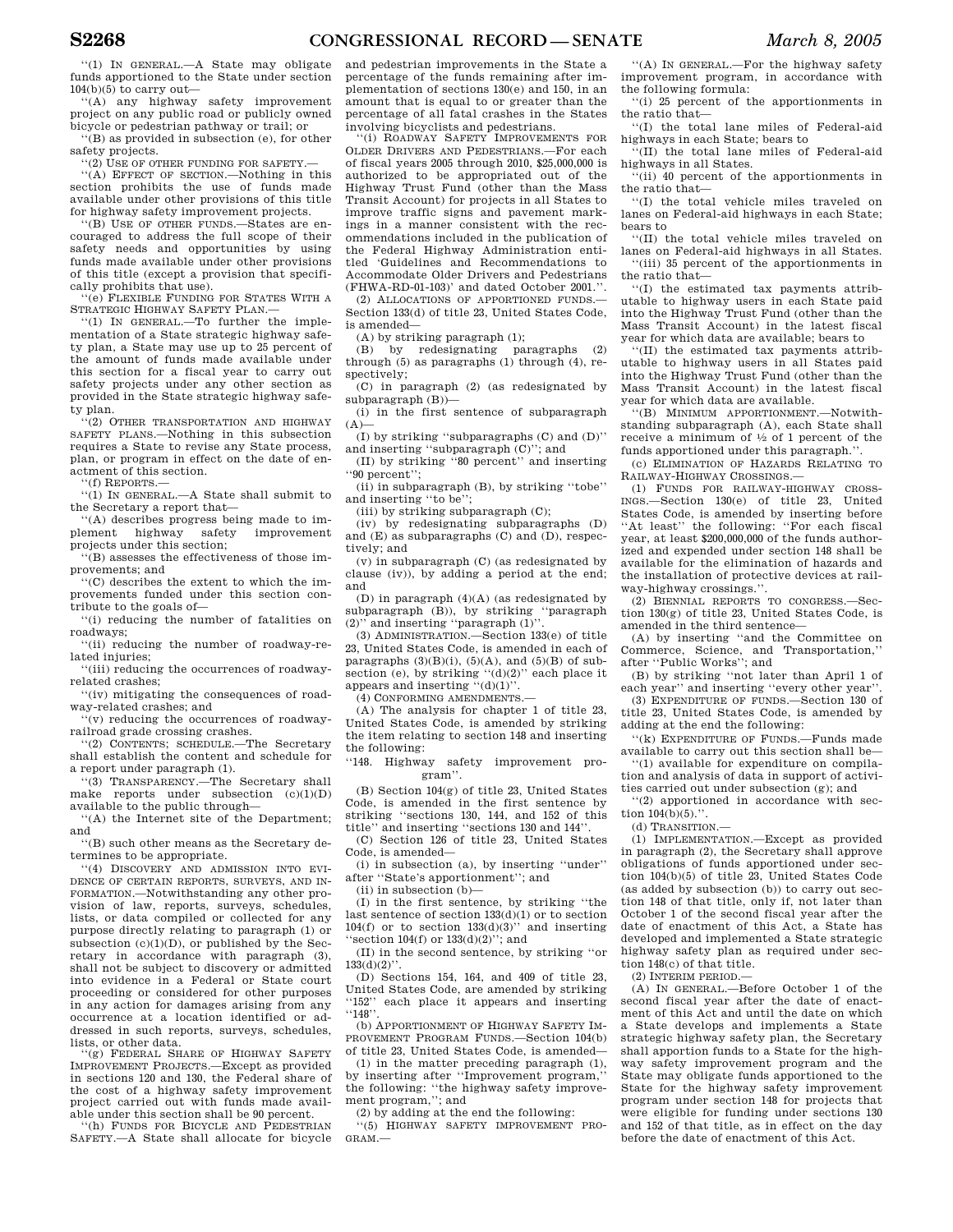(B) NO STRATEGIC HIGHWAY SAFETY PLAN. If a State has not developed a strategic highway safety plan by October 1 of the second fiscal year after the date of enactment of this Act, but demonstrates to the satisfaction of the Secretary that progress is being made toward developing and implementing such a plan, the Secretary shall continue to apportion funds for 1 additional fiscal year for the highway safety improvement program under section 148 of title 23, United States Code, to the State, and the State may continue to obligate funds apportioned to the State under this section for projects that were eligible for funding under sections 130 and 152 of that title, as in effect on the day before the date of enactment of this Act.

(C) PENALTY.—If a State has not adopted a strategic highway safety plan by the date that is 2 years after the date of enactment of this Act, funds made available to the State under section 1101(6) shall be redistributed to other States in accordance with section 104(b)(3) of title 23, United States Code.

## S. 563

*Be it enacted by the Senate and House of Representatives of the United States of America in Congress assembled,* 

**SECTION 1. SHORT TITLE.** 

This Act may be cited as the ''Driver Licensing and Education Improvement Act of 2005''.

## **SEC. 2. DRIVER LICENSING AND EDUCATION.**

(a) NATIONAL DRIVER LICENSING AND EDU-CATION IMPROVEMENT PROGRAM.—Section 105 of title 49, United States Code, is amended by adding at the end the following:

''(f)(1) There is established, within the National Highway Traffic Safety Administration, the National Driver Licensing and Education Improvement Program.

(2) The National Driver Licensing and Education Improvement Program shall—

''(A) provide States with services for coordinating the motor vehicle driver education and licensing programs of the States;

''(B) develop, and make available to the States, a cooperatively developed, researchbased model for novice driver motor vehicle driver education and graduated licensing that incorporates the best practices in driver education and graduated licensing;

''(C) carry out such research and undertake such other activities that the Administrator determines appropriate to develop and continually improve the model described in subparagraph (B);

''(D) provide States with voluntary technical assistance for the implementation and deployment of the model described in subparagraph (B) through pilot programs and other means;

''(E) develop and recommend to the States methods for harmonizing the presentation of motor vehicle driver education and licensing with the requirements of multistage graduated licensing systems, including systems described in section 410(b)(1)(D) of title 23, and to demonstrate and evaluate the effectiveness of those methods in selected States;

''(F) develop programs identifying best practices for the certification of driver education instructors;

''(G) provide States with financial assistance under section 412 of title 23 for—

''(i) the implementation of the motor vehicle driver education and licensing comprehensive model recommended under subparagraph (B);

''(ii) the establishment or improved administration of multistage graduated licensing systems; and

''(iii) the support of other improvements in motor vehicle driver education and licensing programs;

 $\widetilde{H}$ ) evaluate the effectiveness of the comprehensive model recommended under subparagraph (B); and

''(I) perform such other functions relating to motor vehicle driver education or licensing as the Secretary may require.

''(3) Not later than 3 years after the date of enactment of the Driver Licensing and Education Improvement Act of 2005, the Administrator shall submit to Congress a report on the progress made by the National Driver Licensing and Education with respect to the functions described in paragraph  $(2)$ .

(b) GRANT PROGRAM FOR IMPROVEMENT OF DRIVER EDUCATION AND LICENSING.—

(1) AUTHORITY.—Chapter 4 of title 23, United States Code, is amended by adding at the end the following:

## **''§ 412. Driver education and licensing**

''(a) AUTHORITY.—

''(1) IN GENERAL.—The Secretary shall establish a program to provide grants to States to—

''(A) improve motor vehicle driver education programs; and

''(B) establish and improve the administration of graduated licensing systems, including systems described in section 410(b)(1)(D).

''(2) PROGRAM ADMINISTRATION.—The Secretary shall administer the program established under this section through the National Driver Licensing and Education Improvement Program.

''(b) RULEMAKING.—

''(1) ELIGIBILITY REQUIREMENTS.—Not later than 18 months after the date of enactment of this section, the Secretary shall issue regulations, which describe the eligibility requirements, application and approval procedures and standards, and authorized uses of grant funds awarded under this section.

''(2) USE OF FUNDS.—The regulations issued under this subsection shall authorize the use of grant funds—

''(A) for quality assurance testing, including followup testing to monitor the effectiveness of—

''(i) driver licensing and education programs;

''(ii) instructor certification testing; and

''(iii) other statistical research designed to evaluate the performance of driver education and licensing programs;

''(B) to improve motor vehicle driver education curricula;

''(C) to train instructors for motor vehicle driver education programs;

''(D) to test and evaluate motor vehicle driver performance;

''(E) for public education and outreach regarding motor vehicle driver education and licensing; and

''(F) to improve State graduated licensing programs and carry out related enforcement activities.

''(3) CONSULTATION REQUIREMENT.—In prescribing regulations under this subsection, the Secretary shall consult with—

''(A) the heads of such Federal departments and agencies as the Secretary considers appropriate on the basis of relevant interests or expertise;

''(B) appropriate officials of the governments of States and political subdivisions of States; and

''(C) other experts and organizations recognized for expertise, with respect to novice drivers, in—

''(i) graduated driver licensing;

''(ii) publicly administered driver education; or

''(iii) privately administered driver education.

'(c) MATCHING REQUIREMENT.—The amount of grant funds awarded for a program, project, or activity under this section may not exceed 75 percent of the total cost of such program, project, or activity.

''(d) PROHIBITED ACTIVITIES.—Grant funds provided to States under this section may not be used to finance—

''(1) the day-to-day operational expenses, including employee salaries and facilities costs, of publicly or privately administered driver education programs; or

''(2) the activities described in subparagraphs (A) through (C) of subsection  $(b)(2)$  in fiscal year 2006 or 2007."

(2) CLERICAL AMENDMENT.—The table of sections at the beginning of chapter 4 of title 23, United States Code, is amended by adding at the end the following:

''412. Driver education and licensing.''.

(c) STUDY OF NATIONAL DRIVER EDUCATION STANDARDS.—

(1) REQUIREMENT FOR STUDY.—The Secretary of Transportation shall conduct a study to determine whether the establishment and imposition of nationwide minimum standards of motor vehicle driver education would improve national highway traffic safety or the performance and legal compliance of novice drivers.

(2) TIME FOR COMPLETION OF STUDY.—The Secretary shall complete the study not later than 2 years after the date of enactment of this Act.

(3) REPORT.—The Secretary shall publish a report on the results of the study under this section not later than 2 years after the study is completed.

(d) AUTHORIZATION OF APPROPRIATIONS.—

(1) IN GENERAL.—There are authorized to be appropriated \$25,000,000 for each of the fiscal years 2006 through 2010 to carry out section 412 of title 23, United States Code, as added by subsection (b).

(2) AVAILABILITY.—Funds appropriated pursuant to paragraph (1) for fiscal years 2006 and 2007 may be used for the National Driver Licensing and Education Improvement Program established under section 105(f) of title 49, United States Code.

(e) GRANTS FOR SUPPORT OF ALCOHOL-IM-PAIRED DRIVING COUNTERMEASURES.—

(1) REVISED ELIGIBILITY REQUIREMENTS.— Section 410(b)(1)(D) of title 23, United States Code, is amended to read as follows:

''(D) GRADUATED LICENSING SYSTEM.—A multiple-stage graduated licensing system for young drivers that—

''(i) authorizes the issuance of an initial license or learner's permit to a driver on or after the driver's 16th birthday;

''(ii) makes it unlawful for a person under age 21 to operate a motor vehicle with a blood alcohol concentration of .02 percent or greater;

''(iii) provides for a learning stage of at least 6 months and an intermediate stage of at least 6 months; and

''(iv) applies the following restrictions and features to the stages described in clause (iii) and to such other stage or stages as may be provided under State law:

 $\tilde{f}(I)$  A restriction that not more than 2 passengers under age 18 may occupy a vehicle while it is being operated by a young driver.

''(II) Nighttime driving restrictions applicable, at a minimum, during the hours between 10:00 p.m. and 5:00 a.m.

''(III) Special penalties (including delays in progression through the stages of the graduated licensing system) for violations of restrictions under the system and violations of other State laws relating to operation of motor vehicles.".

(2) EFFECTIVE DATE.—The amendment made by paragraph (1) shall take effect 1 year after the date of enactment of this Act.

#### S. 564

*Be it enacted by the Senate and House of Representatives of the United States of America in Congress assembled,* 

#### **SECTION 1. SHORT TITLE.**

This Act may be cited as the ''Safe Intersections Act of 2005''.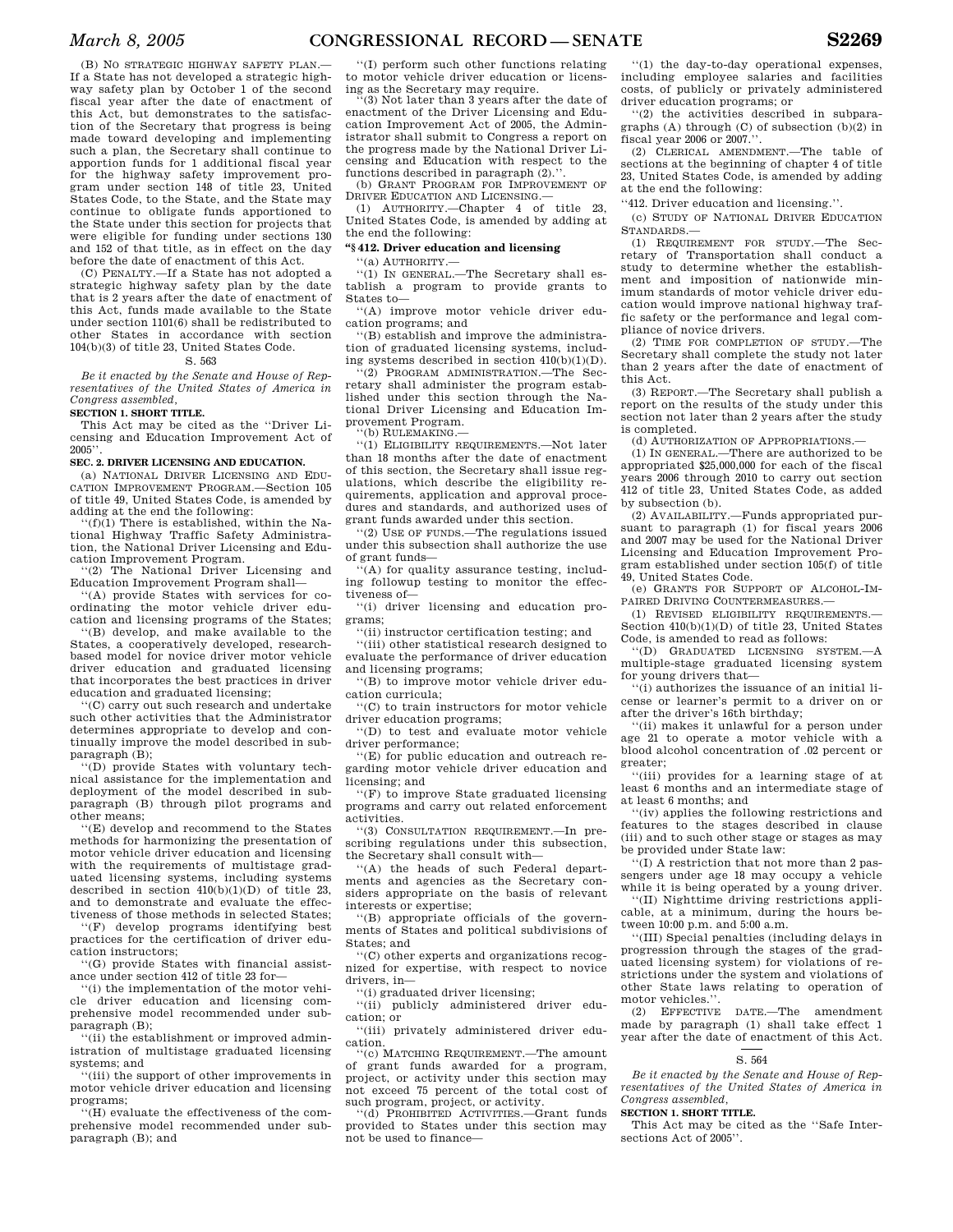## **SEC. 2. SAFE INTERSECTIONS.**

(a) IN GENERAL.—Chapter 2 of title 18, United States Code, is amended by adding at the end the following:

## **''§ 39. Traffic signal preemption transmitters**  ''(a) OFFENSES.—

''(1) SALE.—A person who knowingly sells a traffic signal preemption transmitter in or affecting interstate or foreign commerce to a person who is not acting on behalf of a public agency or private corporation authorized by law to provide fire protection, law enforcement, emergency medical services, transit services, maintenance, or other services for a Federal, State, or local government entity, shall, notwithstanding section 3571(b) of title 18, United States Code, be fined not more than \$10,000, imprisoned not more than 1 year, or both.

''(2) USE.—A person who makes unauthorized use of a traffic signal preemption transmitter in or affecting interstate or foreign commerce shall be fined not more than \$10,000, imprisoned not more than 6 months, or both.

''(b) DEFINITIONS.—In this section, the following definitions apply:

''(1) TRAFFIC SIGNAL PREEMPTION TRANS-MITTER.—The term 'traffic signal preemption transmitter' means any mechanism that can change or alter a traffic signal's phase time or sequence.

''(2) UNAUTHORIZED USE.—The term 'unauthorized use' means use of a traffic signal preemption transmitter by a person who is not acting on behalf of a public agency or private corporation authorized by law to provide fire protection, law enforcement, emergency medical services, transit services, maintenance, or other services for a Federal, State, or local government entity. The term 'unauthorized use' does not apply to use of a traffic signal preemption transmitter for classroom or instructional purposes.''.

(b) CHAPTER ANALYSIS.—The chapter analysis for chapter 2 of title 18, United States Code, is amended by adding at the end the following:

''39. Traffic signal preemption transmitters.''.

S. 565

*Be it enacted by the Senate and House of Representatives of the United States of America in Congress assembled,* 

## **SECTION 1. SHORT TITLE.**

This Act may be cited as the ''Traffic Safety Law Enforcement Campaign Act''.

**SEC. 2. TRAFFIC SAFETY LAW ENFORCEMENT CAMPAIGNS.** 

(a) IN GENERAL.—The Administrator of the National Highway Traffic Safety Administration shall establish a program to conduct at least 3 high-visibility traffic safety law enforcement campaigns each year.

(b) FOCUS.—The campaigns shall focus on—

(1) reducing alcohol-impaired driving;

(2) increasing seat belt use; and

(3) a combination of reducing alcohol-impaired driving and increasing seat belt use.

(c) ADVERTISING.—The Administrator may use, or authorize the use of, funds available to carry out this section for the development, production, and use of broadcast and print media advertising in carry out this section.

(d) EVALUATION AND REPORT.—The Administrator shall evaluate the effectiveness of the campaigns at the end of each year and, not later than 90 days after the end of each year, submit a report to the Committee on Commerce, Science, and Transportation of the Senate and the Committee on Transportation and Infrastructure of the House of Representatives that sets forth the findings, conclusions, and recommendations of the Administrator with respect to the program.

## **SEC. 3. FUNDING.**

(a) IN GENERAL.—There are authorized to be appropriated out of the Highway Trust Fund (other than from the Mass Transit Account) to the Administrator to carry out this Act \$150,000,000 for each of fiscal years 2006 through 2011, of which—

(1) \$48,000,000 shall be used for each fiscal year for nationwide advertising by the Administration;

(2) \$48,000,000 shall be made available each fiscal year by the Administrator to States for advertising;

(3) \$48,000,000 shall be made available each fiscal year by the Administrator to States for traffic safety law enforcement; and

(4) \$6,000,000 shall be available to the Administrator for evaluation of the program under section 2.

(b) PROGRAM STANDARDS.—Within 120 days after the date of enactment of this Act, the Administrator shall promulgate program standards and criteria for the use of funds under subsection  $(a)(2)$  and  $(3)$  that will ensure the effective and appropriate use of such funds in accordance with this Act, taking into account State efforts, needs, administrative resources, and priorities.

(c) APPORTIONMENT.—The Administrator shall apportion funds under subsection (a)(2) and (3) among the States on the same basis as funds are apportioned among the States under section 402(c) of title 23, United States Code.

> By Mr. ROCKEFELLER (for himself, Mr. KENNEDY, Mr. CORZINE and Mr. LAUTENBERG):

S. 566. A bill to continue State coverage of medicaid prescription drug coverage to medicare dual eligible beneficiaries for 6 months while still allowing the medicare part D benefit to be implemented as scheduled; to the Committee on Finance.

Mr. ROCKEFELLER. Mr. President, millions of seniors and disabled Americans are facing a major disruption in their health care when the Medicare prescription drug law goes into effect on January 1, 2006. On that singular date, 6.4 million dual eligibles—individuals who are eligible for both Medicare and full Medicaid benefits—will lose their Medicaid prescription drug coverage regardless of whether they have obtained coverage through a Medicare Part D prescription drug plan and regardless of whether their Part D plan's coverage is as broad as their State's Medicaid coverage. Such a short transition period leaves no time to address the inevitable problems that will occur with a transition of this magnitude.

Dual eligibles should have as smooth a transition as possible to Medicare prescription drug coverage. Unfortunately, a smooth transition is not what will happen under current law. The Medicare prescription drug law only requires a six-week transition period for dual eligibles, from November 15, 2005, to January 1, 2006. This is the largest transition of individuals from one insurance program to another, public or private, and it is unrealistic to believe that such a huge transition can take place in the span of six weeks.

Moving a large number of seniors and people with disabilities to an entirely new system for prescription drug coverage is a major undertaking. Dual eli-

gibles will require adequate outreach, education, and time to adjust to a change of this magnitude. The stakes are extremely high for this population. Over half are limited in activities of daily living. Many live alone or in nursing homes. And, in comparison to other Medicare beneficiaries, dual eligibles are much more likely to have heart disease, pulmonary disease, diabetes, or Alzheimer's. Therefore, it is absolutely critical that we get this transition right the first time.

The Centers for Medicare and Medicaid Services (CMS) has taken several steps to improve the transition of the dual eligibles from Medicaid to Medicare. However, I fear these steps do not go far enough. Automatic enrollment does not guarantee that beneficiaries will know that they have been enrolled in a new Medicare drug plan or know how to access necessary prescription drugs using that drug plan. Once beneficiaries are enrolled, they are likely to experience ongoing confusion about covered drugs, authorized pharmacies, and the Medicare appeals process.

In its June 2004 report to Congress, the Medicare Payment Advisory Commission (MedPAC) suggested that even large, private employers need at least six months to transition their employees' drug coverage from one pharmacy benefit manager to another. The two large employers that MedPAC studied had 25,000 and 75,000 employees, respectively. The states and the federal government are taking on a far more complex task with 6.4 million dual eligibles, and should have at least six months to transition the duals to Medicare in order prevent major disruptions in access to prescription drugs.

I am pleased to be joined today by my distinguished colleagues in the Senate, Senators KENNEDY, CORZINE, and LAUTENBERG, as well my distinguished co-sponsor in the House of Representatives, Congressman TOM ALLEN of Maine, in introducing the Medicare Dual Eligible Prescription Drug Coverage Act of 2005. This important legislation would extend the dual eligible transition period to six months in order to achieve the best possible health outcomes for some of our Nation's most vulnerable citizens. An extended timeframe would give states enough time to carry out comprehensive education and outreach initiatives. It would also give seniors and individuals with disabilities time to explore their options and gradually transition to Medicare Part D.

Specifically, the Medicare Dual Eligible Prescription Drug Coverage Act of 2005 would extend the availability of Medicaid prescription drug coverage for six months while still allowing the Part D benefit to be implemented as scheduled. Since states would be temporarily supplementing Medicare Part D, they would be fully relieved of any ''clawback'' responsibilities during the six-month transition. This legislation would also provide dedicated resources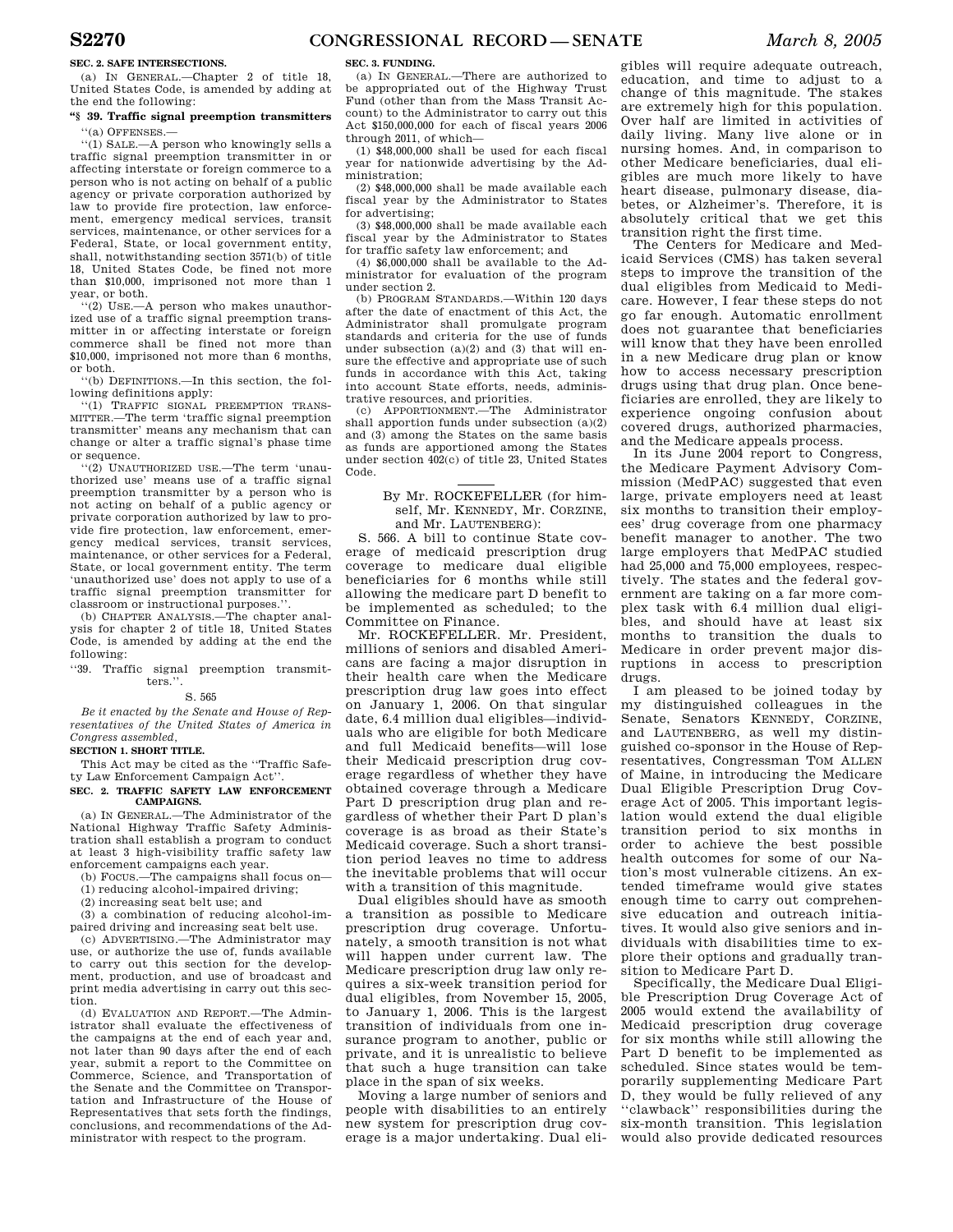for education and outreach to the dual eligibles, including additional resources for State Health Insurance Assistance Programs (SHIPs). Finally, the Medicare Dual Eligible Prescription Drug Coverage Act would require CMS to share drug utilization data with state Medicaid programs so that states can appropriately coordinate non-prescription drug coverage for the duals.

This is an issue of fundamental fairness. The Medicare law provides Medicare beneficiaries who are not dually eligible for Medicaid six months to transition to Medicare prescription drug coverage. Dual eligibles should not be treated any differently. Medicare's universality is something I fought hard for during the Medicare debate. I strongly believe low-income seniors and disabled individuals should not be excluded from Medicare benefits because of their income levels. The Medicare law should not merely support the principle of universality in statute. It must also support universality in fact, and that means Medicare beneficiaries who are dually eligible for Medicaid must also be given enough time to make a smooth transition to Medicare.

I look forward to working with my colleagues to pass this important legislation. I ask that the full text of this bill, be printed in the RECORD.

There being no objection, the bill was ordered to be printed in the RECORD, as follows:

#### S. 566

*Be it enacted by the Senate and House of Representatives of the United States of America in Congress assembled,* 

#### **SECTION 1. SHORT TITLE.**

This Act may be cited as the ''Medicare Dual Eligible Prescription Drug Coverage Act of  $2005$ <sup>"</sup>

## **SEC. 2. FINDINGS.**

The Senate finds the following:

(1) Individuals who are dually eligible for benefits under the medicare program and full benefits under the medicaid program—

(A) are among the most vulnerable populations in our society; and

(B) require adequate outreach, education, and timing in order to adjust to changes in our health care delivery system.

(2) The transition of 6,400,000 dual eligibles from prescription drug coverage under the medicaid program to prescription drug coverage under part D of the medicare program is the largest transition ever of individuals from one insurance program to another.

(3) In its June 2004 report to Congress, the Medicare Payment Advisory Commission (MedPAC) suggested that large, private employers with 75,000 employees or less need at least 6 months to transition their employees' drug coverage from one pharmacy benefit management company to another such company. The States and the Federal Government are taking on a far more complex task with 6,400,000 dual eligibles having to make the transition described in paragraph (2).

(4) Timely access to prescription drugs leads to higher quality of life and prevents avoidable emergency room visits, hospitalizations, and premature nursing home placements.

(5) Since even a short-term gap in prescription drug coverage could have serious health consequences for dual eligibles, Congress

must work to guarantee as smooth a transition as possible for dual eligibles so that no dual eligible is without prescription drug coverage even for one day.

## **SEC. 3. CONTINUING STATE COVERAGE OF MED-ICAID PRESCRIPTION DRUG COV-ERAGE TO MEDICARE DUAL ELIGI-BLE BENEFICIARIES FOR 6 MONTHS.**

(a) SIX-MONTH TRANSITION.—For prescriptions filled during the period beginning on January 1, 2006, and ending on June 30, 2006, section 1935(d) of the Social Security Act (42 U.S.C. 1396u–5(d)) shall not apply and, notwithstanding any other provision of law, a State (as defined for purposes of title XIX of such Act) shall continue to provide (and receive Federal financial participation for) medical assistance under such title with respect to prescription drugs as if such section 1935(d) had not been enacted.

(b) APPLICATION.—

(1) MEDICARE AS PRIMARY PAYER.—Nothing in subsection (a) shall be construed as changing or affecting the primary payer status of a prescription drug plan or an MA–PD plan under part D of title XVIII of the Social Security Act with respect to prescription drugs furnished to any full-benefit dual eligible individual (as defined in section 1935(c)(6) of such Act (42 U.S.C. 1396u–5(c)(6)) during the 6-month period described in such subsection.

(2) THIRD PARTY LIABILITY.—Nothing in subsection (a) shall be construed as limiting the authority or responsibility of a State under section 1902(a)(25) of the Social Security Act (42 U.S.C. 1396a(a)(25)) to seek reimbursement from a prescription drug plan, an MA–PD plan, or any other third party, of the costs incurred by the State in providing prescription drug coverage described in such subsection.

## SEC. 4 DELAY IN IMPLEMENTATION OF MED. **ICAID CLAWBACK PAYMENTS.**

Notwithstanding section 1935(c) of the Social Security Act (42 U.S.C. 1396u–5(c)), a State or the District of Columbia shall not be required to provide for a payment under such section to the Secretary of Health and human Services for any month prior to July 1, 2006.

## **SEC. 5. EDUCATION AND OUTREACH TO DUAL ELIGIBLES REGARDING PRESCRIP-TION DRUG COVERAGE AND MONI-TORING OF THE TRANSITION OF DUAL ELIGIBLES TO PRESCRIPTION DRUG COVERAGE UNDER MEDI-CARE.**

(a) MMA AMOUNTS.—Notwithstanding any other provision of law, of the amounts appropriated for the Centers for Medicare & Medicaid Services under section 1015(a)(1) of the Medicare Prescription Drug, Improvement, and Modernization Act of 2003 (Public Law 108–173; 117 Stat. 2446), the following rules shall apply:

(1) EDUCATION AND OUTREACH TO DUALS.— \$100,000,000 shall be used to provide education and outreach, including through one-on-one counseling and application assistance, to full-benefit dual eligible individuals (as defined in section 1935(c)(6) of the Social Security Act  $(42 \text{ U.S.C. } 1396u-5(c)(6))$  regarding prescription drug coverage under part D of title XVIII of the such Act. Of such amount—

(A) at least \$20,000,000 (but in no case more than \$50,000,000) shall be used to award grants to States under section 4360 of the Omnibus Budget Reconciliation Act of 1990 (42 U.S.C. 1395b–4) to provide such education and outreach; and

(B) the remaining amount shall be used to provide funding to community-based organizations that work with full-benefit dual eligible individuals (as so defined) in order to provide such education and outreach.

(2) MONITORING IMPACT ON DUALS.—

(A) IN GENERAL.—\$50,000,000 shall be used by the Centers for Medicare & Medicaid

Services, in consultation with the Centers for Disease Control and Prevention, the Administration on Aging, and the Social Security Administration, to develop and implement a standardized protocol to collect data from health departments and other sources in 10 representative urban and rural communities on the impact of the transition of full benefit dual eligible individuals (as so defined) from prescription drug coverage under the medicaid program to prescription drug coverage under part D of the medicare program. Such protocol shall be implemented by not later than July 1, 2005.

(B) MONITORING.—The protocol developed under subparagraph (A) shall include for the monitoring of the following information with respect to such full benefit dual eligible individuals:

(i) Emergency room visit rates.

- (ii) Hospitalization rates.
- (iii) Nursing home placement rates.

(iv) Deaths. (C) COLLECTION BY PDPS AND MA–PDS.—The protocol developed under subparagraph (A) shall require that such data be collected by the prescription drug plans and the MA–PDs in which the individuals are enrolled and in-

clude information on race and ethnicity. (D) REPORTS.—Not later than January 1, 2006, and July 1, 2006, the Administrator of the Centers for Medicare & Medicaid Services, in consultation with the Centers for Disease Control and Prevention, the Administration on Aging, and the Social Security Administration, shall submit a report to Congress on the implementation of the protocol under subparagraph (A).

(b) NEW AMOUNTS.—There are appropriated to the Secretary of Health and Human Services, to be transferred from the Federal Hospital Insurance Trust Fund and the Federal Supplementary Medical Insurance Trust Fund, for fiscal year 2005 and each subsequent fiscal year, an amount not to exceed \$50,000,000 (or if greater, an amount equal to \$1 multiplied by the number of individuals entitled to benefits under part A of title XVIII of the Social Security Act or enrolled under part B of such title for the year) in order award grants to States under section 4360 of the Omnibus Budget Reconciliation Act of 1990 (42 U.S.C. 1395b–4).

(c) EXTENSION OF AVAILABILITY OF AMOUNTS APPROPRIATED UNDER MMA.—Section 1015(b) of the Medicare Prescription Drug, Improvement, and Modernization Act of 2003 (Public Law 108–173; 117 Stat. 2446) is amended by striking ''September 30, 2005'' and inserting ''September 30, 2006''.

#### **SEC. 6. COLLECTION AND SHARING OF DUAL ELI-GIBLE DRUG UTILIZATION DATA.**

(a) IN GENERAL.—Section 1860D–42 of the Social Security Act (42 U.S.C. 1395w–152) is amended by adding at the end the following new subsection:

''(c) COLLECTION AND SHARING OF DUAL ELI-GIBLE DRUG UTILIZATION DATA.

''(1) PLAN REQUIREMENT.—A PDP sponsor of a prescription drug plan and an MA organization offering an MA–PD plan shall submit to the Secretary such information regarding the drug utilization of enrollees in such plans who are full-benefit dual eligible individuals (as defined in section  $1935(c)(6)$ ) as the Secretary determines appropriate to carry out paragraph (2).

''(2) COLLECTION AND SHARING OF DATA.— The Secretary shall collect data on the drug utilization of full-benefit dual eligible individuals (as so defined). The Secretary shall share such data with the States and the District of Columbia in as close to a real-time basis as possible.''.

(b) EFFECTIVE DATE.—The amendment made by subsection (a) shall take effect as if included in the enactment of section 101(a) of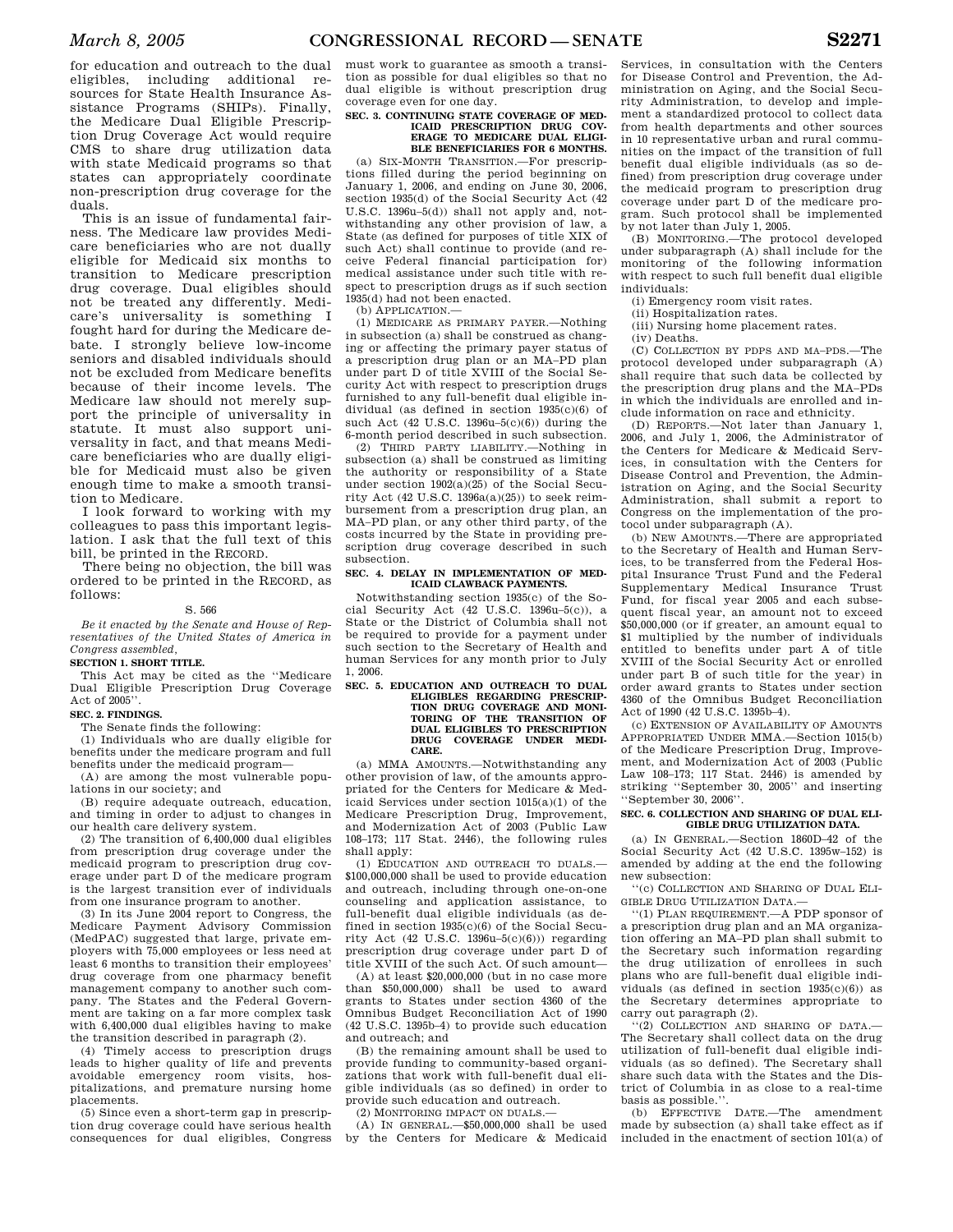the Medicare Prescription Drug, Improvement, and Modernization Act of 2003 (Public Law 108–173; 117 Stat. 2071).

## **SEC. 7. GAO STUDY ON THE CLAWBACK FOR-MULA.**

(a) STUDY.—

(1) IN GENERAL.—The Comptroller General of the United States shall conduct a study on the clawback formula contained in section 1935(c) of the Social Security Act (42 U.S.C. 1396u–5(c)), as added by section 103(b) of the Medicare Prescription Drug, Improvement, and Modernization Act of 2003 (Public Law 108–173; 117 Stat. 2155).

(2) REQUIREMENTS.—The study conducted under paragraph (1) shall include a full examination of—

(A) disincentives for States to enroll fullbenefit dual eligible individuals (as defined in section 1935(c)(6) of the Social Security Act (42 U.S.C. 1396u- $5(c)(6)$ )) in the medicaid program or part D of title XVIII of the Social Security Act;

(B) the 6-month delay in States receiving rebate data;

(C) the prescription drug cost containment measures implemented by States after 2003; and

(D) issues relating to States having to pay more for prescription drug coverage for full benefit dual eligible individuals (as so defined) than they otherwise would have if the Medicare Prescription Drug, Improvement, and Modernization Act of 2003 (Public Law 108–173; 117 Stat. 2066 et seq.) had not been enacted.

(b) REPORT.—Not later than April 1, 2006, the Comptroller General of the United States shall submit to Congress a report on the study conducted under subsection (a) together with such recommendations as the Comptroller General determines appropriate.

## By Mr. LUGAR:

S. 567. A bill to provide immunity for nonprofit athletic organizations in lawsuits arising from claims of ordinary negligence relating to the passage, adoption, or failure to adopt rules of play for athletic competitions and practices; to the Committee on the Judiciary.

Mr. LUGAR. Mr. President. Today I rise to introduce the Nonprofit Athletic Organization Protection Act of 2005. I am pleased to join with my good friend and colleague, Representative MARK SOUDER, in introducing this measure. This legislation is based on a bill that was introduced in the last legislative session.

I believe that this legislation is very important to encouraging health promotion in our country. The United States has invested a tremendous number of resources in providing our children with the ability to promote fitness through sports. In every town in America, you will find boys and girls playing America's most popular sports: baseball, soccer, football, and, of course, basketball. A recent study by the Sporting Goods Manufacturers Association showed that in 2000 at least 36 million American children played on at least one team sport. Of those 36 million, 26 million children between the ages of 6 and 17, played on an organized team in an organized league. A study by Statistical Research, Inc. for the Amateur Athletic Foundation and ESPN found that 94 percent American children play some sport during the year.

The ability for children to participate in sporting events provides our society many benefits that government cannot provide. Studies have shown that these benefits include betterment to a child's health, academic performance, social development and safety. The most obvious benefit of organized sports is physical fitness. The National Institute of Health Care Maintenance has identified physical activity such as sports as a key factor in the maintenance of a healthy body. Lack of physical activity, along with unhealthy eating habits, has been identified as the leading cause of obesity in children. The center notes: "Physical activity provides numerous mental and physical benefits to health, including reduction in the risk of premature mortality, cardiovascular diseases, hypertension, diabetes, depression, and cancers.'' A Cooper Institute for Aerobics Research study indicated, ''Low fitness outranks fatness as a risk factor for mortality.'' By encouraging our children to participate in organized sports, we increase physical fitness and fight obesity.

A second benefit in the participation of organized sports is an increase in academic performance. The National Institute of Health Care Maintenance has highlighted ''a recent large-scale analysis reported by the California Department of Education [has shown] that the level of physical fitness attained by students was directly related to their performance on standardized achievement measures.'' When we encourage our children to participate in organized sports, we increase the ability for them to achieve academically.

A third benefit for young people who participate in organized sports is that they learn positive social development. Organized sports teach values of teamwork, fair play, and friendly competition. Success in organized sports is also a vital self-esteem builder in many children.

These three benefits have been widely discussed on the floor of the Senate and we have acted to implement several programs designed to reduce obesity and increase fitness, educational standards and the social well-being of our children.

The fourth benefit to participation in organized youth sports, providing a safe place to play, is a topic that has not received as much attention as the first three. Nonetheless, it is no less important. Fewer kids are simply going outside to play, due to the attraction of TV, video games, and the Internet, combined with parents' safety concerns about letting children run around outside unsupervised. As a result, organized sports teams are an increasingly important source of safe physical activity in children. The American Academy of Pediatrics has stated, ''In contrast to unstructured or free play, participation in organized sports provides a greater opportunity to develop rules specifically designed for health and safety.''

One primary reason why organized sports provide such an opportunity for safe play is that non-profit, volunteer organizations establish rules to provide a safe place to play. These organizations are made up of professional people who are in the business of providing children a fun and safe avenue for athletic exercise. Organizations like the Boys and Girls Club, the National Council of Youth Sports, the National Federation of State High School Associations and others exist largely to establish rules in order to minimize the risk of injury our children face while participating in sports. No matter how well these organizations perform their work, however, boys and girls will be injured.

Over the last several years, more and more of these rule making bodies have become targets for lawsuits seeking to prove that the rule maker was negligent in making the rules of play. These lawsuits claim that had a different rule been in place, the injury would not have happened. Indeed, these suits place rule makers into a Catch– 22. A child can be injured in almost any situation no matter how a rule is written. The result has been to have more and more lawsuits.

As a consequence, the insurance premiums of these organizations have risen dramatically over the past several years. In his testimony before the House Judiciary Committee last year, Robert Kanaby the Executive Director of the National Federation of State High School Associations testified that:

''Over the last three years, the annual liability insurance premiums for the National High School Federation have increased three-fold to about \$1,000,000. We have been advised by experts that given our claims experience and the reluctance of insurers to offer such coverage to an organization 'serving 7,000,000 potential claimants,' the premiums will likely increase significantly in years to come. Since we operate on a total budget of about \$9,000,000, such an increase would be, to put it mildly, problematical.''

The costs have increased to the point where it is possible that these organizations will cease from providing age appropriate rules and the safety of youth sports will decline.

Because of this problem, I join, once again, with Representative MARK SOUDER in introducing the Nonprofit Athletic Organization Protection Act of 2005. This legislation will eliminate lawsuits based on claims that a nonprofit rulemaking body is liable for the physical injury when the rules was made by a properly licensed rulemaking body that has acted within the scope of its authority. Lawsuits may be maintained if the rule maker was grossly negligent or engaged in criminal or reckless misconduct. This reasonable legislation will help sports rule makers to do their job. If we do not pass this legislation, it is likely that rule makers will eventually close their doors since they will be unable to afford the insurance needed to provide a safe sporting environment.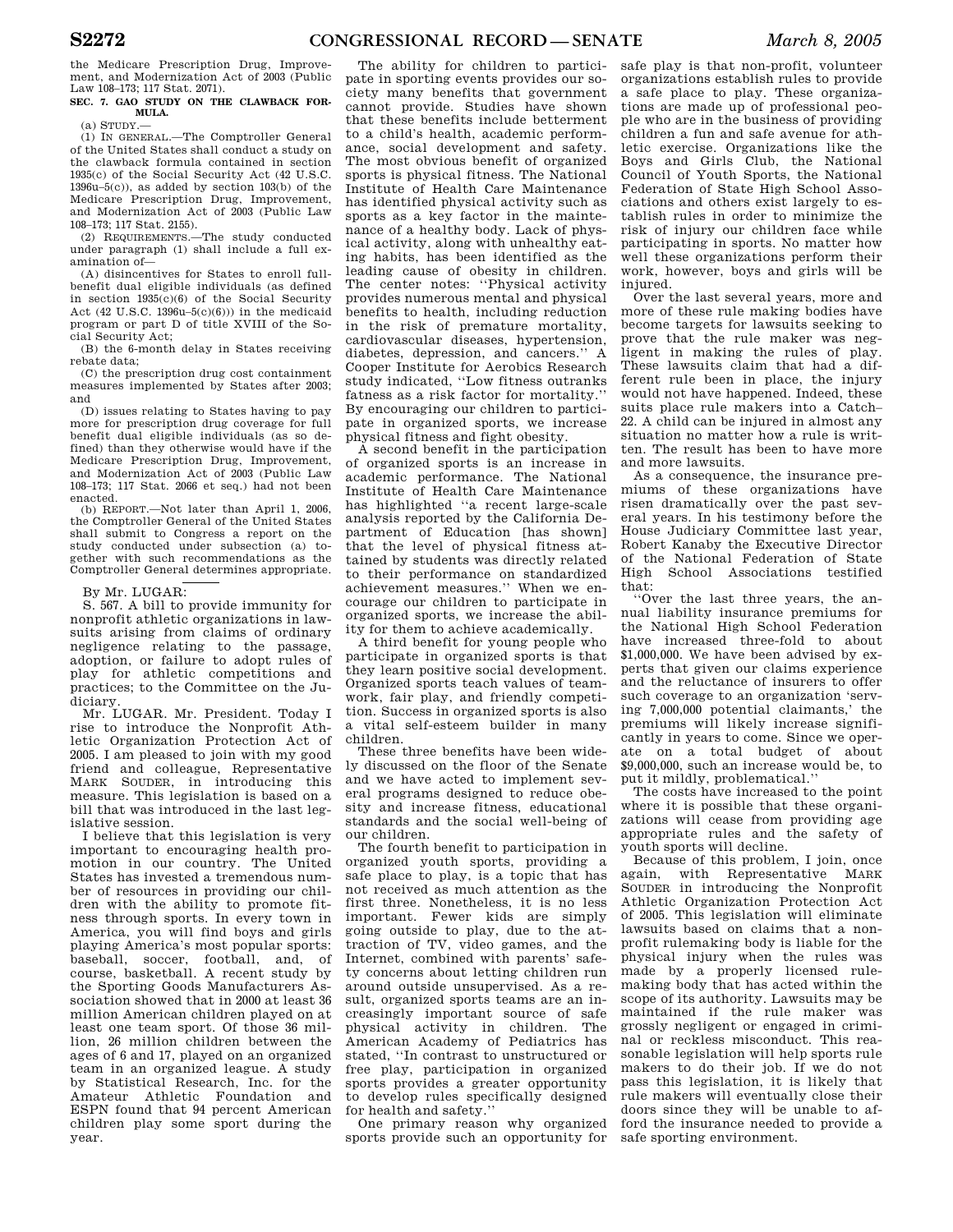No one who has participated in the debate surrounding this problem has disagreed that the current lawsuit culture needs reform. Instead, concerns have arisen that the remedy was overly broad preventing lawsuits against rule makers on other issue.

To remedy these concerns, the legislation introduced today contains a provision that explicitly says that lawsuits involving ''antitrust, labor, environmental, defamation, tortuous interference of contract law or civil rights law, or any other federal, state, or local law providing protection from discrimination'' are not barred by this bill. This provision was worked out between the civil rights groups, including the National Women's Law Center and the National Federation of State High School Associations, in an effort to alleviate this concern.

As many of my colleagues know, I am a runner. I enjoy the activity and the positive effect that running and athletics have played in my life. I would hope that my nine grandchildren will be able to have an opportunity to participate in organized sports and that lawsuits against rule makers for allegedly faulty rules will not prevent these organizations from functioning properly. I look forward to the consideration and passage of the Nonprofit Athletic Organization Protection Act of 2005 during the 109th Congress.

> By Ms. SNOWE (for herself, Ms. MIKULSKI, Mr. HARKIN, Mr. CORZINE, and Mrs. BOXER):

S. 569. A bill to improve the health of women through the establishment of Offices of Women's Health within the Department of Health and Human Services, to the Committee on Health, Education, Labor, and Pensions.

Ms. SNOWE. Mr. President, I rise today, on International Women's Day, to introduce the Women's Health Office Act with my colleague, Senator BAR-BARA MIKULSKI.

Historically, women's health care needs have been ignored or poorly understood, and women have been systematically excluded from important health research. We heard just this week about a landmark example. One federally-funded study examined the ability of aspirin to prevent heart attacks in 20,000 medical doctors, all of whom were men, despite the fact that heart disease is the leading cause of death among women. When a benefit was found in men, many physicians assumed that the same protective effect applied to women. Just this week, after research on women was finally conducted, we learned that the effect of aspirin on women appear to be quite different. We are simply not protected in the same way men are protected. It is tragic that so much of our medicine has been based on such assumptions.

Today we recognize that both genders should benefit equally from medical research and health care services. Yet equity does not yet exist in health care, and we have a long way to go.

Knowledge about differences in women—in symptoms of disease, and in appropriate measures for prevention and treatment—frequently lags far behind our knowledge of men's health.

We must also recognize that some diseases—such as ovarian cancer and endometriosis—affect only women. Other diseases affect women disproportionately—such as osteoporosis. We also see differences in health care access between men and women. These simply must be reflected in our health policy.

It is for these reasons that we are again introducing the Women's Health Office Act. This legislation provides permanent authorization for offices of women's health in five federal agencies: the Department of Health and Human Services; the Centers for Disease Control and Prevention, the Agency for Healthcare Research and Quality; the Health Resources and Services Administration; and the Food and Drug Administration. Currently only two women's health offices in the Federal Government have statutory authorization; the Office of Research on Women's Health at the National Institutes of Health and the Office for Women's Services within the Substance Abuse and Mental Health Services Administration.

With some offices established, but not authorized, the needs of women could be compromised without the consent of Congress. We must create statutory authority for these offices, to ensure that health policy flows from fact, not assumption. Improving the health of American women requires a far greater understanding of women's health needs and conditions, and ongoing evaluation in the areas of research, education, prevention, treatment and the delivery of services—and this bill will ensure that.

I must also note today, on International Women's Day, that of all the disease threats to women, few rival the threat of AIDS. Increasingly, the face of the individual with HIV-infection is a woman's. Tragically, it is often the woman's husband who places her at risk, yet in many societies, the status of women makes her use of prevention difficult. One promising way to counter the risk of HIV infection is the development of an effective microbicide—a typical product which women could use to reduce their risk of contracting HIV. A number of scientists are working to develop such a product. If successful, this could prevent millions of infections, and would be a practical means of prevention in much of the world where options for women are so few. For this reason I again join Senator CORZINE today in introducing the Microbicides Development Act. This legislation will establish a coordination of this development at the NIH to reduce the toll of AIDS. Just today we read of a promising new microbicide which appears to show great promise. We must ensure that the promise of microbicides become reality for mil-

lions of women. This research is spread over multiple Institutes at NIH, and definitely will benefit from the coordination and integration which this Act will instill.

Today, on a day when we recognize both the achievements and contributions of women, it is fitting, that we provide the support and opportunity to facilitate the continued progress of women, I call on my colleagues to join me in supporting this legislation, which will ensure better health for our mothers, our sisters, our daughters, both here and abroad.

Ms. MIKULSKI. I rise to introduce the Women's Health Office Act with my colleague, Senator OLYMPIA SNOWE. The Women's Health Office Act authorizes and strengthens women's health offices or officers at Federal health agencies in the Department of Health and Human Services. This legislation will make sure that men and women get equal benefit from Federal investments in medical research and health care services.

Today, doctors, scientists, Members of Congress, and the American public know that women and men have different bodies and different health care needs. Diseases like ovarian cancer and endometriosis affect only women. Women are four times more likely to develop osteoporosis than men and according to some estimates, half of all women over 50 will fracture a bone because of osteoporosis in her lifetime.

Despite these differences, men's health needs have set the standard for our health care system and our health care research agenda. Women have been systematically excluded from medical research because decisionmakers said that our hormone cycles complicated the results. One study on heart disease risk factors was conducted on 13,000 men—and not one women. But the results of studies like these were applied to both men and women. This neglect puts women's health and lives at risk.

That's why my colleagues and I took action. More than a decade ago, I worked with OLYMPIA SNOWE, TED KEN-NEDY, TOM HARKIN, and other women in the House to get an Office of Research on Women's Health at the National Institutes of Health, NIH. In 1993, I worked with these same women and Galahads in Congress to make sure that the women's health office would stay at NIH by putting it into law.

This office at NIH has made a real difference in how women are treated for certain illnesses. We now know that men and women often have different symptoms before a heart attack. Women's symptoms are more subtle, like nausea and back pain. Knowing these symptoms means women can get to the hospital sooner and can be treated earlier. That's turning women's health research into life-saving information.

I am proud that there are now women's health offices or officers at nearly every federal health agency at the Department of Health and Human Services. Like the one at NIH, women's